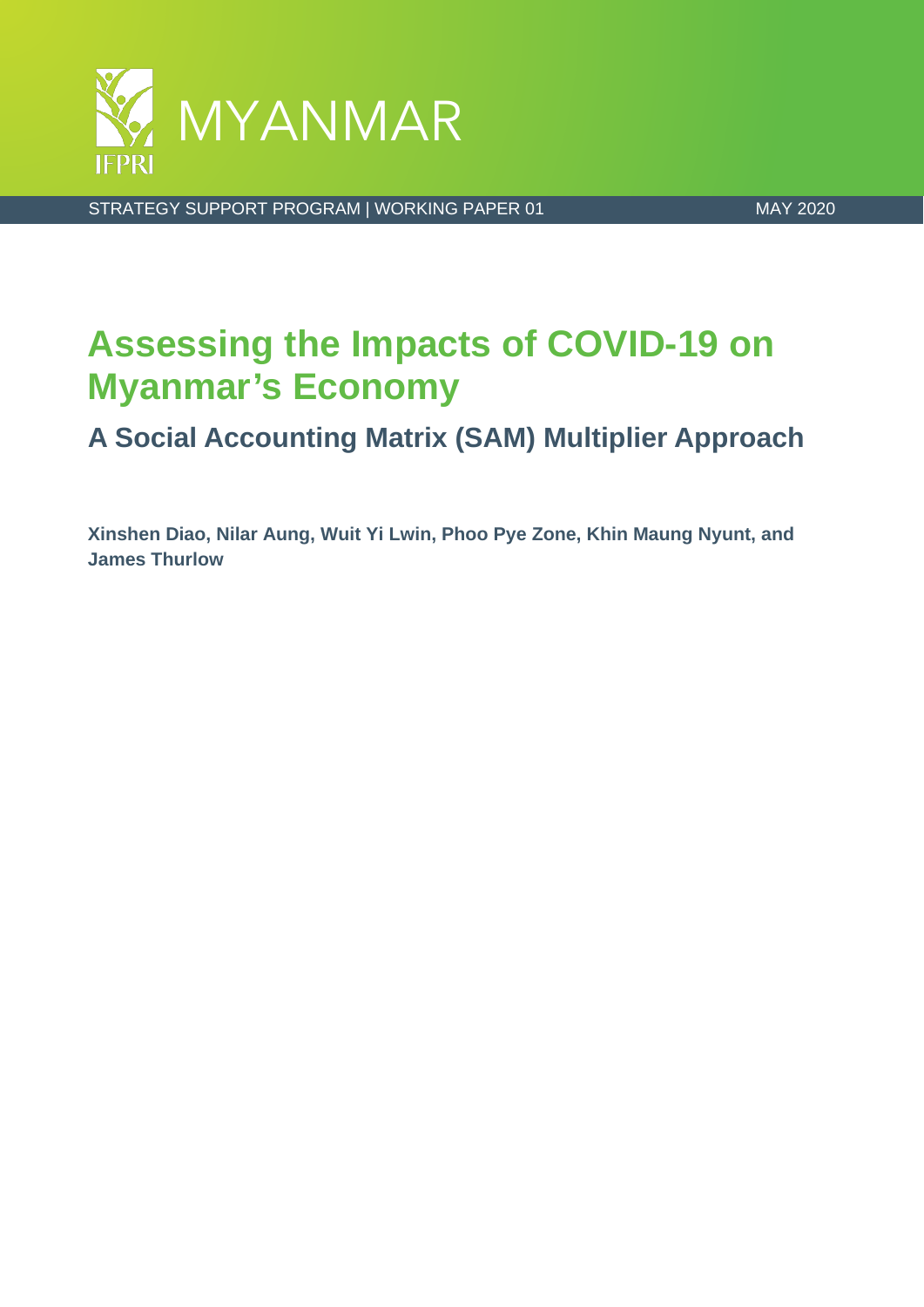## **CONTENTS**

| 1.          |                                                                                              |  |
|-------------|----------------------------------------------------------------------------------------------|--|
|             |                                                                                              |  |
|             |                                                                                              |  |
|             | 1.3. Agriculture and agribusiness activities - possible impacts of COVID-19 policy measures7 |  |
|             | 1.4. Industrial activities - possible impacts of COVID-19 policy measures  9                 |  |
|             | 1.5. Service sector activities – possible impacts of COVID-19 policy measures  12            |  |
| 2.          |                                                                                              |  |
|             |                                                                                              |  |
|             |                                                                                              |  |
|             |                                                                                              |  |
|             |                                                                                              |  |
| 3.          |                                                                                              |  |
|             |                                                                                              |  |
|             |                                                                                              |  |
| $4_{\cdot}$ | Measuring Economic Costs of COVID-19 - the Myanmar SAM Multiplier Model Results 24           |  |
|             |                                                                                              |  |
|             |                                                                                              |  |
|             | 4.3. Macroeconomic impact of COVID-19 on Myanmar's economy through 2020  30                  |  |
|             | 4.4. Economic impact of COVID-19 on agri-food systems throughout 2020  33                    |  |
|             |                                                                                              |  |
|             |                                                                                              |  |
| 5.          |                                                                                              |  |
|             |                                                                                              |  |
|             |                                                                                              |  |
|             |                                                                                              |  |

## **TABLES**

| Table 1.1: Policy measures of the government of Myanmar to contain COVID-19 transmission and                                                                                         |  |
|--------------------------------------------------------------------------------------------------------------------------------------------------------------------------------------|--|
| Table 3.1: Assumptions of the two Myanmar model scenarios for the period October 2019 to                                                                                             |  |
|                                                                                                                                                                                      |  |
|                                                                                                                                                                                      |  |
| Table A3: Assumed shocks due to the two-week lockdown period on total final demand and export<br>demand of sectors in the Myanmar Social Accounting Matrix, percent change  45       |  |
| Table A4: Assumed shocks on household consumption expenditure due to falling foreign<br>remittances, by household group in the Myanmar Social Accounting Matrix, percent change . 46 |  |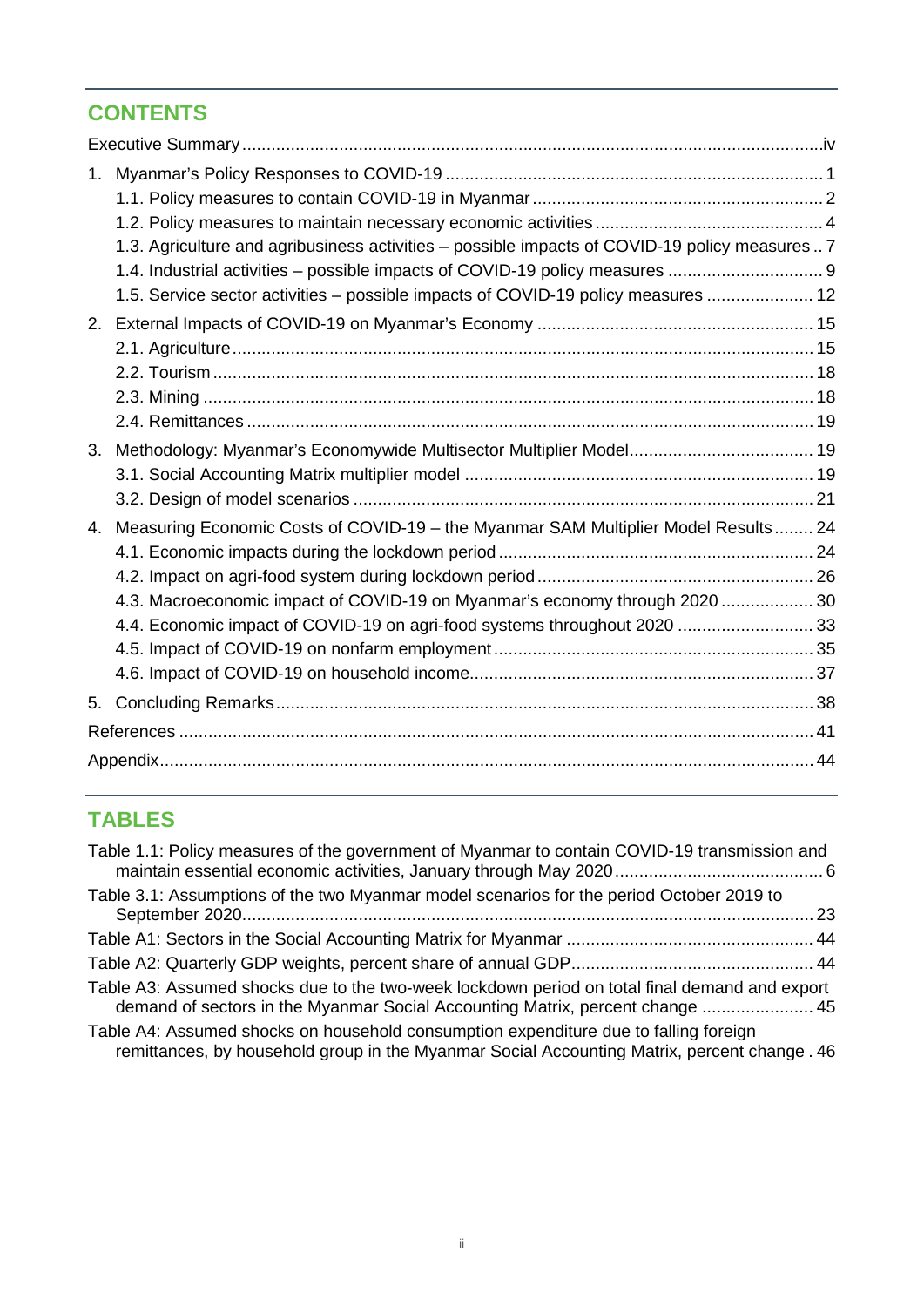## **FIGURES**

| Figure 4.1: Estimated percentage change in Myanmar's GDP during the April 2020 two-week                                                                                              | 25  |
|--------------------------------------------------------------------------------------------------------------------------------------------------------------------------------------|-----|
| Figure 4.2: Contributions of specific policy restrictions and external shocks to overall change in<br>Myanmar's GDP during two-week lockdown period, percentage share  25            |     |
| Figure 4.3: Change in agri-food system GDP during the two-week lockdown period, percentage<br>change relative to normal situation (left axis) and in value (right axis)              | 27  |
| Figure 4.4: Contributions of specific policy restrictions and external shocks to change in GDP in<br>Myanmar's agri-food system during two-week lockdown period, percentage share 28 |     |
| Figure 4.5: Agricultural subsectors – impact of two-week lockdown on subsectoral GDP,                                                                                                | 29  |
| Figure 4.6: Manufacturing subsectors - impact of two-week lockdown on subsectoral GDP,                                                                                               | 29  |
| Figure 4.7: Services subsectors - impact of two-week lockdown on subsectoral GDP, percentage                                                                                         | 29  |
| Figure 4.8: Cumulative changes in Myanmar's GDP in FY 2020 with and without COVID-19, by                                                                                             | -31 |
| Figure 4.9: Predicted quarterly and annual growth rates in national GDP for FY 2020 under                                                                                            | 32  |
| Figure 4.10: Predicted quarterly and annual economic growth rates under different recovery<br>scenarios                                                                              | 33  |
| Figure 4.11: Predicted quarterly and annual growth rates for agri-food system GDP for FY 2020                                                                                        | 34  |
| Figure 4.12: Predicted quarterly and annual economic growth rates for different components of                                                                                        |     |
| Figure 4.13: Change in nonfarm employment during two-week lockdown period  36                                                                                                        |     |
| Figure 4.14: Predicted change in nonfarm employment over Q3 and Q4 FY 2020 under different                                                                                           | 36  |
| Figure 4.15: Predicted change in industry and service employment under different recovery<br>scenarios, millions of workers relative to base                                         | 37  |
| Figure 4.16: Predicted change in average household incomes in FY 2020 under two different                                                                                            | 38  |
|                                                                                                                                                                                      |     |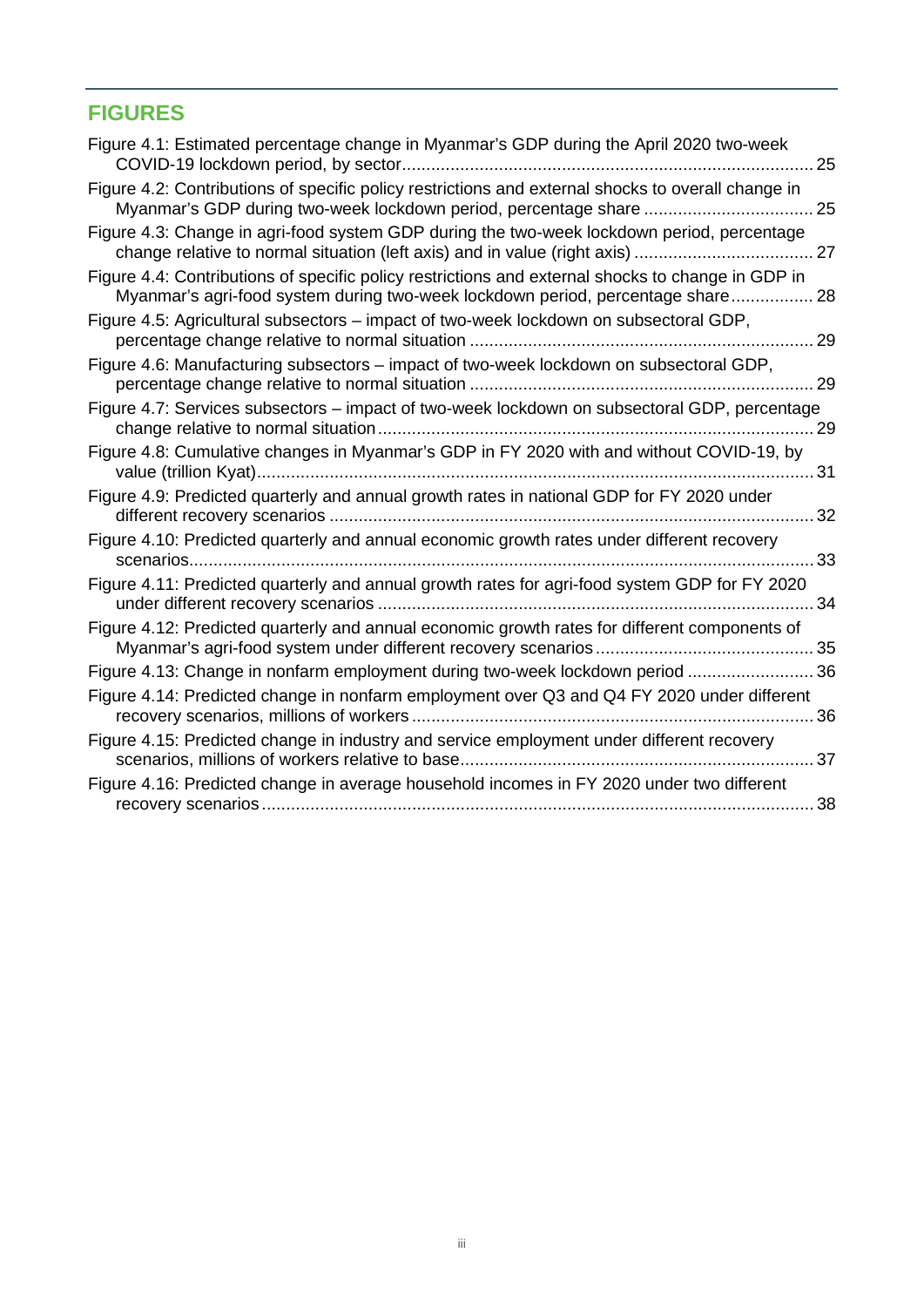## <span id="page-3-0"></span>**EXECUTIVE SUMMARY**

The policy measures taken by the Government of Myanmar to contain the transmission of COVID-19 are a necessary and appropriate response to the pandemic. In-depth analysis of policy measures of this magnitude on firms, households, government, and the economy as a whole is key to the design of policy interventions that can mitigate the economic losses and support a sustained and robust recovery. Our analysis found:

- National GDP is predicted to fall by 41 percent during the two-week lockdown period. The COVID-19 pandemic will likely push Myanmar's economy into a recession or lead to stagnant growth in 2020.
- The agri-food system (AFS) is predicted to fall by 24 percent during the lockdown period. Although the lockdown policies provide exemptions for most agricultural activities, linkages to other sectors indirectly affect the AFS sector significantly. Economy recovery in AFS will be slow – in the case of a slow recovery for the overall economy, the annual growth rate in the sector for 2020 will be negative. With faster recovery, stagnant growth is the best that can be expected.
- Manufacturing GDP is predicted to fall by 40 percent during the lockdown period. However, closure of manufacturing factories will have a large negative impact on both the agri-food system and the economy as a whole due to the strong linkage effects between manufacturing and upstream primary agriculture and downstream marketing services. Reopening the manufacturing sector is crucial for economic recovery in Myanmar, both for the broader economy and for the agri-food system.
- Nonfarm employment is predicted to fall by more than five million jobs during the lockdown period. Compared to a slow economic recovery, a fast recovery would will allow 1.1 million more people return to their jobs or businesses by the end of FY 2020. Even with fast recovery, there will be 500,000 nonfarm jobs lost in 2020.
- Household income is predicted to fall across all household groups, falling most among rural nonfarm households and urban households. Fast recovery can reduce the loss in household income, particularly for rural nonfarm households. However, even with fast recovery, rural farm and nonfarm households' annual income will be 4.5 percent and 5.6 percent lower, respectively, than under a normal situation.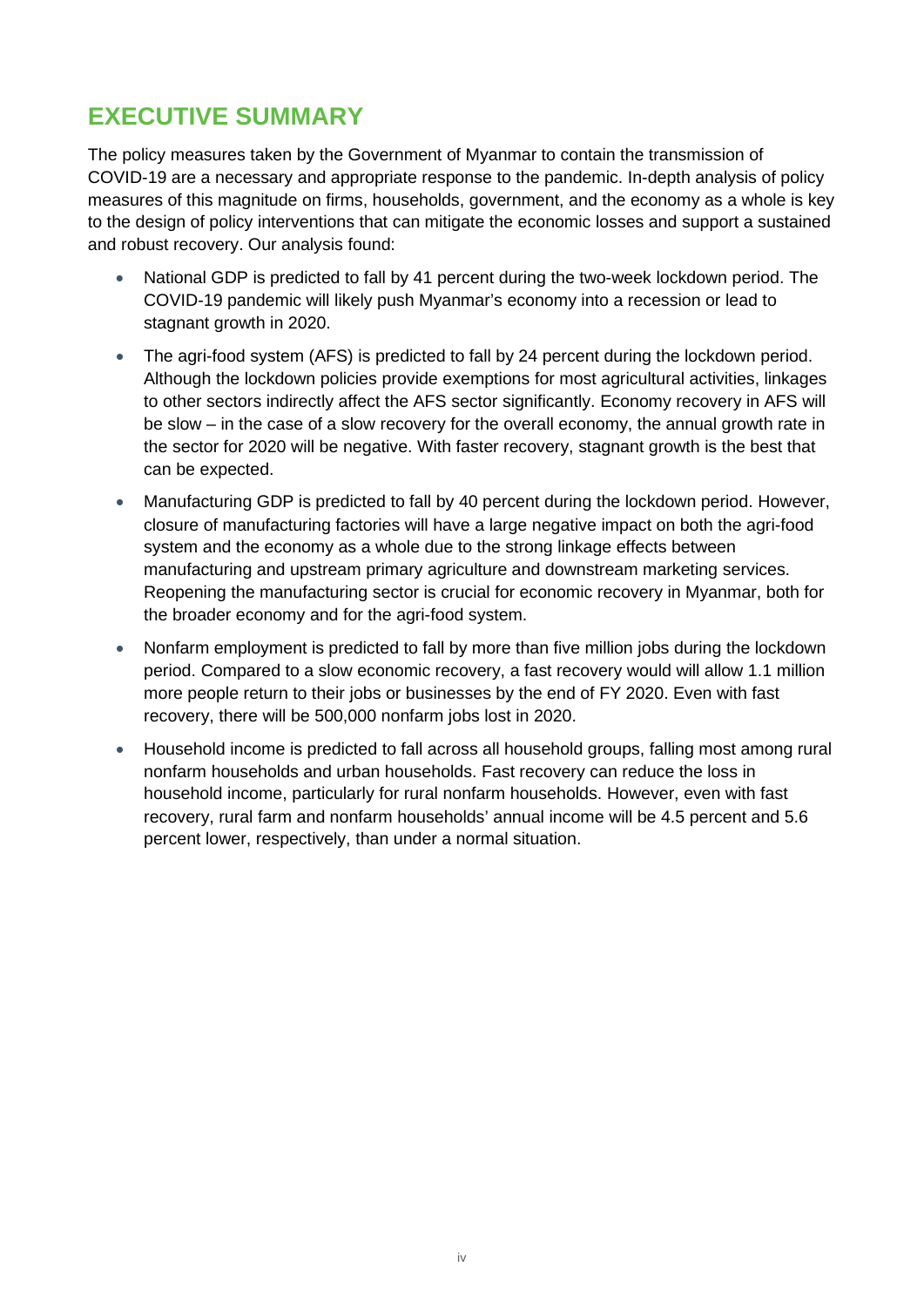In this policy paper, we use a Social Accounting Matrix (SAM) multiplier model to assess the effects of the COVID-19 pandemic on Myanmar's economy. The SAM multiplier model is a simulation tool ideally suited to measuring short-term direct and indirect economy-wide impacts of unanticipated, rapid-onset economic shocks, such as COVID-19. The multiplier model builds on a SAM, which is a database that captures resource flows associated with all economic transactions taking place in an economy and represents the structure of the economy at a point in time by showing the interlinkages and relationships between actors, i.e., productive activities, households, governments, and relationships with the rest of the world. The Myanmar SAM captures 63 distinct activities or sectors to characterize Myanmar's economy in 2019.

We assess the effects of COVID-19 resulting from:

- External shocks to Myanmar's economy that affect exports and tourism, that interrupt export-oriented manufacturing supply chains, and that lower international remittance incomes, and
- Policy-induced shocks resulting from the necessary response of the Government of Myanmar to the pandemic.

Considering both external factors and policy measures, we use the model to simulate the economic effects of COVID-19 under different situations.

Section 1 of this paper highlights Myanmar's policy responses to COVID-19 and describes the possible impacts of major policy measures on agriculture, industry, and services. Section 2 focuses on the external impacts of COVID-19 on Myanmar's economy, including agricultural exports, tourism, mining, and remittances. These two first sections draw intensively from published information and knowledge and other information collected by the authors through interviews with experts from the public and private sectors in the country. Section 3 describes the Myanmar economywide multisector multiplier model methodology used in the analysis for this paper and defines the scenarios used in the model simulations. Section 4 discusses the economic costs of COVID-19 for Myanmar that were estimated through the use of the SAM multiplier model. Section 5 concludes.

## <span id="page-4-0"></span>**1. MYANMAR'S POLICY RESPONSES TO COVID-19**

After Myanmar received notification on January 4 from Southeast Asia regional office of the World Health Organization of an unexplained pneumonia disease occurring in China, the Government of Myanmar responded with a series of meetings facilitated by the Ministry of Health and Sports (MoHS). These meetings eventually led to the formation on March 13 of the National Central Committee to Prevent, Control and Treat COVID-19. [1](#page-4-1) The Committee is led by State Counsellor Aung San Suu Kyi and has the responsibility of overseeing the management of preventing the spread of COVID-19 in the country. On March 23, the first positive COVID-19 case was confirmed in Myanmar – a person who recently had returned from the United States. The first case of community transmission, i.e. a person without travel or contact history, was confirmed on March  $28<sup>2</sup>$  $28<sup>2</sup>$  On March 31, the first COVID-19-related death was announced – a person with severe underlying health conditions. As of May 18, Myanmar had 187 confirmed cases, 6 deaths, and 97 recovery cases (MoHS).<sup>[3](#page-4-3)</sup>

<span id="page-4-1"></span><sup>1</sup> See<https://www.mohs.gov.mm/Main/content/publication/covid-19-situation-report-38-15-5-2020>

<span id="page-4-2"></span><sup>&</sup>lt;sup>2</sup> See [https://en.wikipedia.org/wiki/COVID-19\\_pandemic\\_in\\_Myanmar#Case\\_details](https://en.wikipedia.org/wiki/COVID-19_pandemic_in_Myanmar#Case_details)

<span id="page-4-3"></span><sup>&</sup>lt;sup>3</sup> See<https://www.mohs.gov.mm/> for case details and health measures.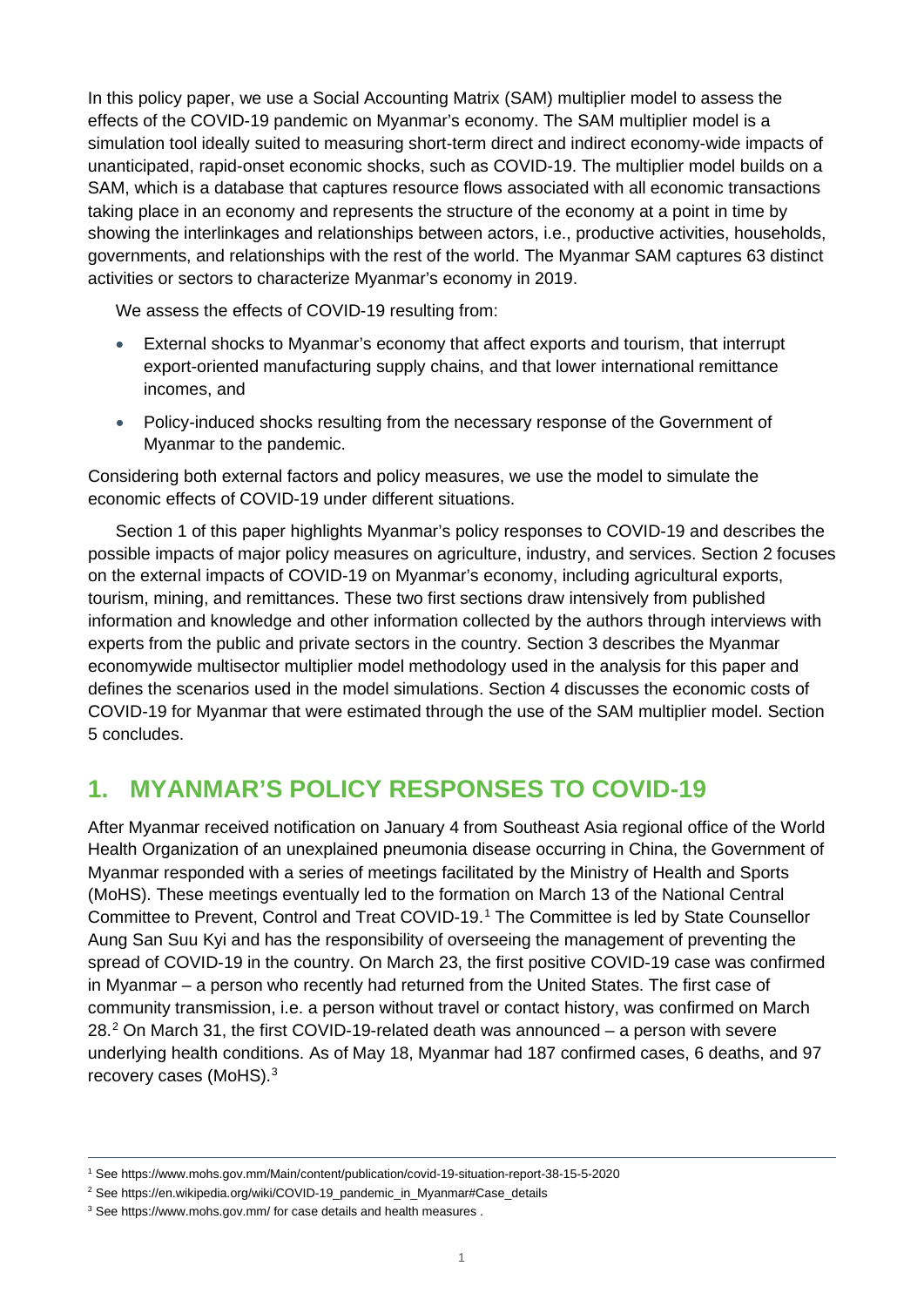#### <span id="page-5-0"></span>**1.1. Policy measures to contain COVID-19 in Myanmar**

Due to its proximity to China, the Government of Myanmar's early response was to curtail the entry of Chinese travelers by suspending visa-on-arrival privileges, cancelling flights between some high-risk provinces in China and Myanmar, and setting more restrictive conditions for those who were allowed to enter the country (Myanmar Times, January 27 and February 3, 2020). Despite its proximity to China, Myanmar was regarded as being virus-free for the entire month of February, a period during which all of its Southeast Asian neighboring countries, except for PDR Laos, had reported confirmed cases. To prevent and contain any potential spread of the virus, the Government of Myanmar strictly quarantined all returnees from abroad and all individuals who were in contact with test-positive patients. In April alone, the government placed almost 48,000 people under mandatory quarantine at 8,300 government-facilitated quarantine centers across the country for 21 days (extended from the previous 14-day rule), with home quarantine under watch for an additional 7 days (MoHS).

On April 6, just before the Thingyan water festival seven-day holiday that marks Myanmar's traditional New Year, Union and regional governments issued a nationwide stay-at-home order to contain the spread and to prevent outbreaks of COVID-19 in the country (Irrawaddy, April 6, 2020). This was the most radical policy imposed by the government and is termed a "lockdown" of the country. Government urged all citizens to stay at home as much as possible during the holiday period and for the week following the holiday. Celebration activities for the festival were strictly prohibited, travel and movement were restricted, most industrial activities were shut down, public and private administrative activities were curtailed, and all non-essential businesses and schools were closed. Governments of large municipal cities, such as Yangon and Mandalay, imposed more stringent measures; notably, in the cities the travel restriction period started earlier and lasted longer (Irrawaddy, April 6, 2020). With slight variations across regions in defining non-essential businesses, the stay-at-home order was nationwide.

The economic reopening is expected to be a gradual process. As Myanmar eased the lockdown in late April, new restrictive policies were imposed. These include requiring all factories to undergo a mandatory health inspection before reopening; extending previous bans on gatherings, events, and the opening of recreational facilities until May 15; limiting business hours at banks and commodity exchange centers; subjecting returned foreign workers to quarantine; and restricting the usage of certain highways and transportation in certain states (Central Bank of Myanmar 2020; Irrawaddy, April 6, 2020; Myanmar Times, April 20, 2020) . While the Government of Myanmar wants to protect food supply chains with more lenient policies, these supply chains have been continuously affected since the lockdown. In particular, many restaurants and food catering businesses remained closed voluntarily until May 15 because it was judged to not be economically viable for their businesses to open with a drastically reduced number of customers.

In the COVID-19 Community Mobility Report for Myanmar prepared by Google Analytics, average mobility started decreasing on March 18 and then dropped rapidly after the first COVID-19 case was found on March 23 and after the civil servants' rotational policy was issued on March 27 (Google 2020). [4](#page-5-1) Using mobile phone locational data, this analysis measures changes in number of visits and lengths of stay at different categories of places from baseline levels between January 3 and April 17. By April 17, visits to retail and recreational locations, such as restaurants, cafes, shopping centers, and movie theaters, had dropped by 74 percent, visits to public transport stations by 67 percent, and to grocery stores and pharmacies by 64 percent. These decreases in mobility are larger than those observed in neighboring countries, such as Thailand and Vietnam. However, they are relatively more modest than in Italy and France, where more restrictive policies

<span id="page-5-1"></span><sup>4</sup> See<https://www.google.com/covid19/mobility/> for updated mobility report by Google Analytics for Myanmar.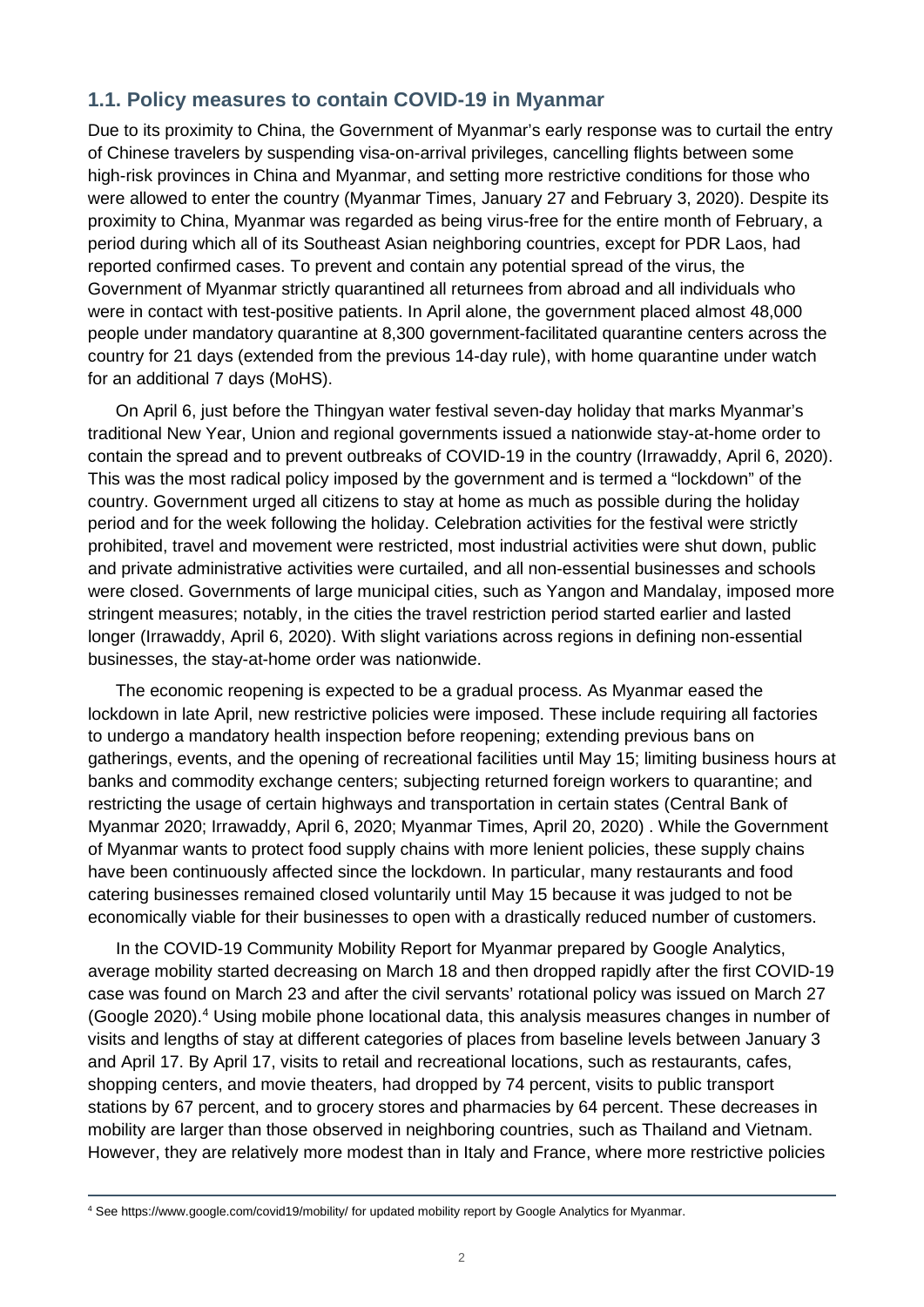have been implemented. Overall, the sharp drop in the mobility of Myanmar's population demonstrates a strong response to policies imposed to contain viral transmission.

In geographic and administrative terms, the Union government's stay-at-home order and directives were uniformly and respectfully practiced throughout the country during the lockdown. Some regional governments added restrictive directives on the top of the central government order. Particularly, Mandalay and Naypyidaw have imposed more serious restrictions on travelers incoming from other regions by imposing additional restrictions on movement and a health screening requirement (Irrawaddy, April 6, 2020)

Quarantine and movement restrictions measures were vigilantly monitored across Myanmar. As infected cases continued to rise, authorities continued efforts to raise awareness of preventive practices among the public through social media campaigns and village-level poster campaigns. People are expected to follow basic safety measures, such as wearing face masks and undergoing temperature screening at building entry points. However, there were many reports that hygiene and sanitation practices, including wearing masks, were exercised flippantly in many areas, including in cities (Irrawaddy, May 12, 2020). In Yangon, Mandalay, and Naypyidaw, enforcement measures included fining pedestrians who did not wear masks (Irrawaddy, May 11a and May 12, 2020). For self-administered zones and geographical regions under the control of ethnic armed groups, it is harder to assess the policy measures taken, healthcare preparedness, and the effectiveness of any efforts to control COVID-19.

To address national food security concerns, the Myanmar government implemented more lenient policies for food supply chains. During both the lockdown and post-lockdown periods, the government permitted retail shops and markets to open and allowed supply chain logistics to operate without restriction on highways. The Ministry of Commerce also relaxed import rules to ensure access to essential imported goods. Authorities neither limited nor prohibited selling food staples and commodities. They also did not attempt to disrupt companies and businesses along the food supply chain (Global New Light of Myanmar, April 3, 2020). However, the government did order restaurants and teashops to close their dine-in services to prevent the spread of the disease. Since the first positive cases were confirmed, the government announced a series of laws and warned the public against price gouging, market manipulation, and exploitive pricing practices in order to stabilize food prices (Global New Light of Myanmar, April 3, 2020). For staples, such as rice, pulses, and beans, the authorities suspended export permits and made arrangements to create staple food reserves. For low-income citizens, the government distributed basic commodities, including rice, cooking oil, potatoes, pulses, and onions (Myanmar Now April 8, 2020).

The policy measures and directives implemented by the Government of Myanmar in response to COVID-19 are expected to have impacts beyond the lockdown period on the agriculture, industry, and service sectors through several different pathways.

- **Restrictions on residents' movement and transportation** to curb COVID-19 spread, including ordering people to stay at home, shutting down public transport, and prohibiting gatherings of five or more people, could affect production and processing activities in all economic sectors. Supply chain logistics for various sectors will also be disrupted because restrictions on highways and vehicle use will hinder the normal flow of goods. The lockdowns is likely to result in truck supply shortages, labor supply shortages, and volatile pricing for logistics services (Karzo 2020).
- **Restrictions on banking hours and suspensions on microfinance institution operations** could slow down normal financial functions, such as payments, funds withdrawals and transfers, and obtaining the loans that vendors, workers, suppliers, and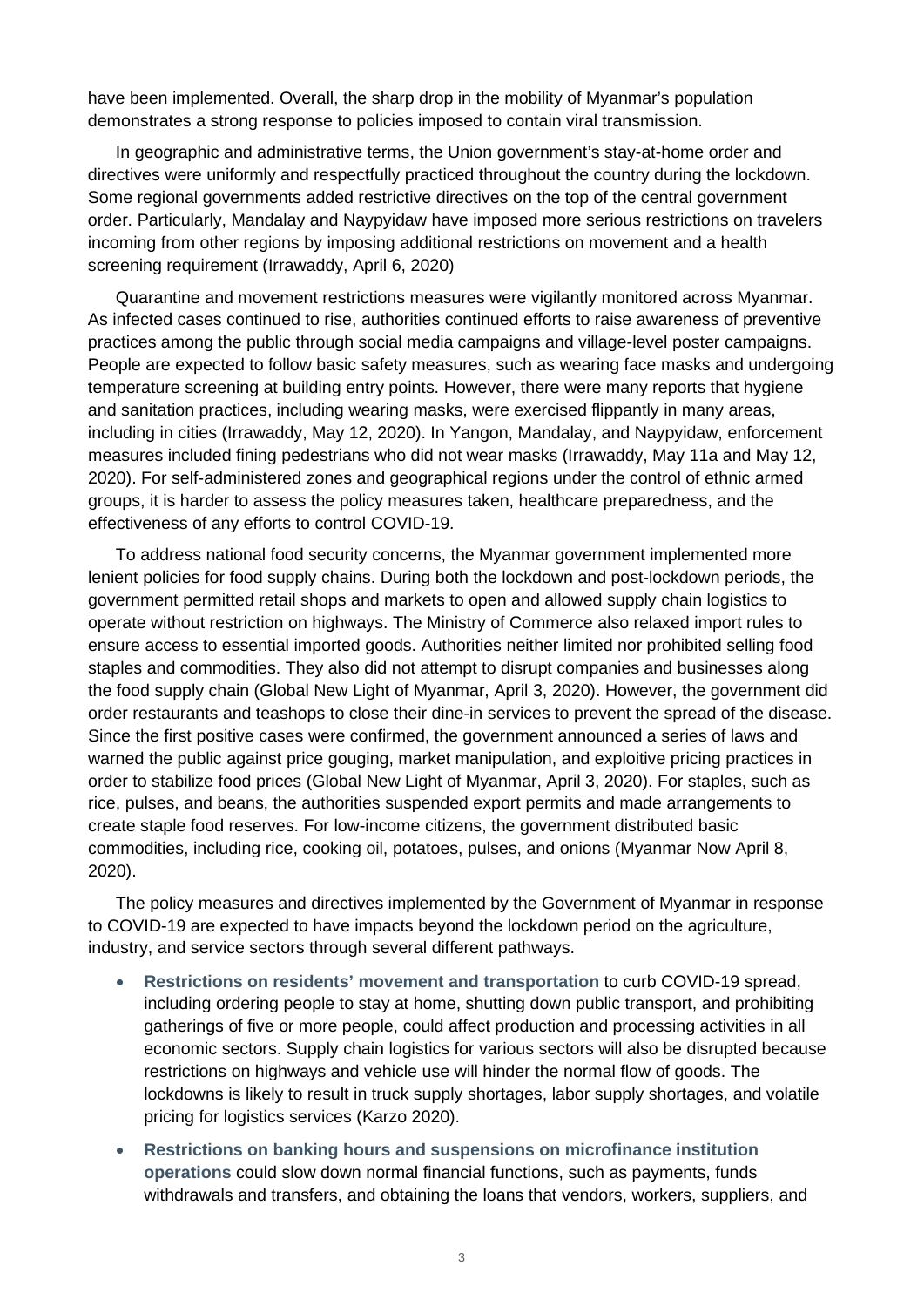cooperate customers need to maintain their cash flow. These restrictions within the financial sector will also prevent farmers from raising the capital they require to obtain commercial inputs for the upcoming growing season (Myanmar Times, May 5, 2020).

• **Restriction on public administrative activities** may delay or disrupt the normal operation of government functions, which include supporting private enterprises, providing public goods and services, and providing social welfare services.

Although these policies are implemented by the central government, a number of them, such as the 21-day quarantine rule for returning workers after the holiday, social distancing measures, and hygiene practices in workplaces, are expected to be difficult to administer fully. This will particularly be the case in remote regions and for central and local government agencies which lack the capacity to adequately monitor and enforce them. For instance, returning workers from Yangon to Mandalay are required to enter quarantine upon arrival. However, anecdotal reports are circulating that some workers are avoiding quarantine by entering Mandalay using secondary roads rather than the main roads where authorities monitor returnees.

#### <span id="page-7-0"></span>**1.2. Policy measures to maintain necessary economic activities**

The above discussion focused on measures imposed by the government to contain and prevent COVID-19 spread in the country. The government has also instituted a series of policy measures to maintain essential economic activities and trade flows and to reduce interruptions in supply chains, especially for pharmaceutical products and essential food items.

The Myanmar International Trade Center (MITC) established the COVID-19 Business Helpdesk in collaboration with port authorities, customs, airport authorities, and other related departments (Global New Light of Myanmar, March 16, 2020). The main purpose of the helpdesk is to minimize delays in the export of Myanmar products and the import of prioritized items, such as medicinal products. With collaboration between different departments, the following policies and regulations have been established:

- Companies are required to submit original certificates and documents for normal customs clearance at ports. As the courier service DHL has stopped operations in Myanmar, it is difficult to send original certificates, such as a Bill of Loading (BL). In consequence, port authorities are allowing submission of copies of certificates and documents until the crisis is over.
- Demurrage charges and other storage charges for containers at ports have been reduced by 50 percent.
- Services will be provided to connect shipping lines for faster transport of commodities.
- For import tax reduction, some forms and documents are officially required to be submitted in their original formats. However, the customs department currently allows submission of copies. After the crisis is over, the companies will be required to submit original versions.
- MITC initiated online applications for export and import licenses.
- Extension of business visas can be done through an online application process.
- License fees for importation of prioritized items, such as medicinal products, are waived.
- Standard import licenses of 30,000 MMK (about 22 USD) are applied to other products. Before the pandemic, fees for import licenses varied according to the Harmonized System (HS) code for classifying goods.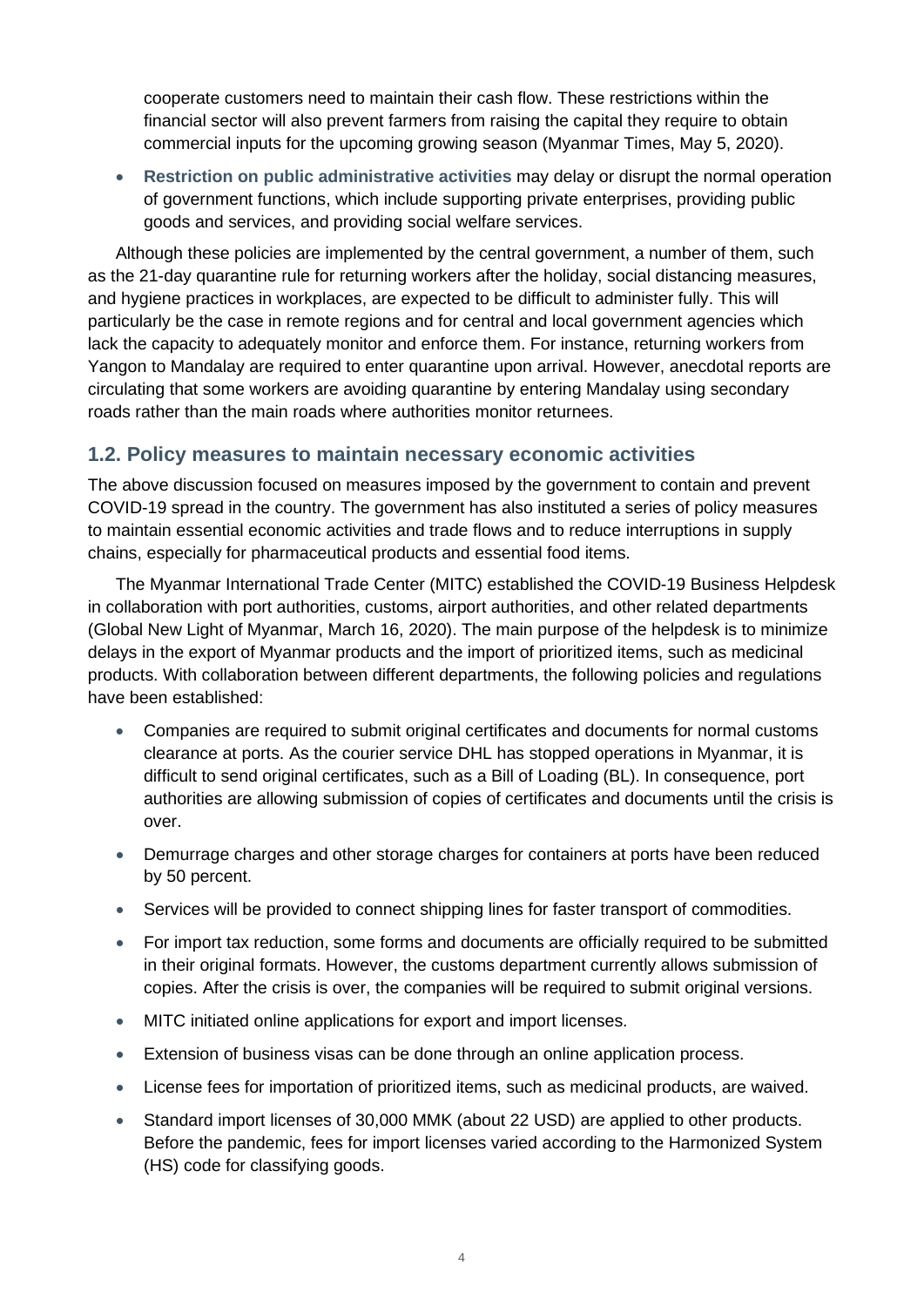• Trade flows for agricultural products via border trade zones are monitored daily and negotiated with trading partner countries.

In addition, at the end of March, the Ministry of Planning, Finance and Industry (MoPFI) announced the Immediate Loan Program to ease the economic impact of COVID-19 on industries. It is a one-year loan plan with a one-percent interest rate for small- and medium-sized businesses (MoPFI 2020a) . According to informants for this study, most producers in agriculture and livestock sectors, however, are not eligible to apply for these funds because they are unable to submit the required documents, such as land ownership documents, tax records, company registrations, etc. Additionally, within the livestock sector, most broiler farmers are running as a family business, so are not registered with the Department of Livestock Breeding and Veterinary. That they are not registered make them ineligible for the loan program.

#### *Economic Relief Plan*

On April 27, MoPFI released the COVID-19 Economic Relief Plan (CERP) (MoPFI 2020) which set out seven goals and 38 action plans.<sup>[5](#page-8-0)</sup>. The seven goals of the CERP are:

- 1. *Improving macroeconomic environment through monetary stimulus:* Government plans to provide a monetary stimulus via several different pathways:
	- Lowering bank deposit and lending rates by 3 percent (completed by Central Bank in April),
	- Lowering minimum reserves requirements by banks (completed by Central Bank), and
	- Conducting credit auctions to inject more liquidity into the banking and financing sector.
- 2. *Easing impact on the private sector through improvements to investment, trade, and banking:* Government will:
	- Provide 100 billion MMK to improve the working capital of affected local businesses, particularly to small and medium-sized enterprises (SME), the cut-make-pack (CMP) sub-sector of the garment industry, and the hotel and tourism sectors (Completed by MoPFI in April).
	- Under a credit guarantee scheme, guarantee 50 percent of any new bank loan to Myanmar enterprises for working capital.
	- Allow deferral of corporate income tax, commercial tax, tax withholding on exports, specific goods tax, custom duties, and commercial tax for critical medical supplies and products related to the prevention, control, and treatment of COVID-19.
	- Provide cash or loans to smallholder farmers for input purchases in time for the monsoon planting season.
	- To promote investment, expedite investment approval processes and solicitation of renewable energy projects and strategic infrastructure projects.
- 3. *Easing impact on laborers and workers:* The government plans to extend labor benefits to unemployed Social Security Board (SSB) members (completed by MoLIP on March 13) and implement labor-intensive community infrastructure projects for laid-off workers and returning migrants.
- 4. *Easing impact on households:* The plans include:
	- Exempting the electricity tariff (completed by MoEE on April 6).

[19\\_Economic\\_Relief\\_Plan\\_27Apr2020.pdf.](https://themimu.info/sites/themimu.info/files/documents/Core_Doc_Overcoming_as_One_-_COVID-19_Economic_Relief_Plan_27Apr2020.pdf) 

<span id="page-8-0"></span><sup>5</sup> See the Ministry of Information Management Unit to assess CERP in pdf.

[https://themimu.info/sites/themimu.info/files/documents/Core\\_Doc\\_Overcoming\\_as\\_One\\_-\\_COVID-](https://themimu.info/sites/themimu.info/files/documents/Core_Doc_Overcoming_as_One_-_COVID-19_Economic_Relief_Plan_27Apr2020.pdf)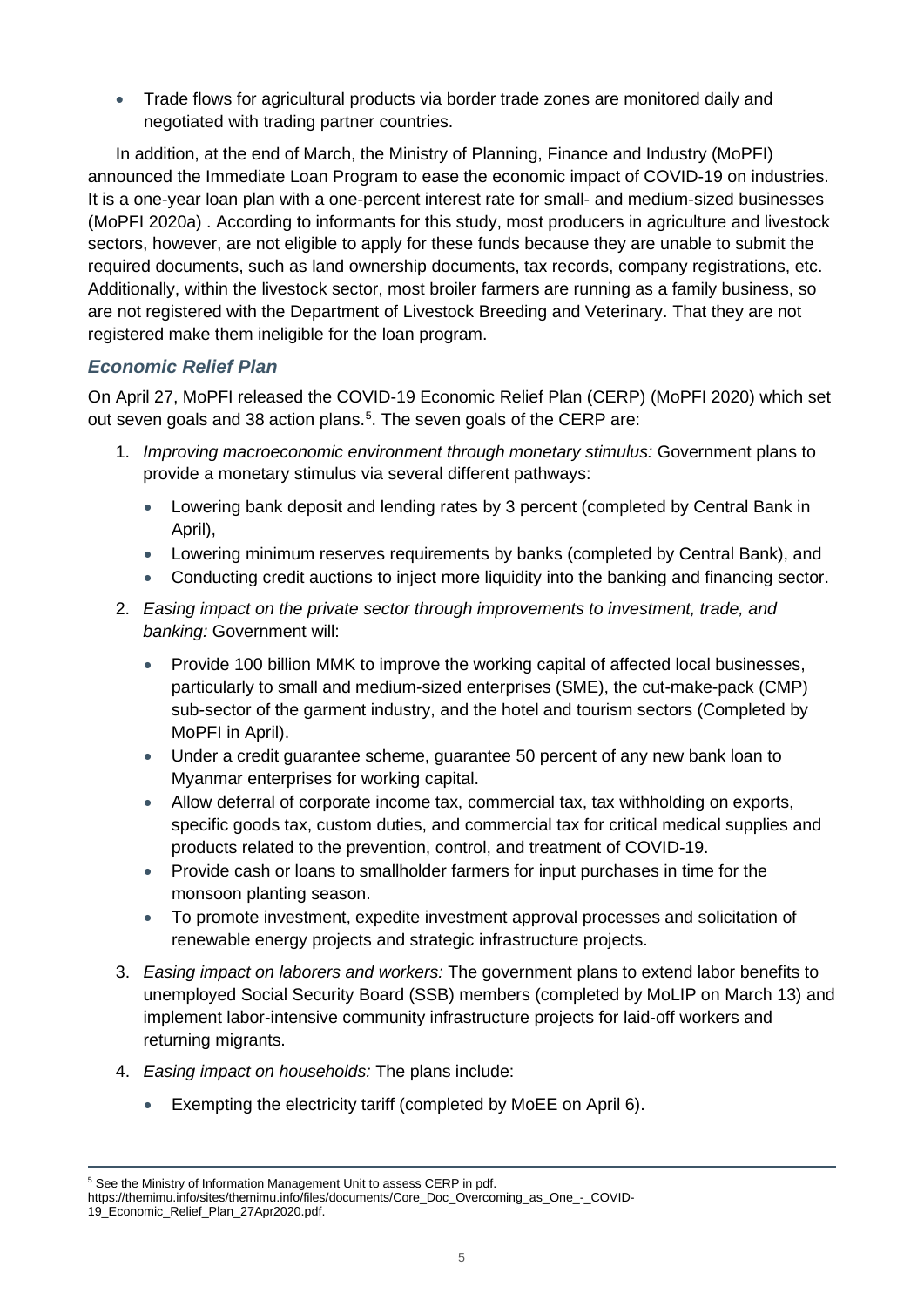- Providing in-kind food transfers and emergency rations to low-income households (completed by GAD and MoC on April 10).
- Providing cash transfers to vulnerable households, including Internally-displaced Persons (IDP) in high-risk areas.
- Improving benefits for social pension and Maternal Child Cash Transfer beneficiaries.
- Negotiate with financial institutions for more flexibility related to interest rates and mortgage payments for affected households.
- 5. *Promoting innovative products and platforms:* Government will:
	- Promote mobile payment systems and usage of e-commerce and social commerce systems.
	- Encourage retail businesses and logistics firms to make use of existing websites to sell products and provide services.
	- Develop a central e-commerce website.
	- Initiate grant competitions for innovative ideas to combat the pandemic's impacts.
- 6. *Strengthening healthcare systems:* 
	- Under immediate plans, the government will improve quarantine facilities, import key medical products required for COVID-19, and improve preventive healthcare measures.
	- For long-term plans, government will improve capacity building for the health care sector and upgrade existing health and medical facilities.
- 7. *Increasing access to COVID-19 response financing (including contingency funds):* 
	- All government entities will reallocate part of their 2019/20 budgets to the CERP fund, improve budget flexibility, and acquire external grants and concessional loans to finance the CERP action plans.

The plan is expected to cost a minimum of 2 billion USD (Myanmar Times, May 11, 2020). Currently, Myanmar expects to receive around 2 billion USD from up to five international development partners (Irrawaddy, May 11b 2020). The Myanmar government will provide additional funds through a reallocation of the budget – 22 ministries will surrender 10 percent of their 2019/20 fiscal year budgets and reallocate the funds to CERP (Myanmar Times, May 11, 2020). However, the exact amount that will be realized through this reallocation process is yet to be known.

To summarize, Table 1.1 provides a timeline of COVID-19 policy measures put in place by the Government of Myanmar both to contain the spread of the virus and to maintain essential economic activities from the beginning of 2020 through May.

| <b>Date</b>      | <b>Policy measures</b>                                                                                                                                                                                                                                                                          |
|------------------|-------------------------------------------------------------------------------------------------------------------------------------------------------------------------------------------------------------------------------------------------------------------------------------------------|
| Jan 8            | Emergency preparedness meetings started after WHO South East Asia Regional Office notified the<br>Myanmar government on Jan 4 of unexplained pneumonia cases in China (MoHS).                                                                                                                   |
| Jan 28           | The national level COVID-19 central committee led by the State Counselor was formed to: prevent and<br>contain viral spread, monitor quarantined patients and suspected cases, educate the public, disseminate<br>news and information, and oversee management (MPO).                           |
| Feb <sub>3</sub> | Travel restrictions on Chinese travelers were placed at multiple levels: cancelling flights, suspending visa-<br>on-arrival privileges, and requiring medical certificates from tourists to enter the country (MoFA).                                                                           |
| Mar 15           | Announcement of travel restrictions and a 14-day mandatory quarantine rule for incoming travelers from 17<br>high risk countries (MoFA).<br>Orders to close preschools, nurseries, and cinemas announced (MoSWRR).<br>Announcement on extension of labor benefits to workers unemployed (MoLIP) |

#### <span id="page-9-0"></span>**Table 1.1: Policy measures of the government of Myanmar to contain COVID-19 transmission and maintain essential economic activities, January through May 2020**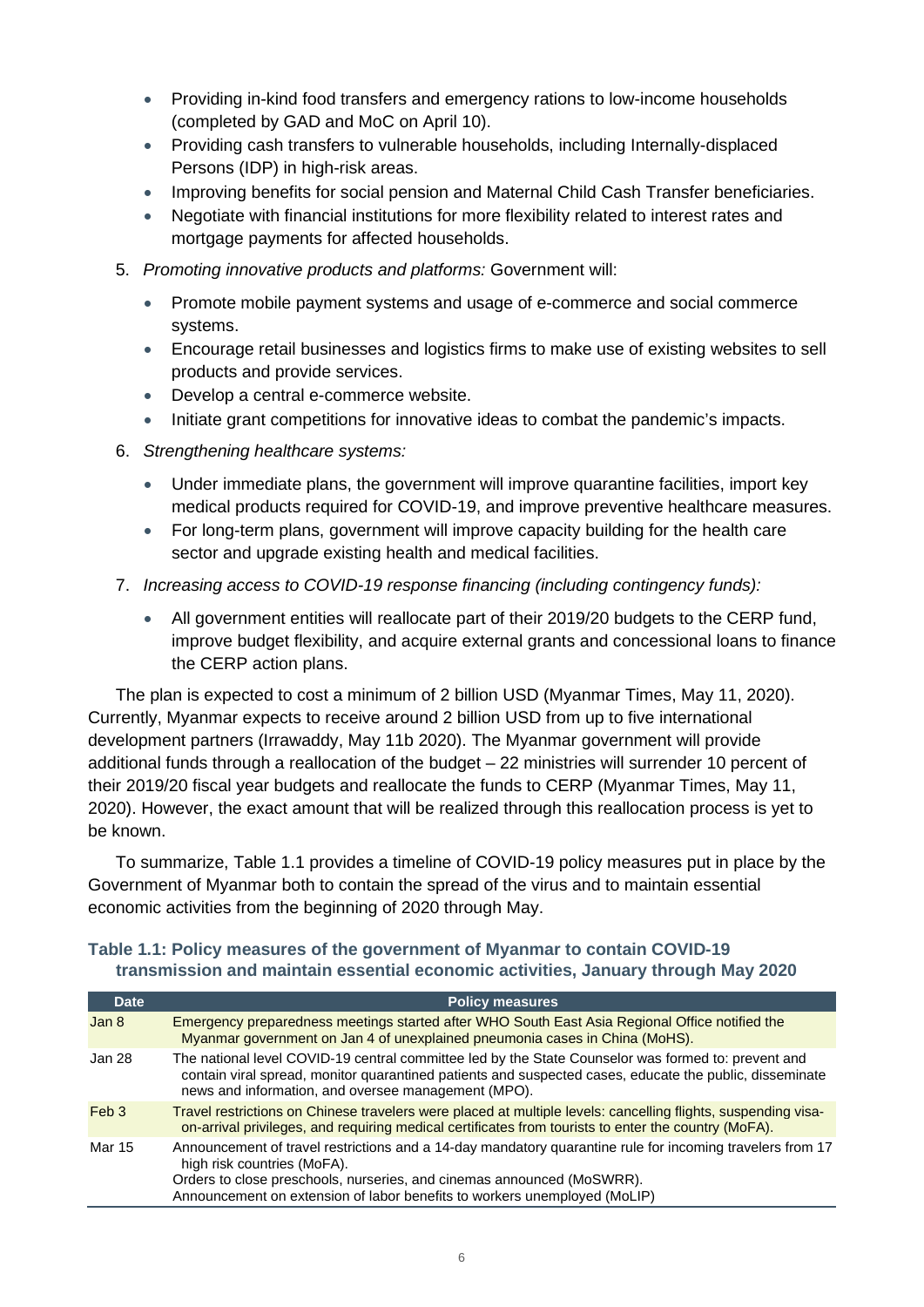| <b>Date</b>                                                   | <b>Policy measures</b>                                                                                                                                                                                                                                                                                                                                                                                                                                                                                                                                               |
|---------------------------------------------------------------|----------------------------------------------------------------------------------------------------------------------------------------------------------------------------------------------------------------------------------------------------------------------------------------------------------------------------------------------------------------------------------------------------------------------------------------------------------------------------------------------------------------------------------------------------------------------|
| <b>Mar 18</b>                                                 | Announcement of COVID-19 emergency fund (US\$ 72 million) to give loans to three sectors: cut-make-<br>pack (CMP) sub-sector of the garment industry, tourism sector, and SMEs (MoPFI).<br>Directives on social distancing were provided for NGOs and private companies. An order to ban activities<br>involving meetings, gatherings, and events was announced.                                                                                                                                                                                                     |
| Mar 21                                                        | Suspension of visa-on-arrival and e-visas for all countries. Suspension of entry of foreigners at border<br>gates with neighboring countries. Health screening measures announced at border check points (MoFA).                                                                                                                                                                                                                                                                                                                                                     |
| Mar 23                                                        | First two COVID-19 cases reported in Myanmar (MoHS).                                                                                                                                                                                                                                                                                                                                                                                                                                                                                                                 |
| <b>Mar 26</b>                                                 | Social distancing measures announced for civil servants; order announced for government offices to work<br>on a rotation basis with half of staff in office at one time (MPO).                                                                                                                                                                                                                                                                                                                                                                                       |
| <b>Mar 26</b>                                                 | First local transmission confirmed.<br>Myanmar no longer allowed any international passenger flights.<br>Restrictions on public transportation were placed; bus lines to reduce passengers by half and Myanmar<br>railway to cut the number of trains and routes under operations.<br>Directives on food supply chains announced; notification of the law to protect essential goods from price<br>gouging, speculation in the market, and playing with prices (MoC).<br>Ban on dine-in services at restaurants and teashops.                                        |
| Apr 1-9<br>(before<br>lockdown)                               | More restrictions on transport and movement announced; suspension of private passenger bus lines and<br>Mandalay government banned entry of commercial buses and personal vehicles with more than seven<br>passengers (MRTA).<br>Announcement of exemptions on first 150 units of household electricity (MoEE).<br>Distribution of basic food commodities to low-income citizens (MoC).<br>Suspension of rice export permits and warning on food hoarding implemented (MoC).<br>Microfinance institutions were ordered to suspend operations until April 30 (MoPFI). |
| Apr 10-18<br>(Stay-at-<br>home<br>order, i.e.,<br>'lockdown') | Stay-at-home order became effective on April 10 and lasted until April 19 (MPO).<br>Restrictions on population movement, transport, and non-essential businesses effective; stay-at-home<br>order; ban on festive activities; ban on gatherings of more than five people; closure of non-essential<br>businesses and factories; closure of public and private administration; reduction of public transportation;<br>night curfews in some states.<br>Seven townships under semi-lockdown measures starting April 18.                                                |
| Apr 19                                                        | Official order to undergo mandatory health inspection at factories (MoHS).                                                                                                                                                                                                                                                                                                                                                                                                                                                                                           |
| Apr 20                                                        | Yangon bus lines resumed operations. Commodity exchange centers and wholesale markets limit opening<br>hours. Employees returning after the Thingyan water festival were ordered to enter a 21-day quarantine.<br>Government offices reopened.                                                                                                                                                                                                                                                                                                                       |
| Apr 23                                                        | Yangon government extended night curfews to 2 months. Yangon circular train further cut down the<br>number of trains under operations to 90 percent (YRTA).                                                                                                                                                                                                                                                                                                                                                                                                          |
| Apr 25                                                        | Central Bank announcement to all banks; all banks will open for limited hours and have deadlines<br>extended for banking and financial regulations.<br>Suspension of passenger airline operations was extended to May 15.<br>Semi-lockdown measures placed in 10 townships.                                                                                                                                                                                                                                                                                          |
| Apr 27                                                        | COVID-19 Economic Relief Plan was announced and consists of seven goals, 10 strategies, 36 action<br>plans, and 76 actions (MoPFI).                                                                                                                                                                                                                                                                                                                                                                                                                                  |
| Apr 30                                                        | Extension of mandatory health inspection until May 15 announced (MoHS and MoLIP).<br>Closure of beaches extended until May 15.                                                                                                                                                                                                                                                                                                                                                                                                                                       |
| May 1-11                                                      | Announcement to quarantine one million returning migrants from China and Thailand (MoHS).<br>Suspensions on microfinance institution operations extended to May 15 (MOPFI).                                                                                                                                                                                                                                                                                                                                                                                          |
| <b>May 12</b>                                                 | Announcement on bank hours reverting to regular business hours on May 12 (CBM).<br>Yangon made wearing masks mandatory with fines for violators (Yangon Government).                                                                                                                                                                                                                                                                                                                                                                                                 |
| May 14                                                        | Announcement on job creation program in agriculture and construction to unemployed (MoALI)                                                                                                                                                                                                                                                                                                                                                                                                                                                                           |
| <b>May 15</b>                                                 | Announcement on incrementally extending the previous bans on gatherings and festivals, closure of<br>nurseries, boarding schools, and cinemas until May 31 (Covid-19 Central Committee).                                                                                                                                                                                                                                                                                                                                                                             |

Note : CBM = Central Bank of Myanmar; MoALI = Ministry of Agriculture, Livestock and Irrigation; MoC = Ministry of Commerce; MoEE = Ministry of Electricity and Energy; MoFA = Ministry of Foreign Affairs; MoHS = Ministry of Health and Sports; MoLIP = Ministry of Labor, Immigration and Population; MoPFI = Ministry of Planning, Finance and Industry.; MoSWRR= Ministry of Social Welfare, Relief and Resettlement; MPO = Myanmar President Office; YRTA = Yangon Region Transport Authority

#### <span id="page-10-0"></span>**1.3. Agriculture and agribusiness activities – possible impacts of COVID-19 policy measures**

No restrictions have been imposed by either the Union or regional governments on the movement of farmers and field workers or on farming either during the lockdown period or after the lockdown being lifted. Nevertheless, restrictions on travel and residents' movements still affect the farming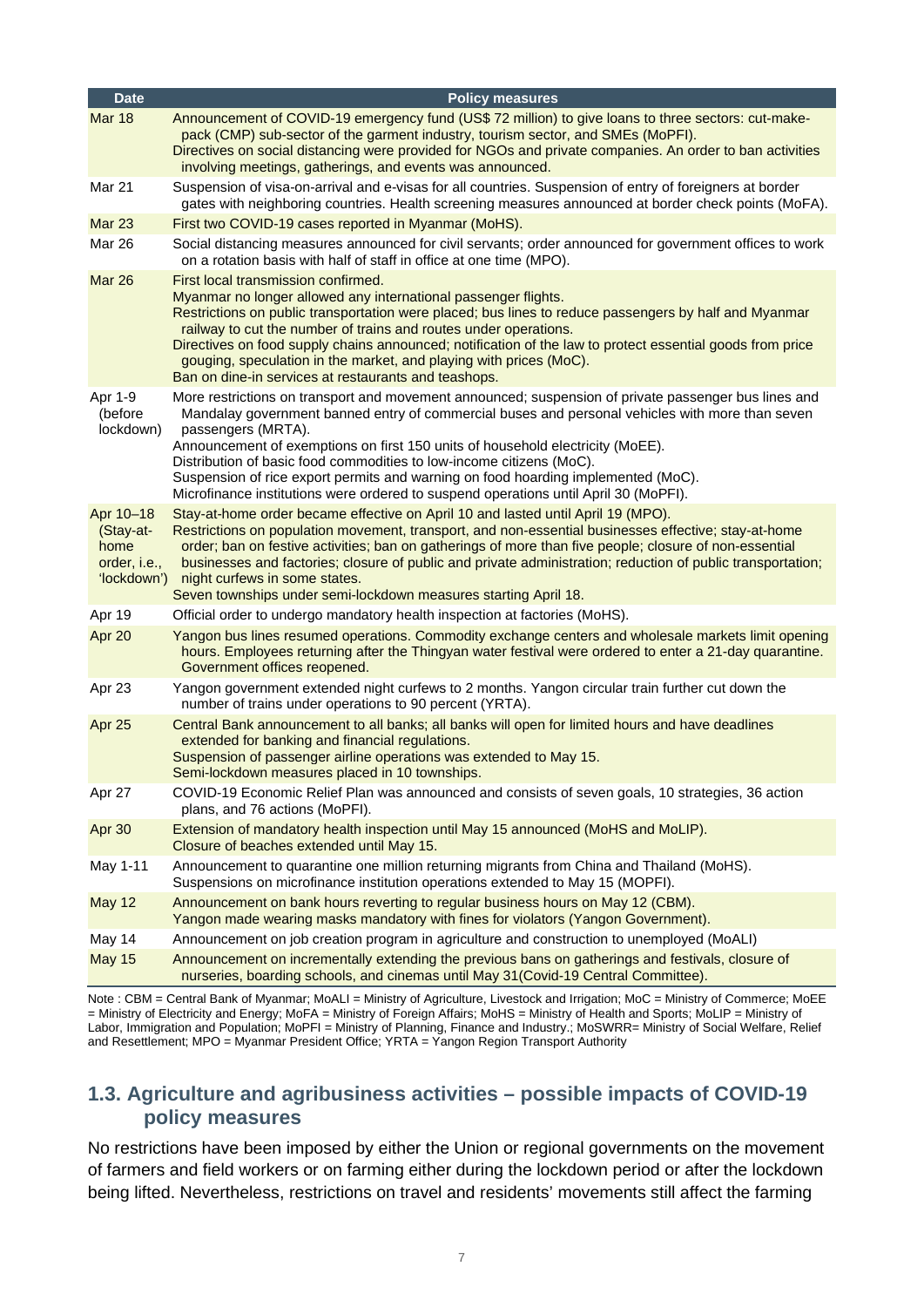sector. Media reports instances of local authorities or villagers or towns people erecting barricades or roadblocks at village and community levels (Irrawaddy, May 13, 2020). IFPRI's own interviews confirmed the existence of such roadblocks. Together with the general restrictions on travel and residents' movement, these physical barriers made it difficult for farmers to go to their fields and for farmers and traders to sell agricultural products between villages (Irrawaddy, May 13, 2020).

Fruit and vegetable distribution centers and wholesale markets in Myanmar usually operate 24 hours a day due to the high perishability of fresh produce. Wholesale markets operate through the night so that vendors can retail to individual households the next morning at wet markets. The largest wholesale centers are in Yangon. In the second week of April, Yangon authorities ordered curfews to restrict the movement of people, which included major wholesale markets for fish, fruit, and vegetables. As a result, these markets and centers had to operate for 18 hours a day instead of the usual 24 hours. The combined effects of not allowing wholesale markets to open at nighttime, travel restrictions in border trade zones, and the high risk of loss for perishable products in hot weather resulted in more than half of all wholesalers halting operations. For consumers, this resulted in significantly reduced supply of fresh produce. However, adequate supplies of less perishable vegetables, such as potatoes and onions, were made available even during the stay-athome period.

#### *Crops*

For those crops for which the harvest season coincides with the lockdown and post-lockdown restrictions, losses can be expected in the field and through reduction in value-added processing. Harvesting of tea and chili peppers takes place in March and April, coinciding with the period of the COVID-19 restrictive measures. The harvesting and post-harvest handling of these crops are highly labor intensive. As workers could not commute to fields easily for harvesting, we were told that losses of these crops were substantial.

Demand for non-perishable staple products, including rice, chickpea, black gram and cooking oil, has increased significantly due to the stay-home order during the lockdown period. In our interviews, we were told that, due to fear of food shortages, these staple goods were stockpiled by households, since they are storable. On the other hand, demand for perishable products fell even before lockdown when the government started to ban dine-in services in restaurants. It becomes economically unviable for restaurants to remain open with few customers. Our respondents estimated that 30 percent of restaurants in Mandalay closed temporarily following the ban on dinein services. Trade in leafy greens and vegetables fell by half during the lockdown period according to informants.

In the post-lockdown period, some restrictive orders were imposed nationwide, such as reducing hours in major wholesale markets and imposing curfews. These hindered the recovery of trade and sales and adversely affected the employment of low-income workers, such as hawkers, truck-drivers and porters, who depend on these markets for daily income. The prolonged restrictive orders also created uncertainty in the market. Sales of pulses and beans dropped nearly 40 percent because of restrictions imposed on entering or on movement through some villages even after the lockdown. Local farmers cannot go outside their villages while these restrictions are being enforced. Without an assured market, farmers have no incentive to grow crops. In addition, trade in agricultural commodities that are normally transported using passenger bus lines was restricted during the lockdown period and this trade has been limited in the post-lockdown period.

#### *Livestock and fisheries*

Due to high perishability, the livestock and fishery sectors were seriously affected by the lockdown. We were informed that sales and production of poultry meat, pork, and red meat decreased by roughly 40 percent. Travel restrictions have made transportation of meat products extremely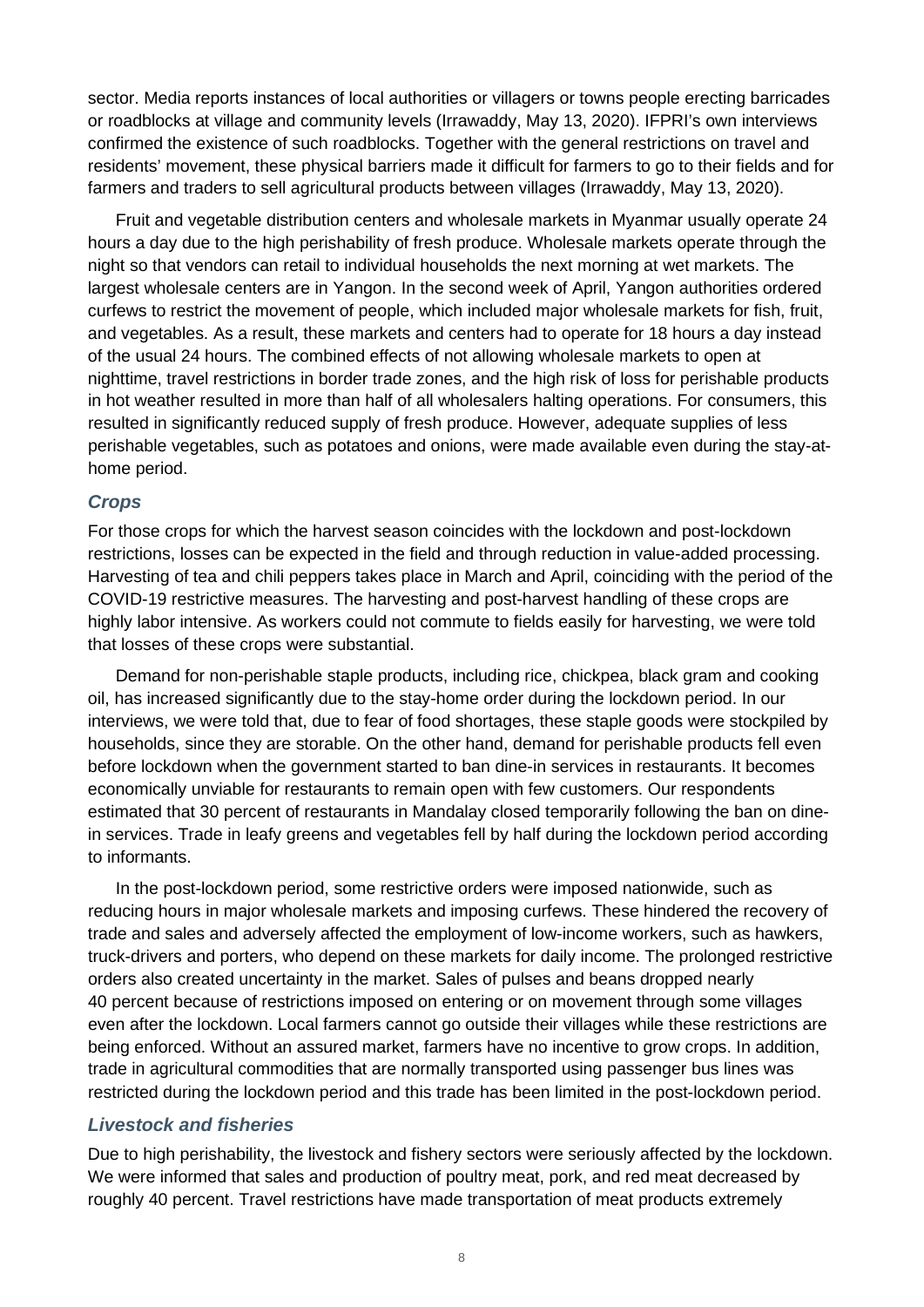difficult, resulting in many producers being unable to sell their products. At the same time, demand for meat consumption fell as consumers switched to cheaper foods due to falling incomes. Based on our interviews, we estimate that the farm gate prices for meat and milk products could fall temporarily by between 30 and 80 percent.

According to informants from Myanmar's livestock and fishery sectors, production of livestock with short production cycles, such as chicken and pigs, were more seriously affected when restaurants and food caterers closed, lowering demand for poultry and pork significantly. Poultry had already been affected before COVID-19 because of media publicity related to Salmonella bacteria in chicken. Under a normal market situation, broiler farms could expect higher prices from February to April when many donation and wedding ceremonies take place. However, demand for poultry is estimated to fall by 40 percent this year, with February prices dropping below the breakeven point for the chicken industry (MLF's official Facebook 2020). With continued travel restrictions in the country, prices are not expected to return to normal until May.

Chicken layer farms also face difficulties. Under normal circumstances, eggs can be exported to China via the border. However, with the COVID-19 outbreak, the Chinese currency's value started to depreciate at the end of January, so Myanmar egg exporters sent their produce to domestic markets instead. With higher domestic supply, wholesale prices for eggs initially fell in March but rose later in April because of panic buying and food donations. The Myanmar Livestock Federation proposed "a systematic analysis of integrated poultry and fish farming" as a way of efficiently utilizing resources, especially during the pandemic.

Since April pig farms have also suffered from lower purchases by slaughterhouses. Concerned about high feed costs, pig farmers are trying to sell their pigs even before they reach a marketable age.

The major wholesale markets for fish and seafood products in Yangon were operating normally in March, but their hours of operation were reduced in April. Combined with reduced demand due to restaurant closure, the whole fish supply chain has been affected. Fishery products also experienced oversupply and falling prices due to lack of access to export markets, such as China. We estimate that fish prices have fallen between 50 and 80 percent since February. Fish farmers also face feed shortages and higher costs because the supply of fish feed depends in part on imports. With falling fish prices and higher feed prices, farmers have had to reduce fish harvests.

In summary, business people and agricultural sector experts interviewed stated that they expect government to treat the agriculture and livestock sectors differently than other business sectors in the recovery period. Although the most stringent restrictions on movement and travel have recently been partially lifted, many restrictions are still in place. Consequently, market and price stability policies are necessary for small and medium businesses in the agricultural sector and support for the application of proper postharvest technologies and practices is urgently required.

According to the recent *Myanmar Economic Relief Plan*, four action plans will be applied to the agriculture sector under MOALI's lead, including "(a) support COVID-19 communication campaigns, (b) cash or lending support to smallholder farmers who have lost sales revenue or remittance income to support input purchases in time for monsoon planting, (c) complement support with advice on productivity enhancement and market connectivity, and (d) following the lifting of movement restrictions, establish rural cash-for-work programs."

#### <span id="page-12-0"></span>**1.4. Industrial activities – possible impacts of COVID-19 policy measures**

Myanmar has a large industrial sector in which manufacturing is the largest component. Manufacturing, which has been booming in recent years, is currently dominated by small firms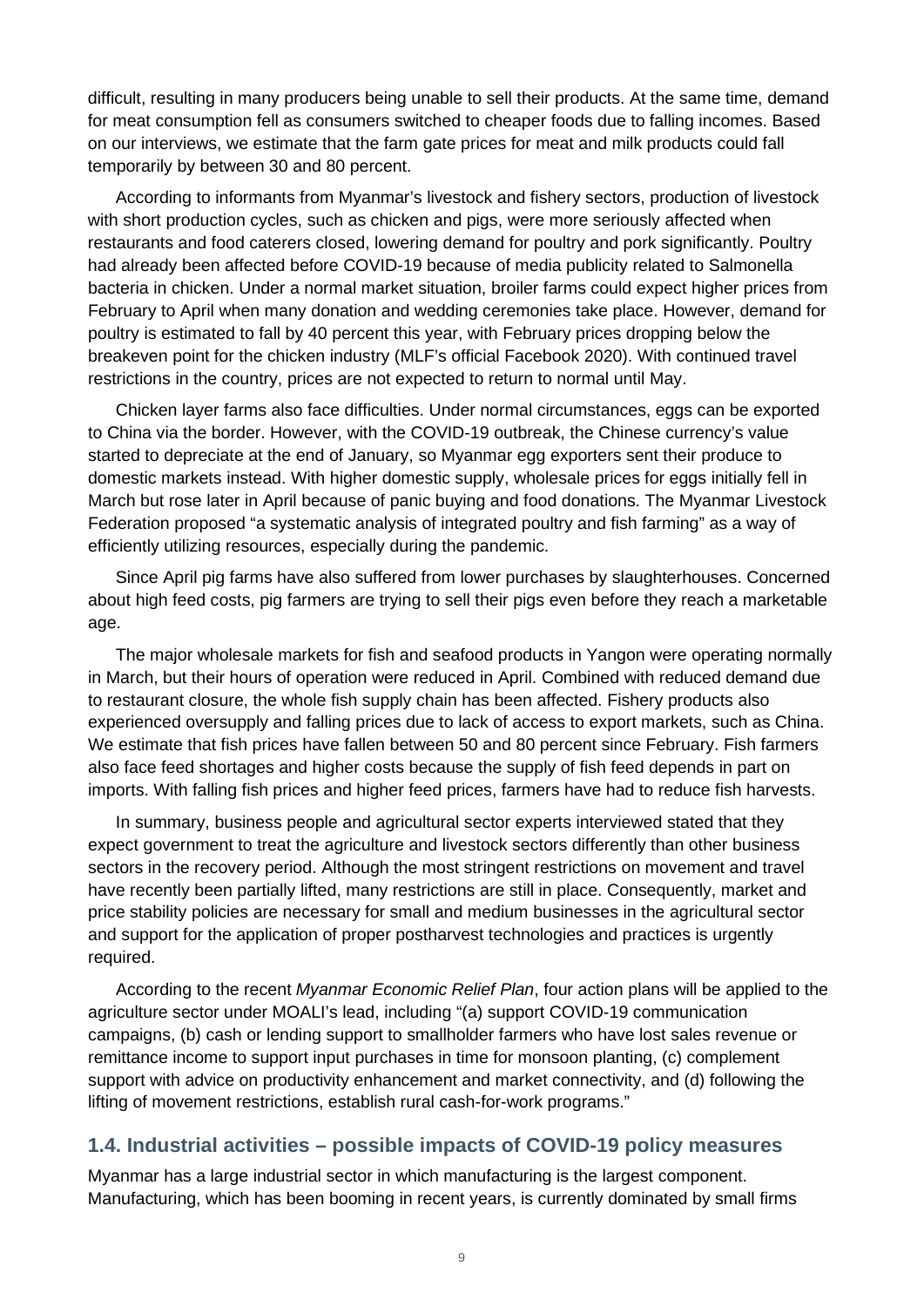(EuroCham 2019; EuroCham 2020a). Companies with over 500 employees dominate the garment and textile sector (EuroCham 2020b). The manufacturing sector, along with tourism and construction, is regarded as the sector that has been hardest hit by COVID-19 impacts (Myanmar Times, May 7a, 2020). These adverse impacts started in February, intensified in April when the lockdown was imposed nationwide, and have continued post-lockdown.

For those industries whose activities rely heavily on imports and exports, the first wave of impacts came in February and March when importing and exporting countries started to impose travel restrictions and local lockdowns. From both media news reports and IFPRI interviews with respondents from the manufacturing sector, cancellation of export orders, declines of incoming orders, and difficulties in supply chain logistics were reported throughout February and March (Myanmar Times, March 29, April 3 and May 7a, 2020). Until January, Myanmar's manufacturing sector was marked as healthy and improving (Markit Economic 2020). IHS Markit surveyed 450 manufacturing companies and based their judgment of the strength of the sector on several indicators, including new orders, employment, and delivery times. However, stagnation was signaled in February with a continuing gradual drop in March. The IHS Markit survey links the drop in March in part to China's lockdown measures (Trade Economics 2020).

For most companies in the industrial sector, impacts intensified in early April in the first week of lockdown with the closure of most construction sites and of manufacturing operations, coinciding with the Thingyan water festival holiday. In a normal year, workers return home just before Thingyan, but this year, due to the public's fear of the outbreak, workers returned home several days earlier than they normally do. According to IFPRI interview respondents from the construction, food processing, and mining sectors, employees returned home as early as late March or beginning of April this year. With the nationwide stay-at-home order, virtually all manufacturing factories were closed and workers who returned home during the holiday period were unable to return to their places of work.

On April 19, which marked the end of the lockdown, MoHS ordered all factories to undergo mandatory health inspections prior to reopening. While essential manufacturing sectors, such as agrochemical, food processing, medical, pharmaceutical, hygiene, and sanitation manufacturing, were prioritized for health inspections, there are almost 7,000 factories in the Yangon region alone (Myanmar Times, April 19, 2020). A total of 17 teams from MoHS conducted daily inspections for notified factories. As of May 1, over 3,300 factories across the country had been inspected (Global New Light of Myanmar, May 7, 2020). On April 25 the mandatory inspection order was extended to May 15. Factories that had not completed the inspection were ordered to remain closed.

Manufacturing and related industries have had to bear the cost of stringent COVID-19 containment measures, such as the stay-at-home order during lockdown, social-distancing procedures pre- and post-lockdown, and restrictions on travels and residents' movement. Based on news reports and interviews with key informants and leaders in the industrial sector, it is clear that the intensity of the impacts varies by the size and nature of the business, but all businesses suffer from delays in raw material imports and falling orders. Without new orders, firms have to lay off workers. According to the Ministry of Labor, Immigration, and Populations, as of late April, 175 factories had stopped operations, leaving 60,000 industrial workers unemployed since the outbreak began (Myanmar Times, April 28, 2020). In the post-lockdown period, many workers still cannot return to workplaces due to travel restrictions and quarantine rules, so manufacturing and construction companies are facing difficulties in completing orders and projects. Delivery of finished products are delayed due to challenges with logistics and freight companies, including manual labor shortages for loading and unloading goods and for drivers and continued travel restrictions due to post-lockdown curfews (Karzo Logistics 2020). IHS Markit reported that the Purchasing Manager Index nosedived in April to the steepest decline on record. This index is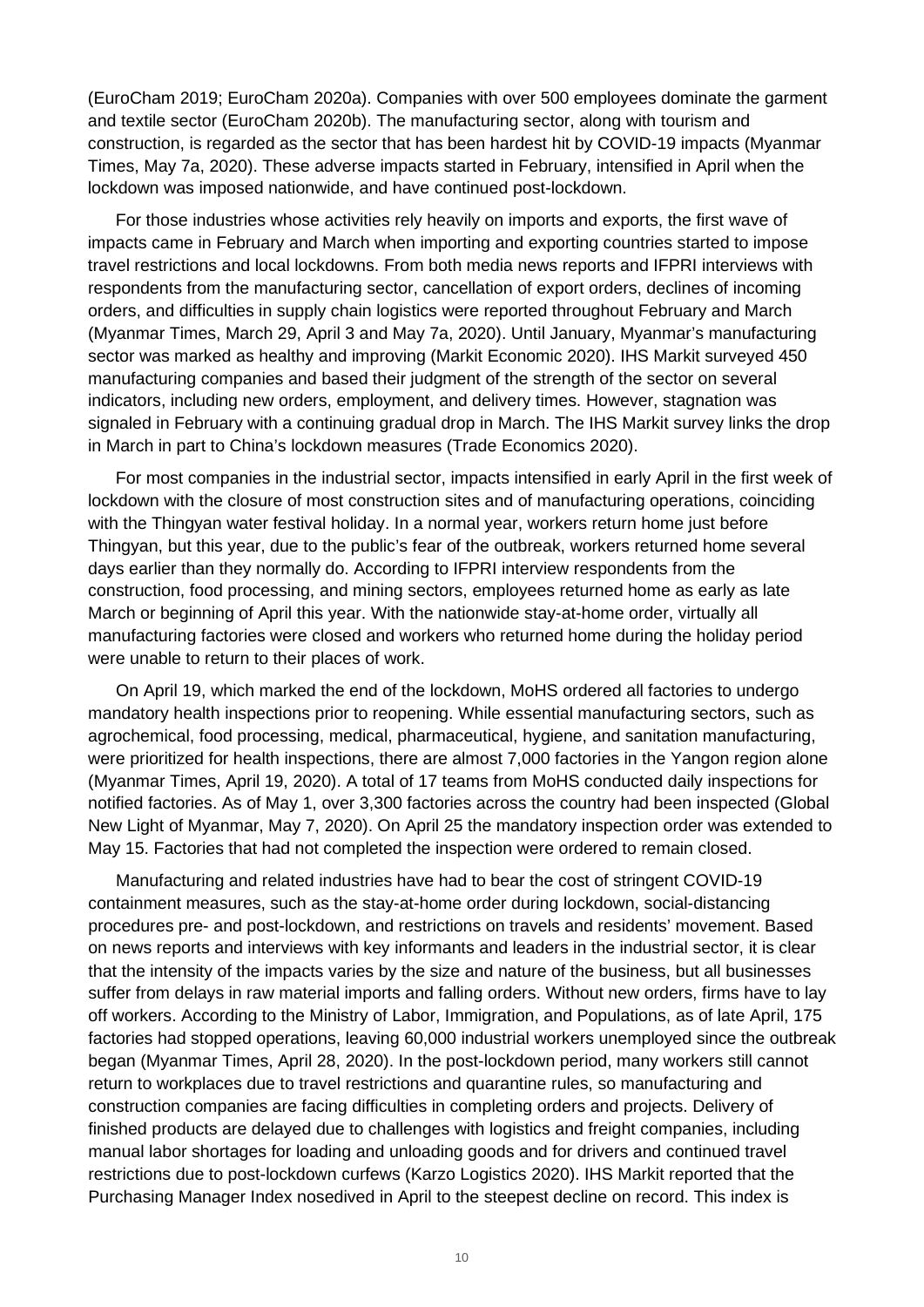based on reports from 450 participating manufacturing firms on five indicators – new orders, output, employment, supplier delivery times, and stock of items purchased.

To mitigate these adverse impacts on the industrial sector and to facilitate trade, the government has relaxed some rules and regulations. This includes online import/export applications, reductions in container storage charges, relaxations on required forms and documents for import tax reduction, waivers for license fees for importing prioritized items, and negotiations with trading countries for exports of agricultural products. Furthermore, the government announced a 72 million USD loan program for SMEs, the cut-make-pack (CMP) subsector of the garment industry, and the hotel and tourism sector through which loans are offered at a 1 percent interest rate per annum (MoFPI 2020). As of May 1, the government has approved loans for over 200 businesses. Roughly 50 percent of the approved firms were from garment and manufacturing sectors (UMFCCI 2020). The CERP also has established relief plans for the sector, including reducing taxes, extending loan repayment, and continuing benefits for laid off employees.

#### *Garments and textiles*

In 2018/19, Myanmar's cut-make-pack (CMP) garment sector comprised 533 garment factories which employed approximately 500,000 workers and generated 4.6 billion USD (Global New Light of Myanmar, December 26, 2019). As 90 percent of raw materials for the sector were imported from China, the garment industry supply chain was severely disrupted when the lockdown with China was imposed. Approximately 90 percent of garment factories rely on the export market with 70 percent of exports going to the EU market (EuroCham 2020b). With the COVID-19 outbreak in Europe, all orders from the region were cancelled in March (Myanmar Times, March 29, 2020).

Job loss in the garment sector has been widely discussed in the news media. Before the cancellation of orders from the EU, 22 factories had shut down, leaving over 10,000 workers unemployed (Myanmar Times, March 27, 2020). According to the EU official website, over 25,000 workers from about 40 factories manufacturing garment, textiles, and footwears had lost jobs by the end of March (European Commission 2020). With the closure of these factories, contracts of numerous workers were terminated – some not even receiving compensation (Myanmar Times, April 5, 2020).

On March 18, MoPFI announced a 72 million USD fund for the CMP industry, the tourism sector, and SMEs, with CMP companies prioritized for government support. On April 8, the EU promised cash assistance of 5 million euros through the "Quick Assistance" fund to almost 90,000 workers from garment, shoe, and bag factories (European Commission 2020). The fund will offer three different forms of support: monthly cash transfers for up to three months to those laid off, cash transfers of 125,000 MMK (~ 83 USD) for workers who were illegally terminated, and cash transfer to SME owners who agree to retain workers (European Commission 2020). In addition to these funds, the Myanmar government has extended labor benefits to those laid off from their jobs. According to CERP, the government will also implement community infrastructure projects where laid off workers and returning migrants are likely to be hired.

#### *Construction*

Construction is the second largest industrial sector, employing an estimated 1.2 million workers nationwide (Myanmar Statistical Yearbook 2019; Myanmar Construction Entrepreneur Association 2020). The sector imports approximately 85 percent of its raw materials from China, Thailand, Singapore, Malaysia, and India. Due to lockdown measures in exporting countries, imports of building materials experienced delays beginning in March, according to industry leaders that IFPRI interviewed. Soon after the first COVID-19 case was confirmed on March 23 and the resultant directives on social distancing measures, construction companies had to cut their labor forces by half to keep businesses running. The pandemic also coincided with a vital season for the sector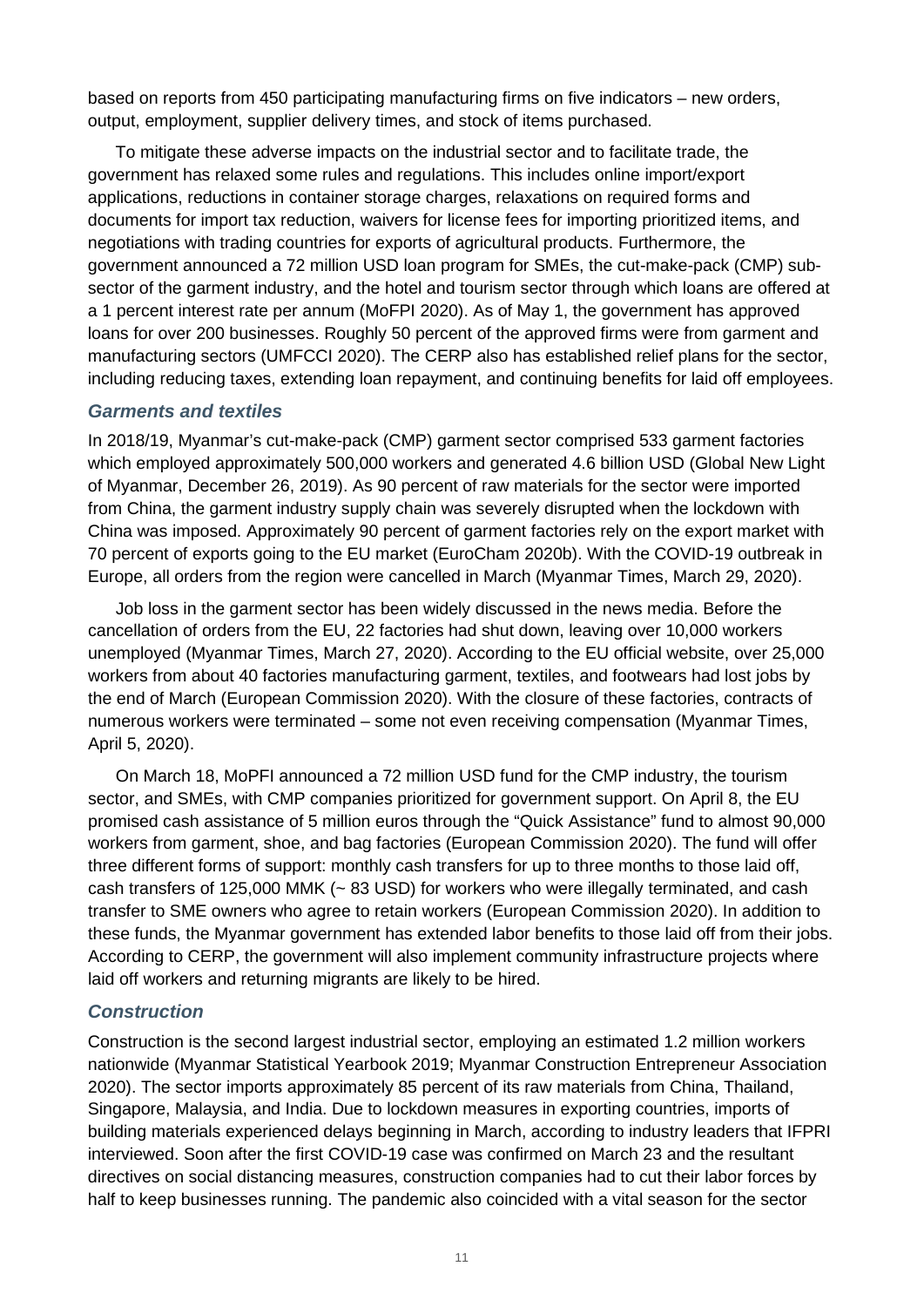when most projects are at the maximum number of workers in order to wrap up operations before the onset of the monsoon in late May. The shutdown of construction projects resulted in companies failing to complete contracted projects according to their deadlines. The delays could result in legal issues for contractors in addition to disputes with laborers, budget problems, and increased overhead costs.

Even after the lockdown was lifted in late April, many construction sites in Yangon have not fully recommenced. Sites will not be able to operate with a full workforce as workers have been delayed in returning to Yangon due to irregular bus and train schedules and social-distancing measures remain in effect on the work sites. The anticipated recovery time for the industry is 2 to 3 years, according to our respondents. Respondents from the construction sector were of the opinion that construction seems to be regarded as a lower priority sector – none of the construction companies whose managers we interviewed have received a loan yet.

#### *Mining*

Mining industry activity in Myanmar had been slowing for some years prior to the lockdown as the government has implemented new regulations on mining blocks (Global New Light of Myanmar, April 15, 2020). In 2020, miners and mining industry employees returned home early due to fear of the outbreak and travel restrictions. Industry key informants have said that numerous workers could not return to work because of restrictions on travel and population movement after the lockdown was lifted. Even though activities in mining have been quiet for factors unrelated to COVID-19, they have been further diminished by the virus containment restrictions.

#### <span id="page-15-0"></span>**1.5. Service sector activities – possible impacts of COVID-19 policy measures**

Myanmar's service sector was the largest contributor to national GDP in recent years. The sector is comprised of trade, transportation, social and administrative services, communications, retail, hotel and tourism, and financial institutions.

#### *Trade*

Since the pre-lockdown period in Myanmar, international trade has been restricted by movement controls in importing and exporting countries. Domestic trade was subdued during the lockdown period and, besides essential trade of food and medical products, has remained low after the lockdown was lifted. This is evident by the reduced amount of local transactions made through the banking system. According to an informant from one of the largest banking systems in Myanmar, overall payment remittances in April dropped 20 percent, while remittances from Upper Myanmar, where many manufacturing and food production businesses are concentrated, have decreased by about one-third compared to the same period in 2019.

The effects are also reflected in the trade statistics reported by the Ministry of Commerce.<sup>[6](#page-15-1)</sup> The total value of border and sea trade between March 27 and May 1 this year was 16 percent lower compared to the same period in 2019 (MoC 2020). Both border import and export volumes fell – border imports were 27 percent less than the same period in 2019 (MoC 2020). Furthermore, the Ministry reported that volumes of animal products exported through May 1 in the current fiscal year dropped 78 percent, compared to a year earlier. However, export volumes of other agricultural products, mineral products, and marine products through May 1 were still higher than the volumes registered over the same period in 2019. The import of CMP products from China and other countries has dropped continuously since early April. Total import volumes are currently 54 million USD less than was the case for the same period a year earlier (MoC 2020).

<span id="page-15-1"></span><sup>6</sup> See trade data from Ministry of Commerce official webpage for up-to-date details on trade statistics:<https://bit.ly/2Zi9wVG>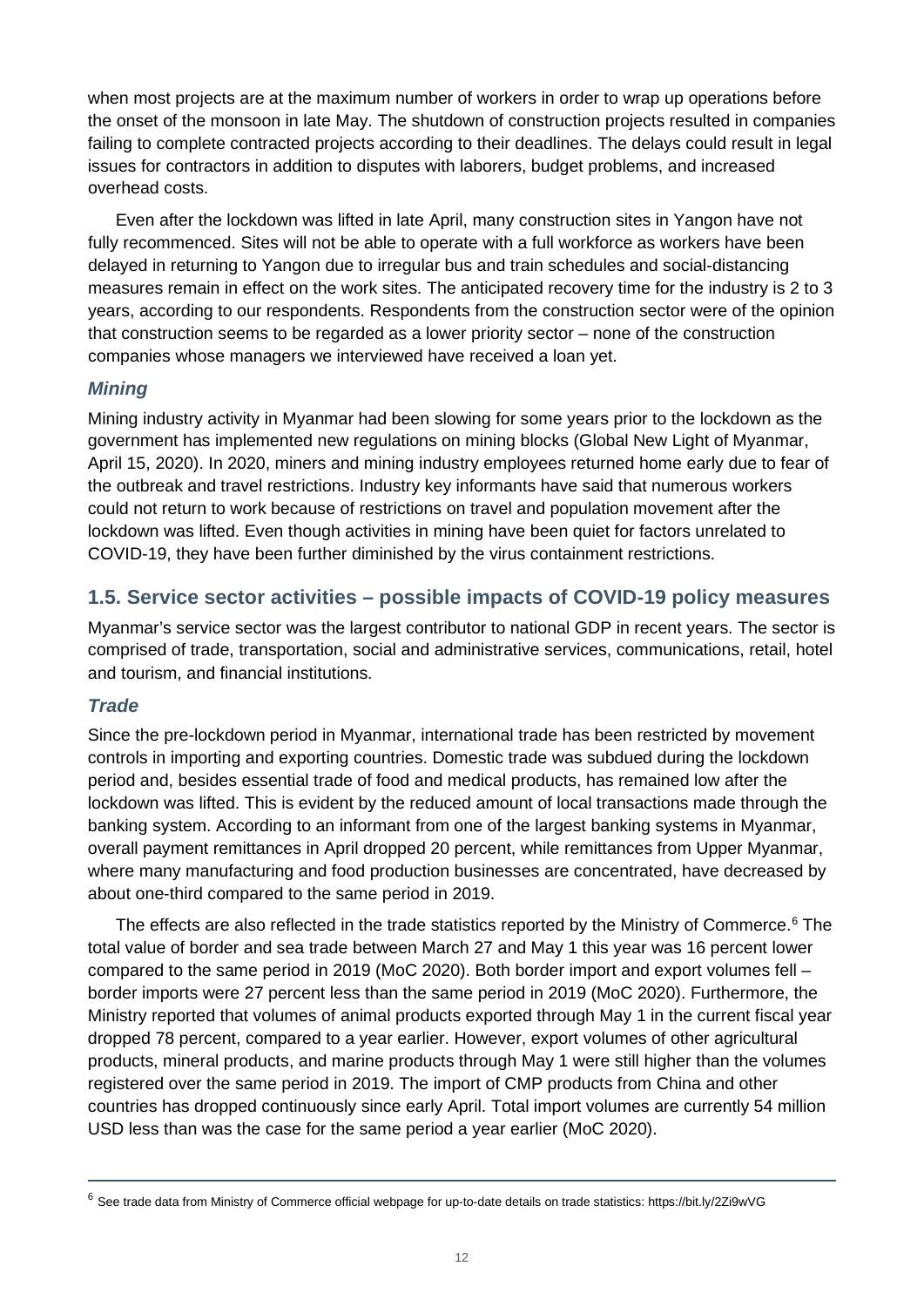#### *Transportation*

To curb the outbreak of COVID-19 the Ministry of Transport and Communications ordered commercial bus lines to reduce the number of passengers by half, allowing a doubling in ticket prices in compensation. However, the regional governments of Mandalay and Shan placed strict restrictions on the use of highways and the number of allowed passengers on vehicles, so highway bus line services came to a halt. On April 7, express bus line companies announced the suspension of their services until April 21 as there were no customers due to the nationwide stayat-home order (Myanmar Times, April 6, 2020). Even after the lockdown was lifted, regional governments continued travel restrictions through night curfews. The Yangon government extended the order for two months (Myanmar Times, April 19, 2020). Night curfews and stringent travel restrictions in a major transit hub, such as Mandalay, severely disrupt operations of highway commercial bus lines. Hence, the majority of Yangon-based bus lines have extended the suspension of their services, while some bus lines in other regions may run under the guidance of the respective governments. A number of inter-state train routes were also suspended by Myanmar Railways (Myanmar Times, April 21, 2020; Eleven Myanmar, May 5, 2020).

For urban public transportation, Yangon Bus Service reduced the number of buses that run in the city during the Thingyan water festival to roughly 25 percent. Normal operations, but with reduced passengers, were resumed after the holiday (Myanmar Times, April 8, 2020). In April and May, the Yangon Circular Railway also cut down the number of trains that run within the city by between 40 and 90 percent of their usual frequency.

Freight transportation on the domestic side has been relatively unaffected, according to an key informant from the industry. Cargo trucks were exempted from travel restrictions in most regions and allowed to use highways even during the lockdown. However, after the lockdown was lifted, freight companies have been facing difficulties in finding drivers as some have not returned to work. Night curfews after the lockdown also limit the hours of operations, which can result in delayed delivery times.

Overall in the transport sector, private commercial bus lines are the hardest hit economically by COVID-19 impacts. Even after travel restrictions have been lifted, public sentiment about nonessential travel may affect bus companies for months to come. Cargo truck companies also have been affected by curfew and travel restrictions. As a relief effort, SMEs in the commercial bus sector will be eligible to apply for the Immediate Loan Plan. The recently released CERP also waives toll fess for cargo trucks, which will improve the flow of trade and may reduce costs for cargo truck companies.

#### *Retail sales*

Retail sales of non-essential goods rapidly decreased after the COVID-19 restrictions were announced in Myanmar. On March 28, the Mandalay city government ordered the closure of all non-essential businesses, including its biggest markets (Myanmar Times, March 28, 2020). The Yangon city government did not officially order wholesale and retail markets to close. However, market authorities in Yangon have limited opening hours since April 1 and made their own directives on when the markets would be open. All wholesale and retail markets trading nonessential consumer goods were closed during the lockdown, although some reopened as early as April 23 with social distancing measures and limited hours.

A combination of social distancing measures, public fear, and travel restrictions has drastically reduced customers and, hence, sales since the first positive COVID-19 cases were announced. Retailers from mega wholesale and retail shopping centers who were interviewed for this study reported that roughly 20 percent of stalls in mega wholesale centers were closed since late March. Many retailers reported that they voluntarily closed their stores due to lack of customers and fear of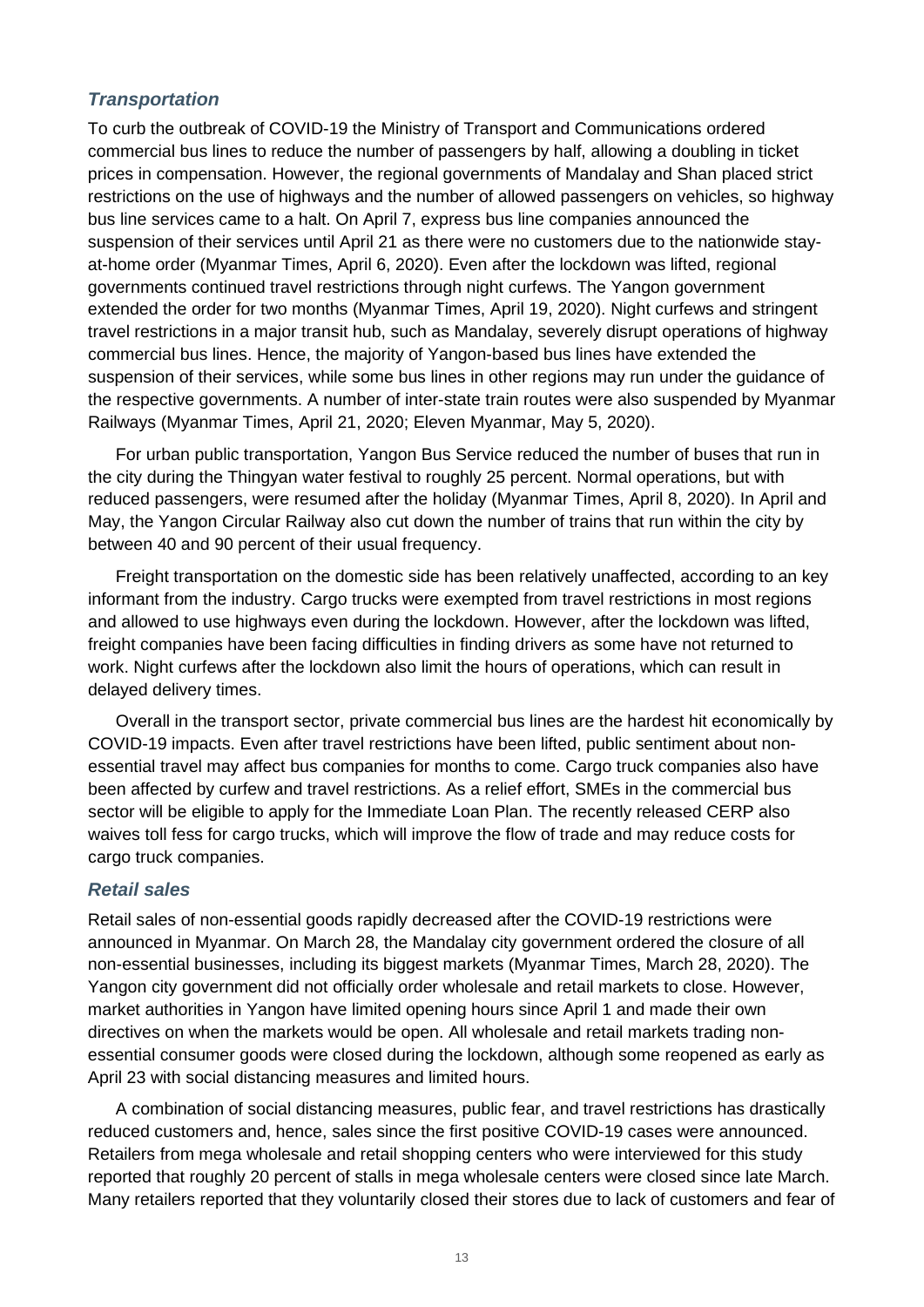viral spread in crowded environments. Retail businesses trading luxury goods, such as gems and jewelry, were also hit hard by COVID-19 impacts. Sales since February have declined to almost zero because of public sentiment to hold cash rather than spend it on non-essential items. A key informant from the sector predicted that gem and jewelry businesses are unlikely to recover until next year. This is due both because the nature of the business requires in-person inspection for item quality and because people are likely to hold on to their cash for the foreseeable future.

Retail establishments selling essential goods and services, including food products and pharmaceutical products, were allowed to remain open during both lockdown and post-lockdown periods. Nevertheless, their sales and activities were subdued during the lockdown period. The public stayed home as much as possible because of directives on social distancing, curfews, and movement restrictions. However, sales are quickly recovering since the lockdown was lifted.

#### *Administrative activities*

On March 18, the Ministry of Social Welfare, Relief, and Resettlement ordered all NGOs to suspend activities involving meetings, events, and gatherings (MoSWRR 2020). On March 28, the government ordered civil servants to reduce the workforce in offices by half and work on a rotational basis. Subsequently, the government also issued the first air travel restrictions for foreign nationals. Both public and private administrative activities began to gradually decline with reduced staff in offices and fell rapidly as the holiday lockdown approached. The majority of public and private administrative activities were frozen during the lockdown period, though essential civil and military services remained operational with reduced staff. When the lockdown was lifted, public offices reopened, but employees continued practicing a rotational work policy. To implement directives on social-distancing procedures, most public and private organizations and companies maintain roughly half of their staff in offices. Consequently, the efficiency of administrative activities is likely to suffer when compared to normal working times with full staff.

#### *Financial institutions*

To implement the government's directive on social distancing procedures, both public and private banks in Myanmar operated with reduced staff from the third week of March, but remained open until the lockdown. After the lockdown was lifted, they continued operating regular hours with reduced staff until the Central Bank order, which took effect on April 28 and limited opening hours from 10 am to 2 pm. Limiting hours created larger crowds in queues and caused longer waiting times. The Central Bank reinstated regular hours on May 12.

Activities of microfinance institutions (MFIs) were frozen by the Ministry of Planning and Finance's order to suspend operations until April 30 (MoPFI 2020).<sup>[7](#page-17-0)</sup> The order was later extended through May 15. All microfinance and non-bank institutions were instructed by MOPF's Microfinance Business Supervisory Committee to suspend "with force" collections of principal or interest on outstanding loans (Myanmar Times, April 12, 2020). The committee further ordered microfinance and non-bank institutions to suspend loan repayments, taking on new clients, and accepting saving balances from April 6 to 30 (Toth 2020). Even before the order in late March, some MFIs in Yangon voluntarily extended loan repayments (Myanmar Times, April 12, 2020; Toth 2020). Suspension of repayments and saving deposits may push MFIs into a cash liquidity crisis because the institutions need to collect repayments and saving deposits as a source of the cash income vital to run institutional functions (Toth 2020). At the same time, with lower capital the institutions will have to bear operational costs, of which salaries makes up more than 50 percent (Toth 2020).

<span id="page-17-0"></span><sup>7</sup> See https://www.fairwear.org/covid-19-dossier/covid-19-guidance-for-production-countries/covid-19-impact-and-responses-myanmar/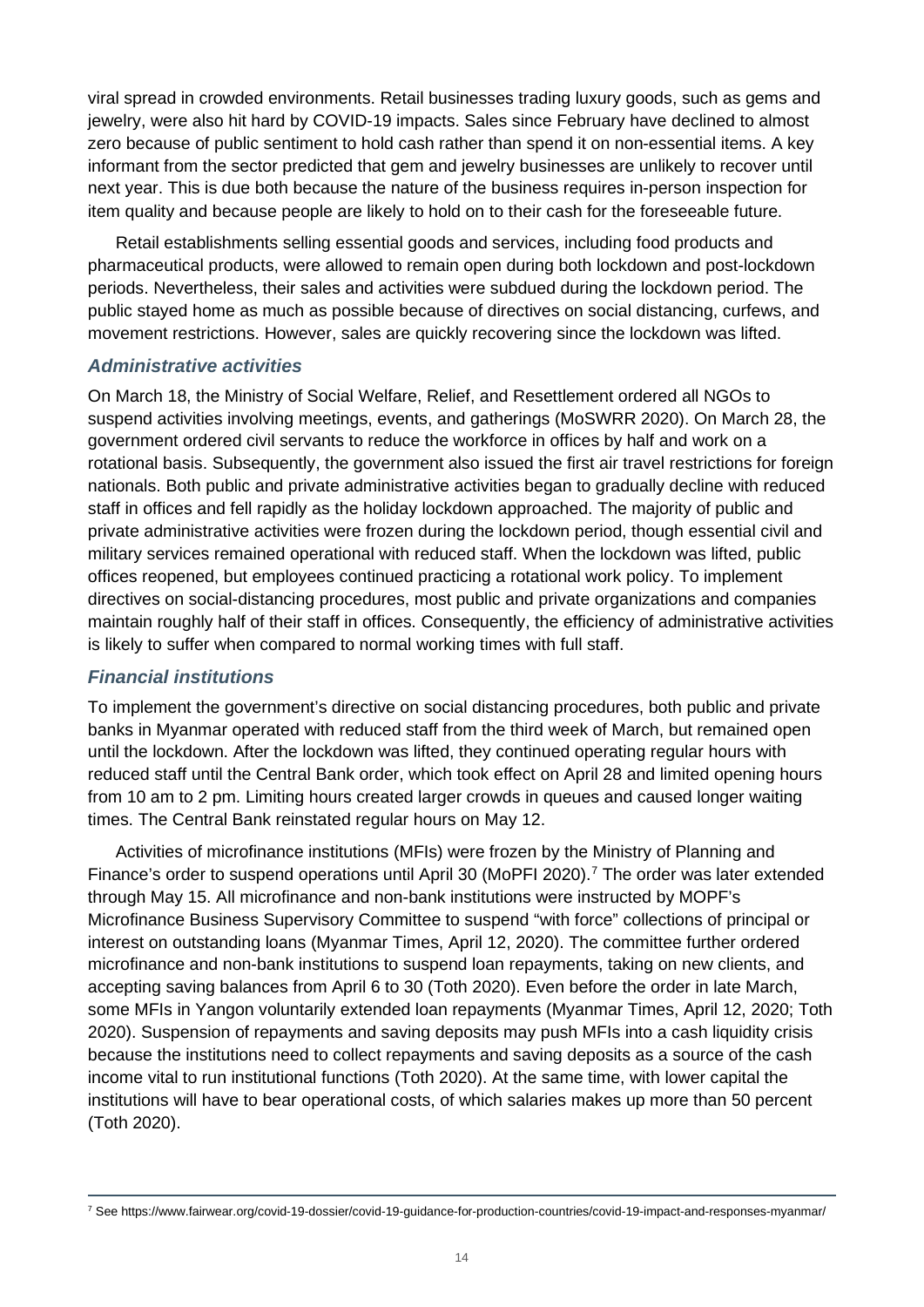## <span id="page-18-0"></span>**2. EXTERNAL IMPACTS OF COVID-19 ON MYANMAR'S ECONOMY**

Myanmar relies heavily on the global economy through international trade, participation in global value chains, a rapidly developing tourism industry, and large-scale international migration. In recent years, exports and imports of goods and services make up about 50 percent of the country's national GDP (World Bank 2020). Myanmar also has started to participate in global value chains – for instance, Myanmar's garment industry has been fully integrated within the global textile value chain. Garment exports were about 5 billion USD in 2019 and were expected to rise to 10 billion USD by 2024 (EuroCham 2020b). As for the tourism industry, recent annual in-country expenditure of tourists was about 2 billion USD (UNWTO 2020), equivalent to 3 percent of GDP. For international migration, the Government of Myanmar estimates that there are 4.25 million Myanmar nationals living abroad. International remittances are estimated to be as high as 8 billion USD a year (IOM 2020a), more than 10 percent of GDP.

Such broad integration with the global economy implies that Myanmar's economy is vulnerable to COVID-19 shocks through various external channels. This section focuses on such impacts with a more detailed discussion on the impacts on agricultural exports.

#### <span id="page-18-1"></span>**2.1. Agriculture**

In recent years, the agriculture sector has accounted for about 25 percent of Myanmar's national GDP and employs around 50 percent of the labor force (World Bank 2020; Myanmar Times, May 5, 2020). Additionally, many agricultural products are oriented for the export market. Agri-food exports make up between 25 and 30 percent of agricultural GDP in recent years.

The unexpected shocks of COVID-19 on Myanmar's agri-food exports started in late January 2020 when the outbreak arose in China. When the outbreak became a global pandemic, the negative effects on Myanmar's agri-food exports intensified as many of Myanmar's trading partner countries were hit by the virus. Making things worse, the negative shock on agricultural exports also came at a time when many agricultural products grown in Myanmar were in their peak export season. Consequently, the areas exporting such products have been the most seriously impacted.

#### *Melon*

China is Myanmar's largest export market for melon. Various cultivars of watermelons and muskmelons are widely grown in the Central Dry Zone, Shan State, and Bago Region for export. In recent years, cultivated land in these regions has been re-allocated from growing paddy rice to growing melons due to melon's relatively short growing season and high export potential. As November to April is an off-production period in China, these months are Myanmar's export season. In 2020 the export peak came in the weeks before Chinese New Year, which started on January 25.

There were approximately 150,000 melons farmers in 2019 (Winrock 2019). They can be categorized into three groups: 1) smallholders with 3 to 10 acres, 2) medium-scale farmers with 10 to 100 acres, and 3) large commercial farmers with 100 to 250 acres. The impacts of COVID 19 placed a larger burden on small- and medium-scale farmers as their harvest period is more concentrated in time. Before the COVID-19 restrictions, melon exports began in November and the market operated normally leading up to Chinese New Year. The border market does not ordinarily operate during the New Year celebration period. Myanmar melon traders anticipated that the market would return to usual operations after the celebration. However, when COVID-19 threatened to become an epidemic in China and lockdown policies were imposed there, Chinese importers had to halt their purchasing plans and market operations. Melon export markets were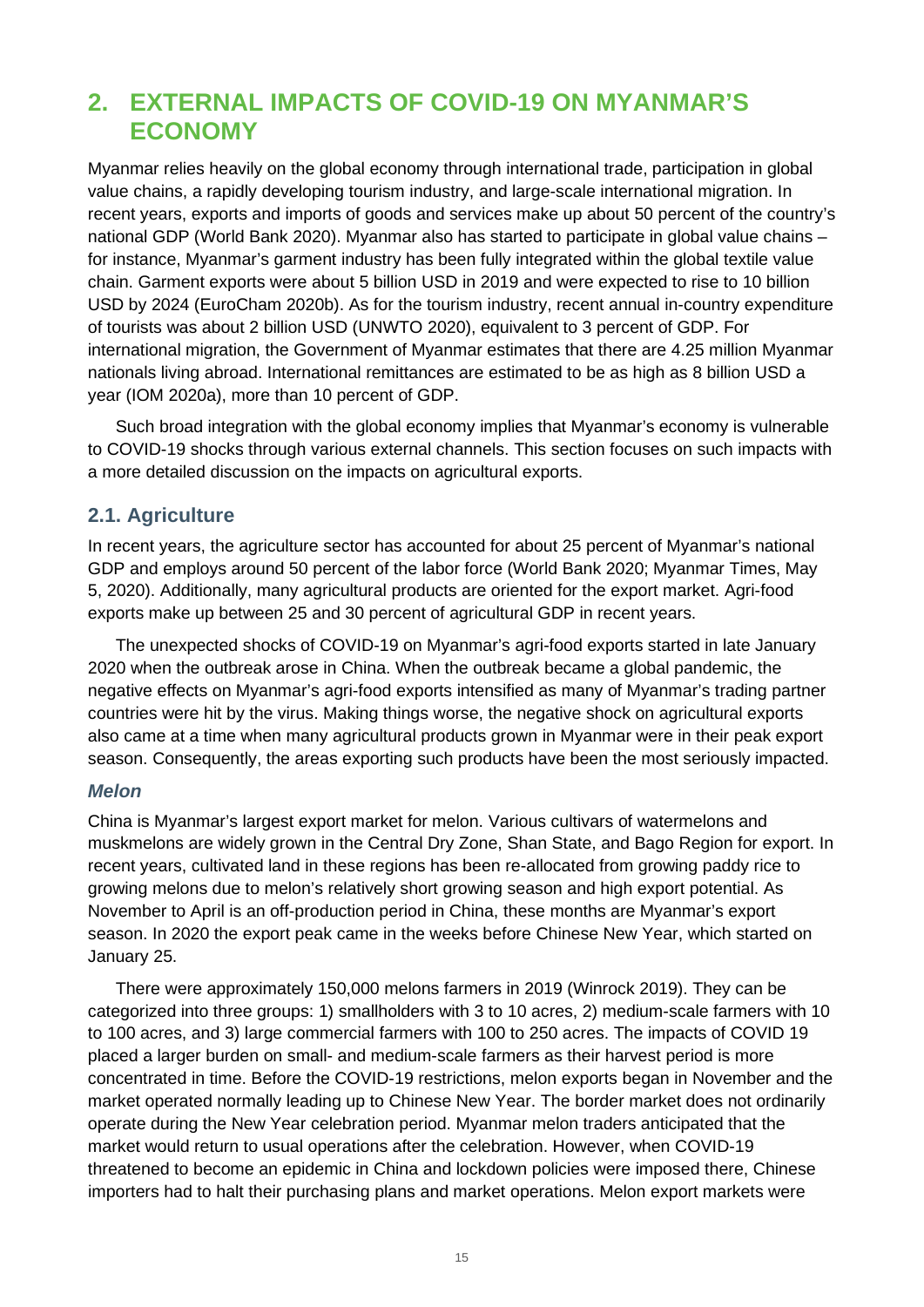thrown into chaos. Many trucks loaded with melons were stranded at the Muse border crossing between Myanmar and China. The whole melon supply chain was interrupted (Frontier Myanmar, March 14, 2020; Myanmar Times, January 30 and February 26, 2020).

Changes in border procedures also affected the melon export market. Traders usually negotiate prices on the Myanmar side of the border and then unload cargo on the Chinese side. In the last week of March, Chinese authorities applied very strict rules for border passage that changed the usual process (Irrawaddy, April 24, 2020). As Chinese buyers at the border were unable to cross to the Myanmar side, all business transactions had to be done on the China side. Myanmar trading companies hired certified drivers to cross the border to China. Trucks had to wait in border checkpoint queues for hours, resulting in increased logistical costs and delayed transactions. Furthermore, it is estimated that 30 to 70 percent of loaded melons were damaged in the hot and humid weather.

According to daily price data from a leading trading company at the Muse border trade zone, watermelon prices before Chinese New Year were between 0.40 and 1.50 USD per kilogram. After the New Year, prices fell to between 0.06 and 0.23 USD per kg. At these prices, revenues could not cover even the transportation cost for melon farmers.

The Ministry of Commerce (MOC) and private sector organizations, such as the National Melons Cluster of the Myanmar Fruit, Flower, and Vegetable Producer and Exporter Association, tried to expand the domestic market by creating "Melons Festivals" in cities. In a normal season, 70 percent of total melon production is exported. Even with the promotion of domestic consumption, however, the domestic market is not large enough to compensate for losses in the export market. Additionally, there is a big price gap between the export and domestic markets. Under a normal situation, the average melon price is between 0.70 and 2.00 USD per kilogram in the border trade zone, but just 2.00 to 4.00 USD per fruit in domestic markets. The National Melons Cluster estimates total losses for the 2019/20 export season to be about 65 million USD.

In response, the Myanmar Union Government has arranged measures to relieve such economic losses, such as reducing the export tax from 2 percent to zero for this export season. However, the melon season is almost over, implying that the losses in this season will be impossible to recover. Uncertainty exists for the next season. The future for the fresh produce export sector of Myanmar requires additional analysis.

#### *Mango*

According to 2017 data from the Ministry of Commerce, mango is second among Myanmar's fruit exports. It is estimated that 40 percent of total production goes to export. The three most important export cultivars are Sein-Ta-Lone, Mya-Kyauk, and Hinthar. The mango export season is from mid-April to June. China is the major importing country, followed by Singapore. At the beginning of the mango export season in 2020, China still maintained restrictions on border passage. These were lifted in the third week of April. Mango exports to Singapore have also been affected as flights between Myanmar and Singapore were suspended.

COVID-19 also has affected mango exports through domestic travel restrictions that resulted in labor shortages for harvesting the fruit and limited access to markets. Mango harvesting and packaging requires skilled laborers. With the travel restrictions, orchards in some areas could not get enough laborers and transport to border and domestic markets was delayed. Additional impacts come from postharvest damage to fruit due to longer periods in transit. Companies trying to send mango to Singapore via ships have encountered shelf life problems. Unlike melons, mango has more options than solely export. The domestic market is larger than the export market, and fresh products can be processed. There are two mango puree factories in Yangon and Mandalay and many smaller processors around Mandalay and in Shan state. A single factory can utilize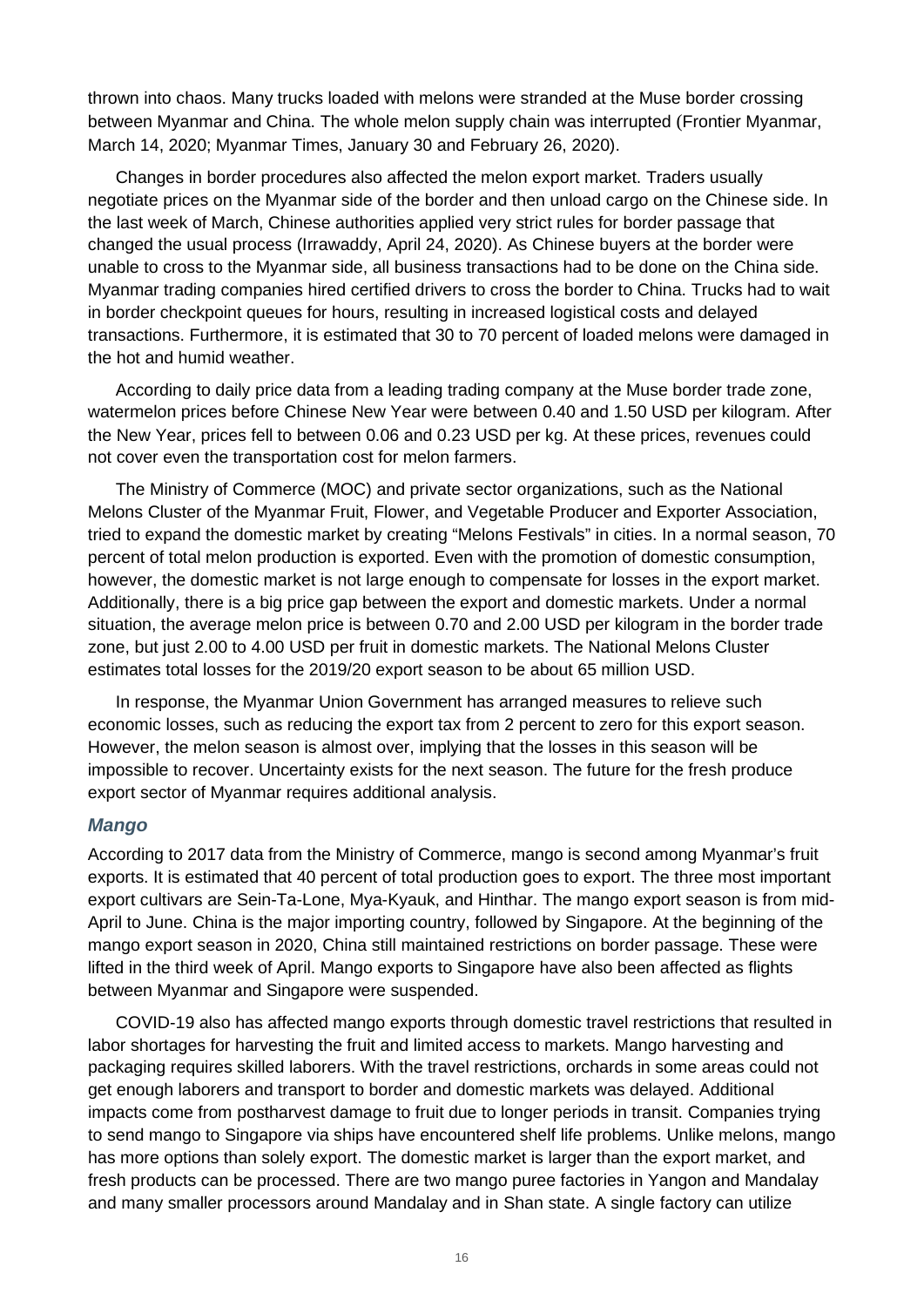10,000 metric tons of mango for puree production for the Singapore and European markets. Thus, COVID-19 likely is not affecting the mango sub-sector as seriously as the melon sub-sector.

#### *Chili*

COVID-19 affects other seasonal fruit and vegetable markets through limited labor availability, transportation delays, and difficulties for small- and medium-scale processors and traders. With increasing export potential to China and Malaysia, cultivated chili areas have expanded significantly in recent years, especially in the Dry Zone area. Chili is harvested from April to May and is highly labor intensive, both for harvesting and postharvest handling. Despite clear guidance and policies from Union, state, and regional governments, some local authorities still restricted the movement of people, even between villages. As a result, chili farmers in some areas could not hire laborers from other villages. Under the Ministry of Health's ban of gatherings of five or more people, sorting centers could not operate, affecting postharvest operations, such as sorting, grading, and packaging. Large-scale traders and processors could manage these situations by providing the required protective equipment to their workers and applying social distancing in their factories. However, many small- and medium-scale processors and traders involved in the chili value chain had difficulties implementing similar protective practices. Additionally, due to travel restrictions, packaged chili could not be delivered to the market. Many small-scale processors also halted their business due to a lack of working capital.

#### *Grains – rice, beans, pulses, and sesame*

Myanmar's major staple crops exports include rice, beans, pulses, and sesame. With the COVID-19 pandemic, the export of rice via border trade with China stopped for some time. Starting from April 3, China changed the regulations Myanmar rice exporters must follow. China now requires border trade exporters to provide a pest-free certificate from the Plant Protection Division of the Department of Agriculture. These certificates have in the past only been required for rice and bean exports shipped through ports and not for border trade. With this change, many storage areas in the Muse border trade zone with China are filled with rice bags awaiting clearance. Negotiation processes are ongoing. In response, the Myanmar Rice Federation (MRF) is working with related ministries to assist basic food support programs and stabilize rice prices. MRF is also setting plans to support rice farmers in the coming monsoon season and to export rice later in 2020. MRF estimates that demand for rice will increase in late 2020 as ASEAN countries will require rice for their domestic markets after the pandemic. However, with COVID-19, in April the Myanmar government stopped approving rice export licenses. This was done to maintain price stability and enough rice stocks for the domestic market.

Black gram, green gram, pigeon pea, and chickpea are mainly grown for export, with China being the main market, followed by India. Exports are done by both border trade or shipping. For the Chinese market, green gram is exported in the largest volume, followed by lablab bean, rice bean, sultapya, groundnut, and sesame.

Since 2017, India has applied a quota system for their imports. According to this system, Myanmar could export black gram, green gram, and pigeon pea in the early part of the year. In late 2019, India government extended the period of the quota system to 2020/21 so that these pulses could be exported throughout the year until the quota amount is filled. This provides exporters the opportunity to delay exporting these crops until after the pandemic.

According to responses from wholesalers, due to the COVID-19 outbreak in China, prices of beans and pulses dropped by nearly 30 percent in February, but recovered in March after China re-opened the border. Conversely, with confirmed cases of COVID-19 in Myanmar, the wholesale and retail prices of bean and pulses increased as an outcome of panic buying. Domestic trade was slowed because most farmers could not come to exchange centers to sell their products. Domestic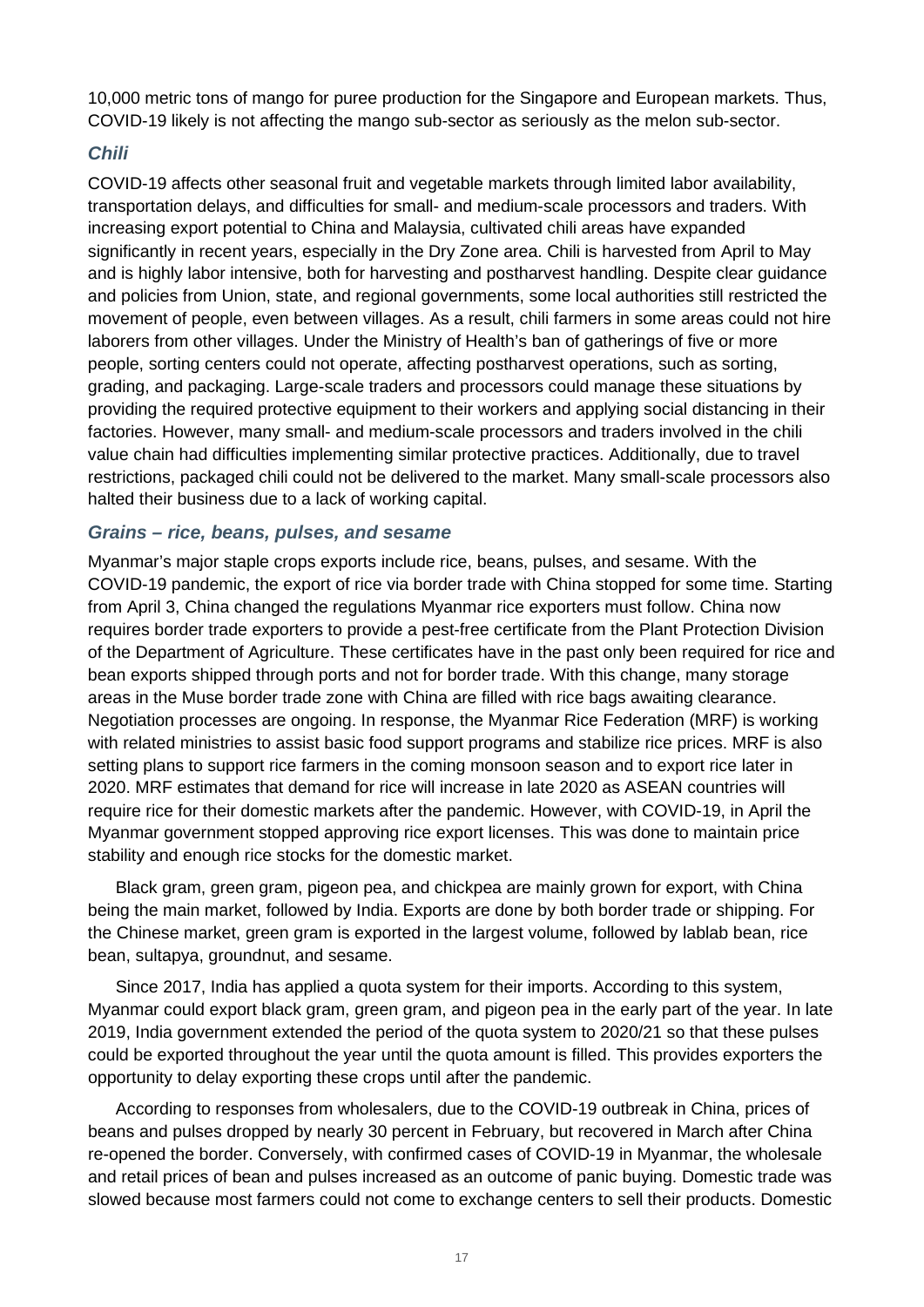trade was also affected by travel restrictions and a lack of skilled workers to operate mills. Overall, COVID-19 is expected to impact the grain market less than other crops because:

- Myanmar still has certain quota amounts remaining for exports of rice, maize, and bean to China.
- Although the government suspended rice exports in April, with the summer paddy harvest coming to market in June and July, export markets are expected to re-open soon.
- Myanmar also has export quotas for major pulses that can be supplied to India in the near future.
- Sesame, groundnut, and maize can be stored temporarily pending export to China via border trade.

#### *Other agricultural products for export*

Other agricultural products for export include sugar and tobacco. Local sugar consumption is between 30 and 40 percent of total production, with the balance being exported mainly to China (Myanmar Times 2018). For sugar cane, November to April is harvesting and processing time, but no significant impacts have been observed so far. Little impact on the tobacco market is expected. Dried tobacco leaves are easy to store, and traders can keep them in stock when demand in the export market is low.

Overall, for agricultural exports to recover after the pandemic has eased, government support is needed. The government should have long-term export plans that can be applied to major agricultural export commodities. Continuous market analysis can provide important indicators for what policy measures should be taken. Including in these measures is enhancing compliance on certification and process standardization in agriculture and livestock value chains, as these are critical to gain access to higher-end markets, such as the EU, Japan, and Middle East.

#### <span id="page-21-0"></span>**2.2. Tourism**

The tourism sector was hit early and severely by the COVID-19 outbreak. Tourists are the dominant clientele for hotel and restaurant businesses, souvenir factories, and many other local small-scale businesses. The peak season for tourism in Myanmar is between November and May. By February, most hotel bookings and tour packages for March and April were completely cancelled.

Losses in the tourism sector also affect restaurant businesses. As a result of such losses, combined with local restrictions allowing only takeaway food from restaurants, most small- and medium-sized restaurants stopped business. Restaurant workers were laid off, leading to higher unemployment rates for unskilled or uneducated workers than for skilled laborers.

Informants in the hotel and tourism sectors stated that many businesses reduced employee salaries in March. Most businesses are running with 30 to 50 percent of employees, with the remaining employees having been asked to go on unpaid leave or with partial salary reduction (Irrawaddy, April 30, 2020). If the COVID-19 crisis and associated restrictions are not over by May, some of these businesses will close completely. Many businesses are negotiating with banks for relief on their loan obligations. Even if the pandemic is over by the end of May, hotel and tourism businesses are unlikely to recover until November due to the cyclical nature of the sector.

#### <span id="page-21-1"></span>**2.3. Mining**

Jade and gems exports are important for Myanmar's economy. The Extractive Industries Transparency Initiative reports that over 12,500 jade, 2,500 gem, and 350 gold mining licenses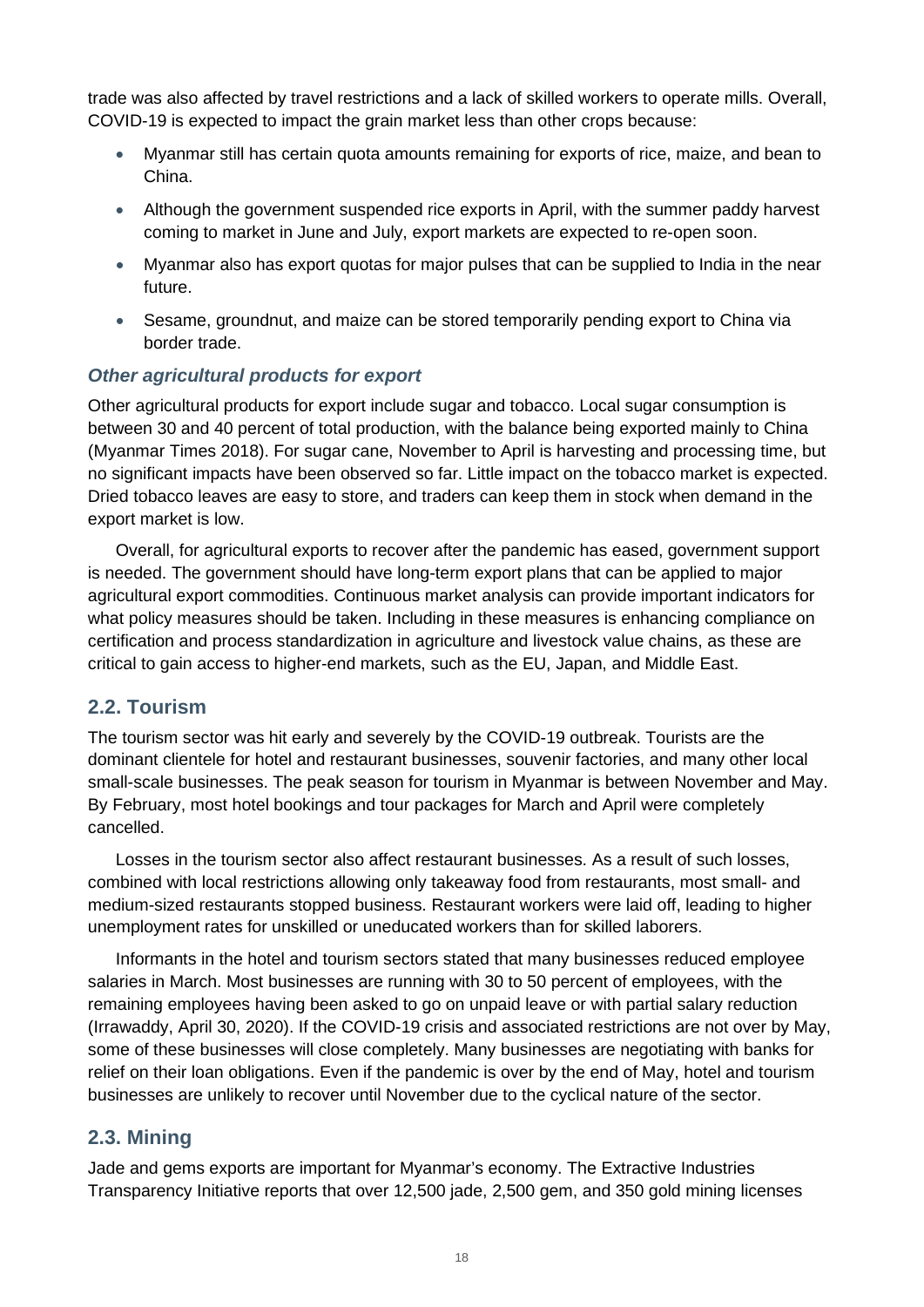were granted in recent years (EITI 2020). Three-quarters were granted to mines based in Kachin state, especially in Phakhant. Restrictive policies for containing COVID-19 exempted the mining sector, so mines in Phakhant continue to operate normally. However, jade and gem exports have stopped since the lockdown period. Moreover, most cut-jade markets are in large cities, like Yangon and Mandalay, and these markets were closed following the government's stay-at-home order.

#### <span id="page-22-0"></span>**2.4. Remittances**

Myanmar has approximately 4 million international migrants, one of the highest population shares in Asia. Remittance inflows are an important income source for many households as well as for the establishment of small enterprises. Migrant workers are predominantly employed in China, Thailand, Malaysia, and India, mostly via border passage. According to a 2017 International Growth Centre report, annual remittances from legal migrants were projected assessed at 3.5 billion USD, equivalent to 5 percent of GDP (Akee and Kapur 2017). The authors estimated that these numbers would be 8 billion USD and 13 percent of GDP if illegal migrant remittances were included.

The lockdowns in China and Thailand and the closure of many factories in Thailand resulted in migrant workers from Myanmar losing jobs and having to return home. According to an IOM COVID-19 response situation report (2020b), there were more than 60,000 returnees as of April 23. At that time, between 80,000 and 100,000 migrants were awaiting entry at border gates, especially at the Myawaddy border gate with Thailand. A second large influx of returnees is expected soon (Myanmar Times, May 7b, 2020).

Information from recent phone interviews with remittance agents in Bangkok show that, although many factories, restaurants, and markets are closed in Thailand, many construction projects are still ongoing with companies implementing precautions against COVID-19 spread at work sites. This implies that there are still many migrants from Myanmar working in Thailand, many of whom are white-collar workers. Consequently, remittance inflows from Thailand will continue, if at a reduced scale. The most vulnerable groups among these workers from Myanmar are the unskilled, as many will have no option other than to return home. Moreover, returnees will be unlikely to have job opportunities at home due to the pandemic. These people should be a major concern for government social protection programs in order to help them to survive during the pandemic.

## <span id="page-22-1"></span>**3. METHODOLOGY: MYANMAR'S ECONOMYWIDE MULTISECTOR MULTIPLIER MODEL**

#### <span id="page-22-2"></span>**3.1. Social Accounting Matrix multiplier model**

COVID-19 and the mitigation policies imposed to control the spread of coronavirus are unexpected shocks to the economy of Myanmar. Such policies can have catastrophic direct impacts on economic sectors when industries and businesses have to suspend operations immediately. In the meantime, with Myanmar's economy becoming more integrated through complex supply networks across sectors domestically and internationally, policy affecting a particular industry can have major indirect impacts on other economic sectors through supply and demand linkages. To assess the broad economic impacts of this type of shock therefore requires an economywide approach.

Economists have several methods for exploring the economywide effects of shocks to the economy, each with their own strengths and limitations. Computable general equilibrium (CGE) models are more sophisticated methods for measuring economywide impact of policy shocks. CGE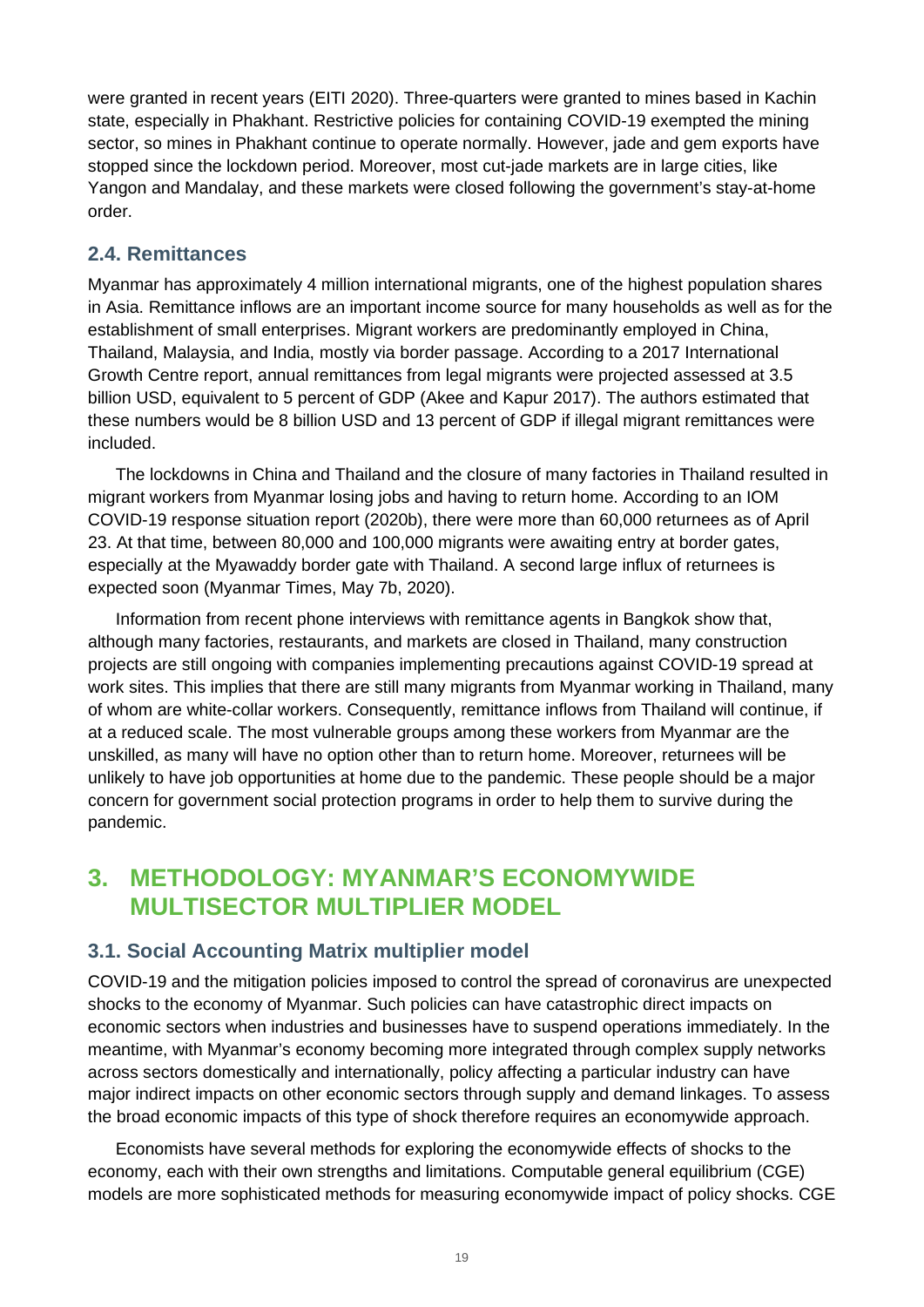models are very useful for considering shocks to equilibrium where adjustments work through price-endogenous market mechanism and through standard optimization behaviors of producers and consumers as they responding to changed prices, adjusting their supply or demand endogenously. However, with COVID-19 shocks coming in unexpectedly, catastrophically, and in such a short period, it is unlikely that the adjustment of the economy will occur smoothly through changes in prices and wages in commodity and factor markets.

We therefore use a multisector multiplier model for the analysis, a well-established technique that has been part of the economics toolkit since the 1950s. The approach was developed to capture the complexity of an inter-connected economy, focusing on inter-industry linkages, or supply chains, as measured by input-output tables. An extension of this type of economywide analysis is based on a Social Accounting Matrix (SAM), which expands the input-output table to include more linked economic actors than just industries.

A SAM is an accounting framework. It is a matrix showing the receipt/expenditure accounts of industries, households, savings/investment, government, and the rest of the world (exports and imports). A SAM integrates input-output accounts with national income and product accounts to show the full circular flow of income in the economy, including the generation of income in production value chains (value added). It also shows how that income is distributed to households and government (through taxes), providing households with income to buy the goods and services produced in the economy.

A SAM can provide a highly disaggregated picture of the economy. We use the 2015 Myanmar SAM scaled up to represent the economy at the end of 2019. There are 63 production sectors (industries) in the SAM, eight different types of labor defined according to four level of education in rural and urban locations, and four types of capital – crops; livestock; mining and other capital used in fishery, forestry and nonagricultural sectors outside mining; and land used in agricultural crop production. The income generated in the production sectors is distributed to 15 types of households that represent rural farm, rural non-farm, and urban households disaggregated by five income quintiles. The income households receive is used for private consumption expenditure (disaggregated by commodity), savings, transfers, and taxes. Households also receive income through inflows of international remittances. Government receives taxes and makes expenditures, including transfers to households. There are five different taxes – value-added tax, sales tax, personal income tax, business income tax, and import tariffs. Finally, the economy is open, with imports of goods and services adding to domestic supplies and exports and other international transfers adding to demand. Detail on the production sectors in the SAM for Myanmar can be found in Table A1 in Appendix.

SAMs are widely used in economywide analysis, while in a standard multiplier analysis there are two key assumptions:

- Industries demand inputs in fixed proportions to output, i.e., all input-output coefficients are fixed and technology and preferences are linear.
- Prices are fixed. Adjustments to shocks work through changes in quantities, not prices.

These assumptions, while strong, are reasonable for analyzing the impact of the COVID-19 pandemic. The shocks we are observing are working through the economy in weeks or months, not years. In such a short period, it is unlikely that production technologies are changed significantly by the pandemic. In the short run, the pandemic will not cause significant changes in relative prices or wages of employed labor. While there are some indications of profiteering leading to price increases, they have not acted as signals or incentives to stimulate production. Rather, these price increases reflect short-run rent seeking and rationing devices.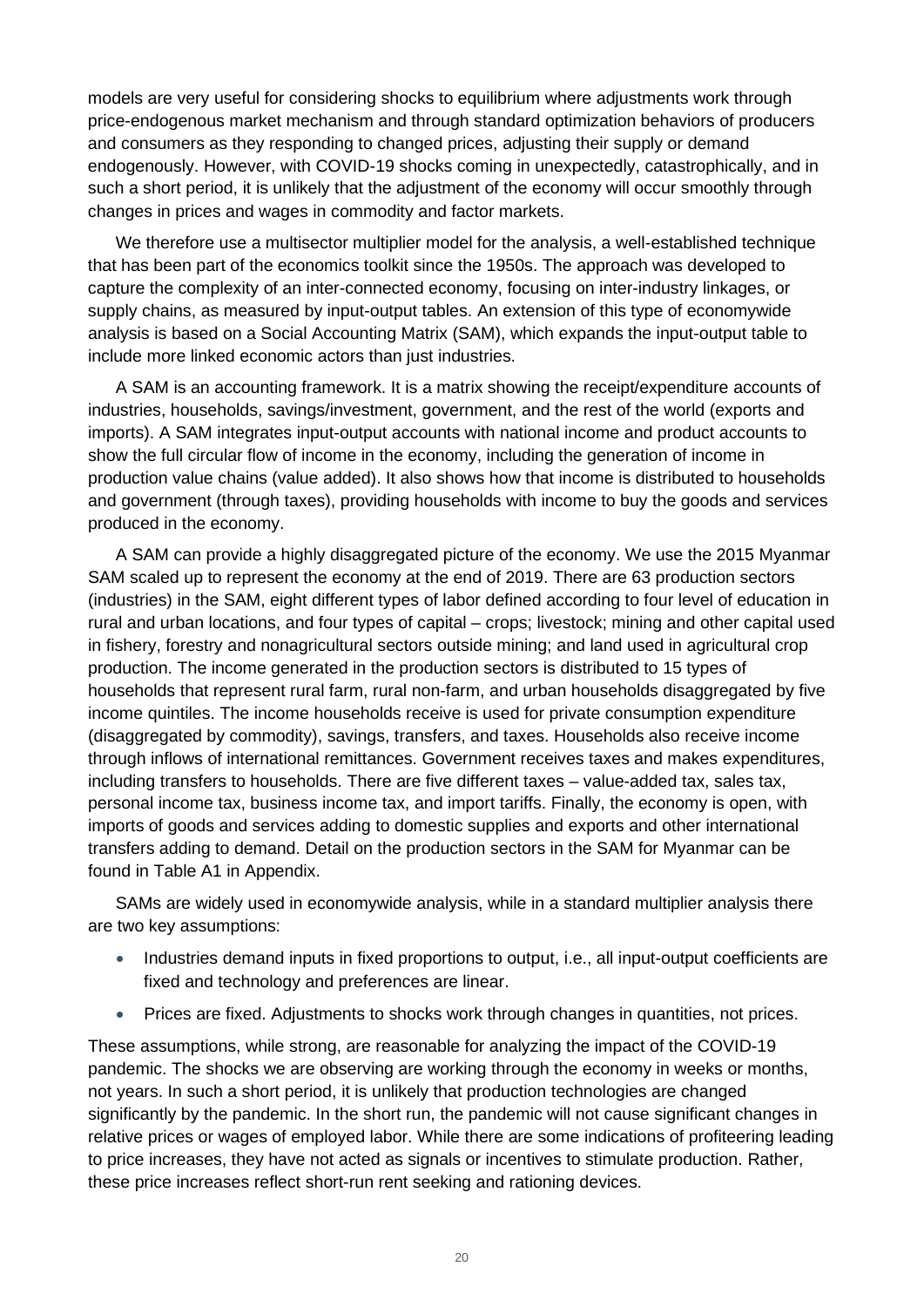Because of the nature of the SAM and the SAM multiplier model, the model provides "what-if" projections of a variety of economic indicators given a specified scenario. The results of scenario analysis are not "forecasts" of the future. Rather, they should be seen counter factual comparative statics exercises against a normal situation without COVID-19. Using a consistent empirical model for conducting such counter factual assessments is useful as it provides a disciplined framework for analysts, which can support coherence in policy debates.

#### <span id="page-24-0"></span>**3.2. Design of model scenarios**

As discussed in sections 1 and 2, the global COVID-19 pandemic and the country's policies to contain the virus and prevent an epidemic outbreak have caused significant shocks to Myanmar's economy. Many negative impacts are still unfolding. In the meantime, the global pandemic has reached an unprecedented level and the situation continues to worsen in some countries. As an economy integrated with the world, the global pandemic is expected to further affect not only the virus containment policies imposed by the government of Myanmar but also behaviors of producers and consumers. Both will have implications for the pace at which the economy reopens and recovery progresses after the lockdown period. Moreover, with the risk of a possible second outbreak later in 2020, many restrictive policies are expected to stay in place for a relatively long period. As a result, there is huge uncertainty as to the speed with which restrictions will be eased and, consequently, how long the economy will take to recover.

Taking such uncertainty into consideration, we design different scenarios to use with the SAM multiplier model for Myanmar to simulate both the lockdown period and the impact of the COVID-19 restrictions through 2020. To define the model year 2020, we follow Myanmar's fiscal year, which runs from October to September. Different assumptions are made for each quarter of the fiscal year as to how the model will capture the effects of the pandemic on Myanmar's economy.

#### *First quarter (Q1), October to December 2019*

This is a COVID free quarter globally and for Myanmar's economy. We therefore assume for the model that over this period the economy will grow as usual at a projected annual growth rate of 6.4 percent based on the World Bank's projection published in December 2019 (World Bank 2019).

#### *Second quarter (Q2), January to March 2020*

While the first positive COVID case confirmed in Myanmar was in late March 2020, Myanmar's economy started to be affected by COVID-19 in February through external shocks. China is Myanmar's largest trade partner, particularly for the country's agri-food exports. Lockdowns in China started in late January after the COVID-19 outbreak in the country. These actions immediately affected Myanmar's exports to China, particularly cross-border exports of fresh vegetables and fruits, of which many were in their peak export season for the China market (MoC 2020). Cross-border trade with China fell by more than 200 million USD during the Chinese New Year's period compared with the same period in 2019. Myanmar's tourism industry was impacted due to its dependence on Chinese tourists. It is estimated that the number of Chinese tourist arrivals dropped by about 40 percent when many Chinese international airlines stopped their operations to Myanmar in early February. Myanmar's garment sector relies on intermediate products imported from China. Many garment factories shut down in February and early March due to supply chain disruptions. Additional garment factories shut down in early April following the cancellation of a large numbers of orders from Europe in the third week of March.

In the model, the COVID-19 impact in Q2 is captured only through the external shock. Specifically, we assume that January 2020 continues to be a 'COVID free' month with all economic activities being in normal. We assume that a fall in export demand starts in February 2020 and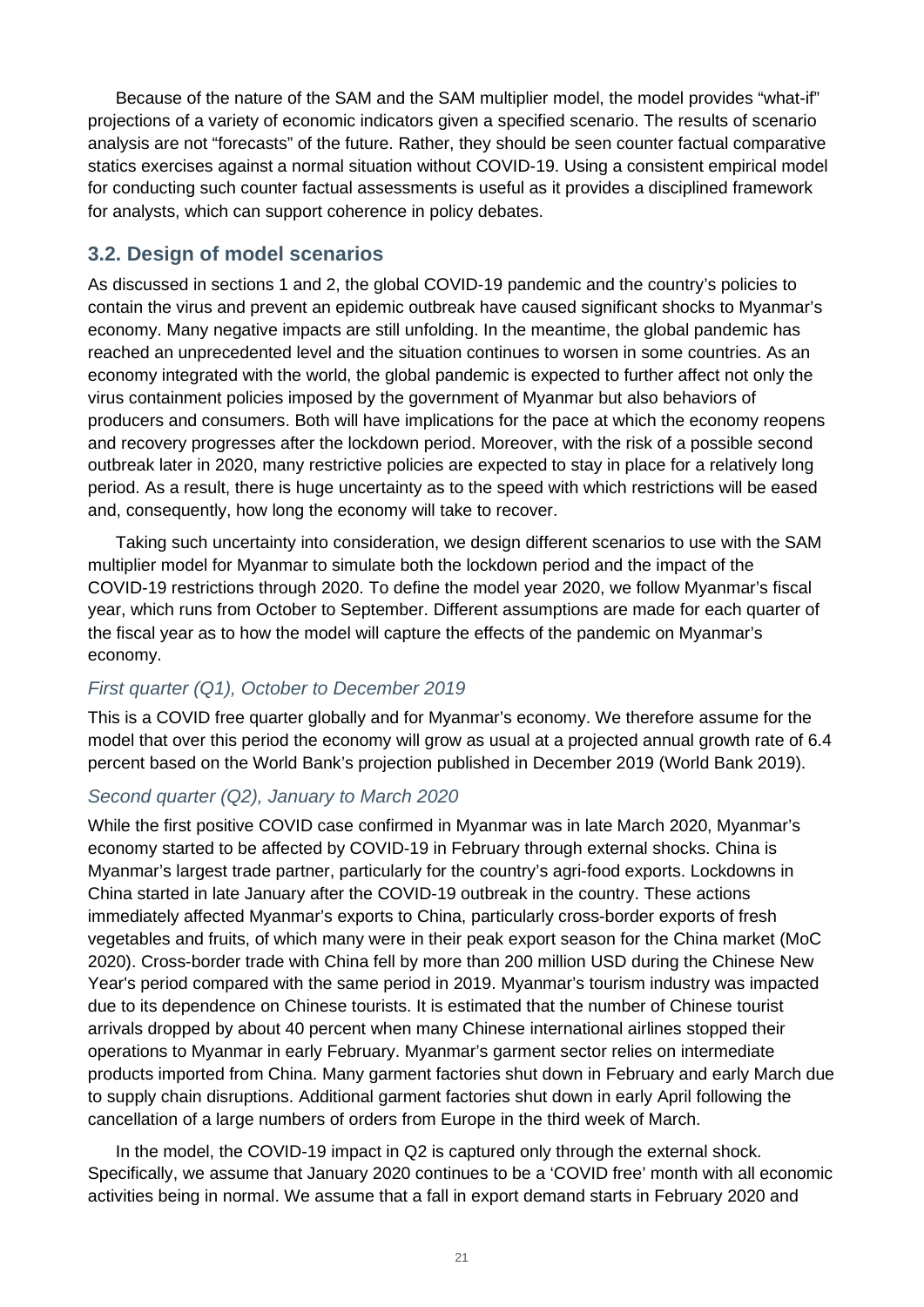continues for the rest of the year. The shocks on export demand in February and March is the same as in Q3, which is discussed below.

### *Third quarter (Q3), April to June 2020*

The most severe and widespread economic impacts occur in April 2020 after the necessary but stringent policy measures for containing the spread of virus were imposed by both Union and regional governments in early April. While the extreme curtailment of movement and economic activities are likely to be gradually relaxed in coming months, various restrictions on many economic activities still exist. Moreover, the pandemic is still unfolding in the country and in the world at large, suggesting normal international economic activity will not resume soon. Consequently, many of Myanmar's economic activities are expected to continue suffering due to the effects of the pandemic for a long period. A survey of businesses in the first week April just before the nationwide lockdown found that more than 50 percent of surveyed firms expected their sales and revenues to fall in the third quarter, with 26 percent of manufacturing firms and 28 percent of service firms expecting the declines to be severe (MMRD 2020).

Additionally, many immigrants from Myanmar working in Thailand and other Southeast Asian countries were impacted when COVID-19 outbreaks affected those respective economies in late February and March 2020. As these immigrants lost their jobs and returned home, inflows of remittances declined starting in the late March, which results in a reduction in consumer demand within the economy of Myanmar.

In the model, the COVID impacts between April and June are modeled differently in three subperiods: (a) the first week of April is modeled similar as February and March, as discussed above; (b) the two-week lockdown in early April is modeled separately; and (c) slow easing in restrictions is modeled for the rest of April and the full month of May. We define the slow easing of restrictions in late April and May to be a 25 percent relaxation in all domestic restrictions imposed during the lockdown period. In both the lockdown and this slow easing period, the external shock through falling export demand remains at the same level as in early April. We also impose on the model lowered consumer demand due to declines in remittances.

Starting in June, we expect that the restriction measures will gradually ease. However, predicting the economy in June and following months is more challenging. Even with a relatively rapid recovery, the economy is likely far away from returning to business-as-usual. Exports, tourism, and remittances, all important to Myanmar's economy, are particularly unlikely to return to normal. Thus, we consider two stylized recovery scenarios in June and for the rest of the months in 2020.

- **The fast easing and recovery scenario**: We assume that most restrictions imposed during the lockdown period will be lifted by 75 percent in the first two weeks of June with restrictions on trade, transport, hotels and restaurants eased by 50 percent. Th restrictions are further eased by 90 percent in the last two weeks of June with restrictions on trade, transport, hotels and restaurants eased by 50 percent.
- **The slow easing and recovery scenario**: We assume that restrictions will continue to be as in May for the first two weeks of June, followed by further easing the direct domestic restriction by 75 percent with restrictions on trade, transport, hotels and restaurants eased by 50 percent.

For both the slow and the fast easing and recovery scenarios in June, the falling in export demand is 50 percent less than in previous months, while the reduction in remittances is the same as in April and May.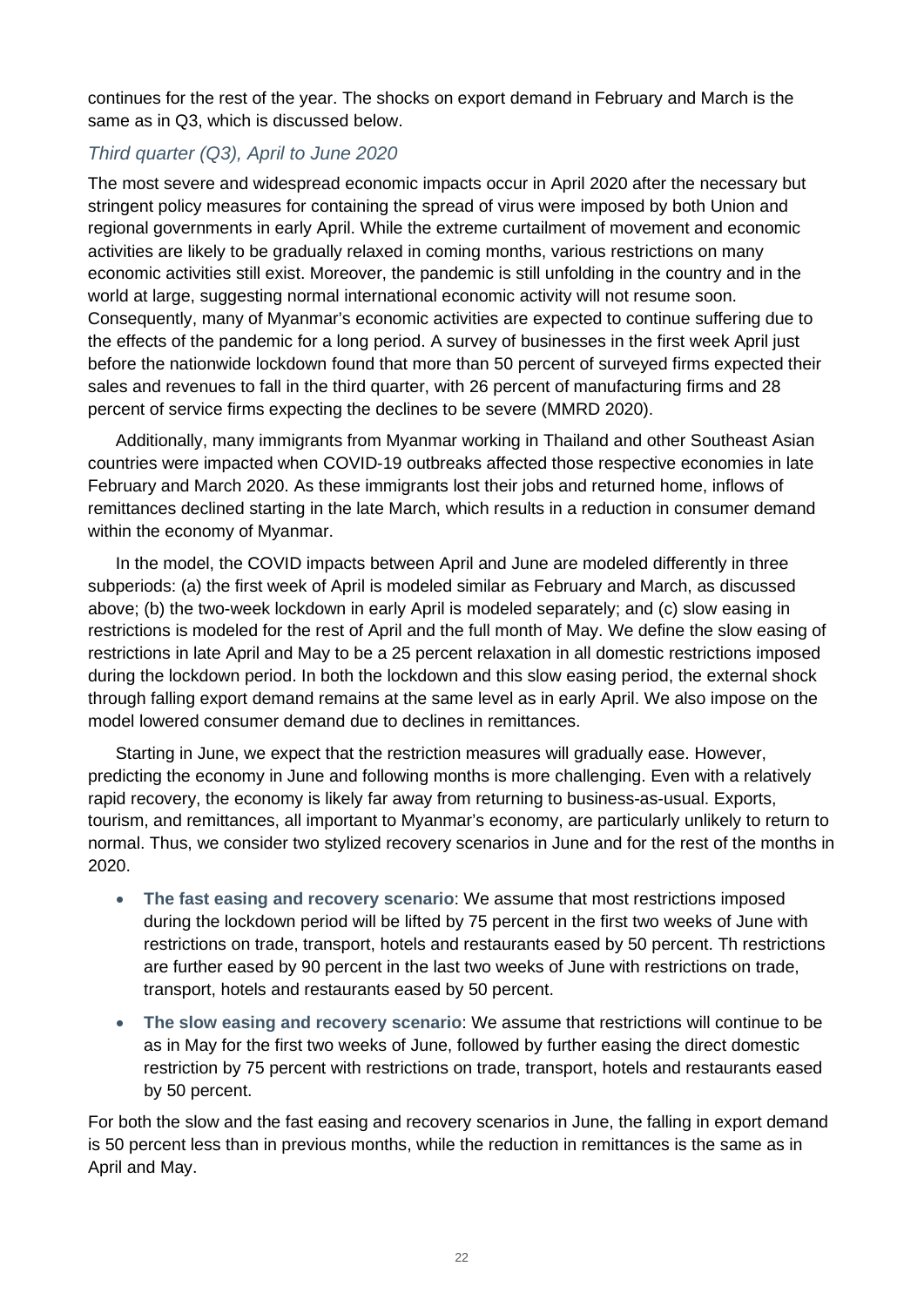#### *Fourth quarter (Q4), July to September 2020*

The two stylized recovery scenarios continue in the last quarter of 2020.

- Under the **fast recovery scenario**, we assume that the similar ease in restrictions implemented in June will continue in July and August. Starting in September, all direct restrictions are lifted, although the trade sector will continuously be restricted by 10 percent and transport, hotels, and restaurants by 30 percent. We further assume that falling exports will be 75 percent less than in February–April, and starting in September, falling in remittance income will be 50 percent less than in the previous months.
- Under the **slow recovery scenario**, we assume that the easing in restrictions that started in June will continue through to September. Falling exports will be 50 percent less than in Q2, while the reduction in remittance income will be the same as in the previous months.

Table 3.1 summarizes the assumption in the shocks under the two scenarios applied in the model. More detail on these shocks as used in the model is presented in Appendix Table A3, where the assumed subsector specific shocks due to the two-week lockdown period on production and on export demand of the subsectors in the Myanmar Social Accounting Matrix are listed. Similarly, Appendix Table A4 presents the assumed changes in receipts of foreign remittances due to the COVID 19 pandemic by household group and by welfare quintile within each household group as used in the model simulations.

|          |                                                   | <b>Faster recovery</b>                                                                                                                                                                                                  | <b>Slower recover</b>                                                                                                                                                                                                          | <b>Global shocks</b>                                                                                  |
|----------|---------------------------------------------------|-------------------------------------------------------------------------------------------------------------------------------------------------------------------------------------------------------------------------|--------------------------------------------------------------------------------------------------------------------------------------------------------------------------------------------------------------------------------|-------------------------------------------------------------------------------------------------------|
| Q1<br>Q2 | <b>October</b><br>November<br>December<br>January | No shocks in the pre-COVID-19 period                                                                                                                                                                                    |                                                                                                                                                                                                                                |                                                                                                       |
|          | February<br>March                                 |                                                                                                                                                                                                                         |                                                                                                                                                                                                                                | • Fall in exports due to<br>COVID-19 outbreak in<br>China                                             |
| Q3       | April<br>May                                      | • Full lockdown period for 2 weeks in early-April, follow by direct<br>shocks being eased by 25 percent in both scenarios                                                                                               | • Fall in exports, reduction<br>in remittances                                                                                                                                                                                 |                                                                                                       |
|          | June                                              | · Direct shocks eased by<br>75 percent in first two weeks;<br>transport, hotels, and bars by<br>50 percent<br>• Direct shocks eased by<br>90 percent in last two weeks;<br>transport, hotels, and bars by<br>70 percent | · Direct shocks eased by<br>25 percent in first two weeks;<br>trade, transport, hotels, and bars<br>by 50 percent<br>· Direct shocks eased by<br>75 percent in last two weeks;<br>transport, hotels, and bars by<br>50 percent | • Fall in exports eased by<br>50 percent                                                              |
| Q4       | July<br>August                                    | • Direct shocks eased by<br>90 percent<br>• Transport, hotels, and bars<br>eased by 70 percent                                                                                                                          | • Direct shocks eased by<br>75 percent                                                                                                                                                                                         | . Fall in exports eased by<br>75 percent under fast<br>recovery<br>•50 percent under slow<br>recovery |
|          | September                                         | · Direct shocks eased by<br>100 percent<br>• Trade eased by 90 percent<br>· Transport, hotels, and bars<br>eased by 70 percent                                                                                          | • Trade, transport, hotels, and<br>bars eased by 50 percent                                                                                                                                                                    | • Remittance shock eased<br>by 50 percent under fast<br>recovery                                      |

#### <span id="page-26-0"></span>**Table 3.1: Assumptions of the two Myanmar model scenarios for the period October 2019 to September 2020**

Source: Authors' scenario construction.

While the designed shocks in the scenarios run in the model try to take policy, producer and consumer behaviors, and external factors into consideration as much as possible, COVID-19 is an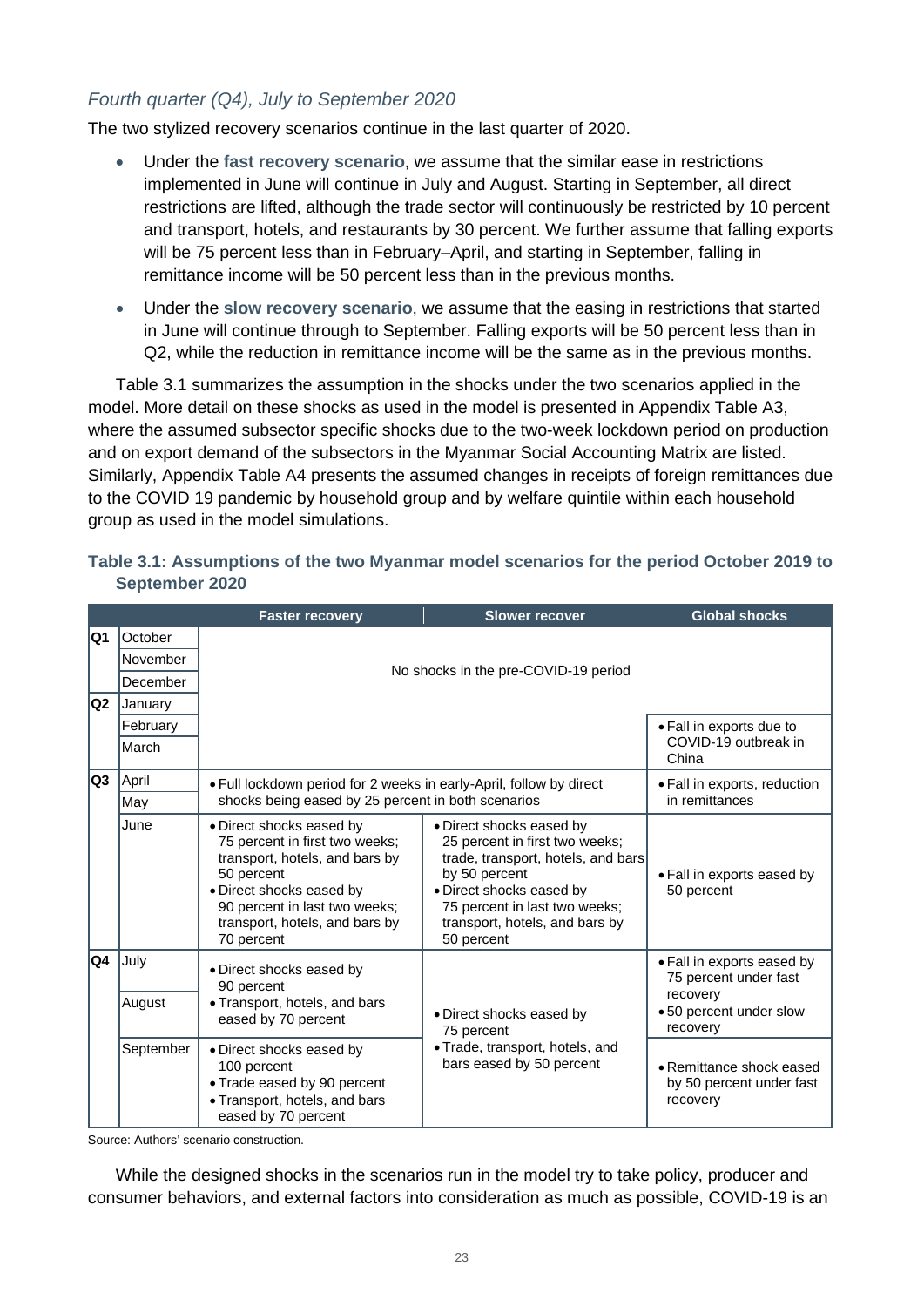unprecedented global shock. Consequently, it is presently difficult to understand and project the many factors that could affect either individual national economies or the global economy. The results of the model should not be treated as a projection of the future. Rather, the model allows us to understand the economywide impacts of COVID-19 through interactions within an economy. Such analysis could help to inform the design of coping and recovery policies and strategies.

We also emphasize that the policy measures taken by the Government of Myanmar to contain the transmission of COVID-19 are both necessary and appropriate responses to the pandemic. Unfortunately, policy measures of this magnitude will inevitably have economic costs for firms, households, government, and the whole economy. We find that the economic costs of COVID-19 and the stringent mitigation measures for containing the spread of virus are very large. Together with economic uncertainty for the rest of the year, COVID-19 could substantially affect the economy's performance throughout 2020, leading to either a recession with negative or stagnant GDP growth. Many of the lost nonfarm employment opportunities – including self-employed household businesses – are unlikely to fully return. Employment numbers in various nonfarm sectors could be lower than their respective 2019 levels. Both rural and urban household incomes will fall not only during the lockdown period, but also over the rest of the year.

## <span id="page-27-0"></span>**4. MEASURING ECONOMIC COSTS OF COVID-19 – THE MYANMAR SAM MULTIPLIER MODEL RESULTS**

#### <span id="page-27-1"></span>**4.1. Economic impacts during the lockdown period**

On April 6, the Union and regional governments issued the nationwide stay-at-home order for containing the spread of virus and preventing the outbreak of COVID-19 pandemic in the country. This was just before the seven-day Thingyan water festival which starts on April 10. The government urged all citizens to stay at home as much as possible during the holiday period and the week that followed. The policy measures instituted during this period are detailed in Table 1.1.

We define these two weeks as the "lockdown" period in the model (Table 3.1). As expected, the stringent stay-at-home measures were a significant blow to Myanmar's economy. The resulting economic costs are large. We first assess economic losses during the lockdown period for total GDP and by the three aggregate sectors – agriculture, industry, and services (Figure 4.1). Also included in the figure are estimates of the fall in value-added for the manufacturing and the construction, the two industry subsectors that experienced a shutdown of almost all non-essential activities during the lockdown period.

National GDP fell by 41 percent compared with a normal situation without COVID, with sectorspecific impacts as follows:

- **Industry**. Output declined by 52 percent, in which construction and manufacturing fell by 82 percent and 40 percent, respectively.
- **Services**. Output declined by 56 percent.
- **Agriculture**. Although the lockdown policies provided exemptions for most agricultural activities, the economywide linkages significantly affect the sector indirectly via reductions in intermediate demand from Myanmar's nonagricultural sectors, falling exports, lowered consumer demand due to loss of remittance income, and difficulties in operating some agribusinesses. In total, the lockdown period's impact on agriculture is estimated as a decline of 14 percent overall.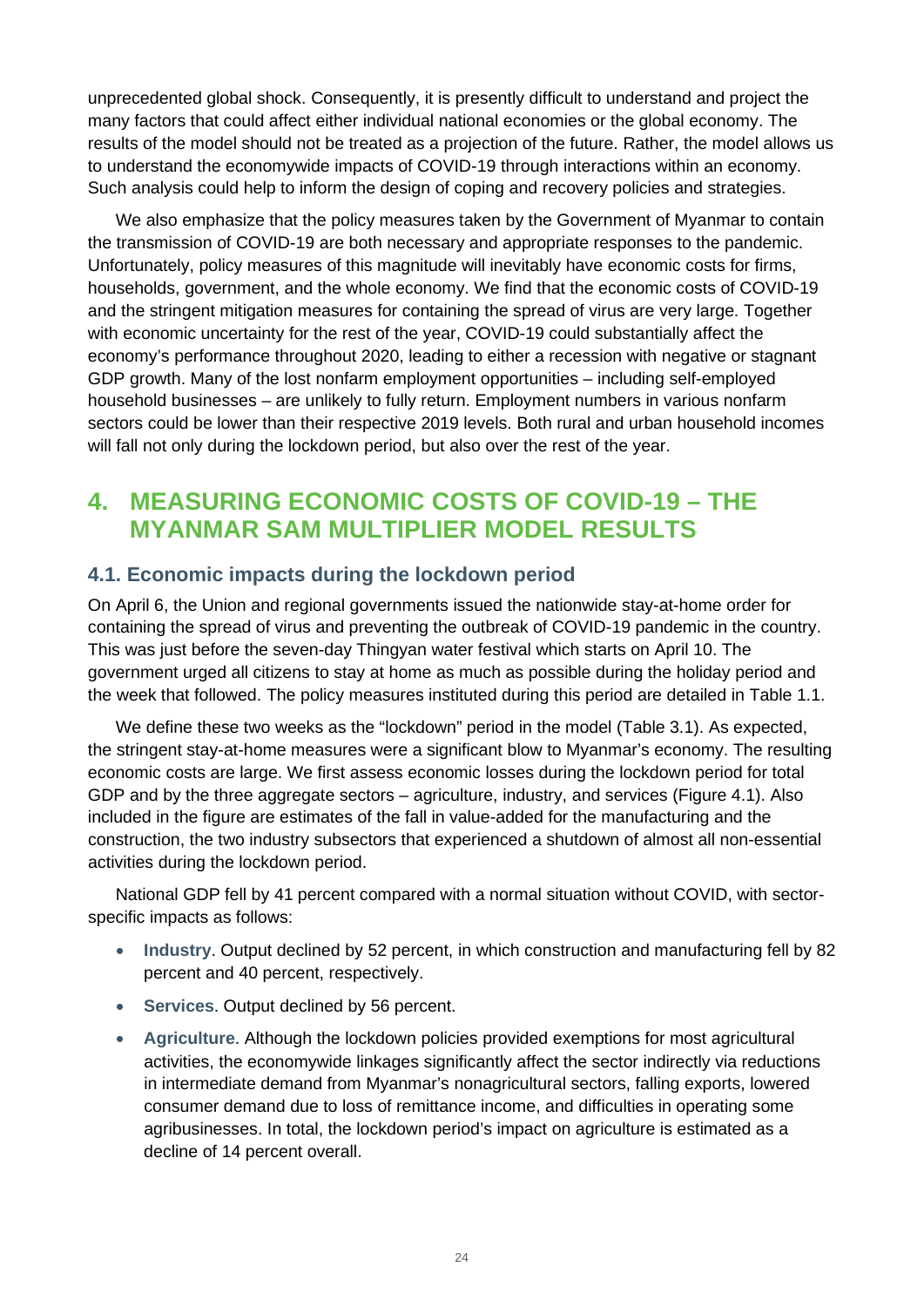

<span id="page-28-0"></span>

Source: Results from IFPRI's Myanmar SAM multiplier model

Figure 4.2 decomposes the decline in total GDP into different channels of direct shocks imposed in the model. These channels include policies implemented during the lockdown period, external shocks through falling exports (including service exports that capture part of tourism industry declines), and reduced remittance inflows. The figure can help analysts understand which channels have a larger impact on the economywide losses from COVID-19. We rank the impact channels according to their contribution to fall in GDP.

#### <span id="page-28-1"></span>**Figure 4.2: Contributions of specific policy restrictions and external shocks to overall change in Myanmar's GDP during two-week lockdown period, percentage share**



Source: Results from IFPRI's Myanmar SAM multiplier model

Figure 4.2 shows that closing many manufacturing factories had the largest economywide impact, explaining 34 percent of the fall in GDP during the lockdown period. With an average annual sectoral growth rate close to 9 percent between 2014 and 2019, manufacturing has been the fastest growing sector in Myanmar's economy (EuroCham 2020a). In recent years, the sector has accounted for more than 20 percent of national GDP, which explains why a 40 percent decline in manufacturing GDP can lead to a 34 percent decline in national GDP during the lockdown period. Export-oriented manufacturing was already badly hit by external factors before the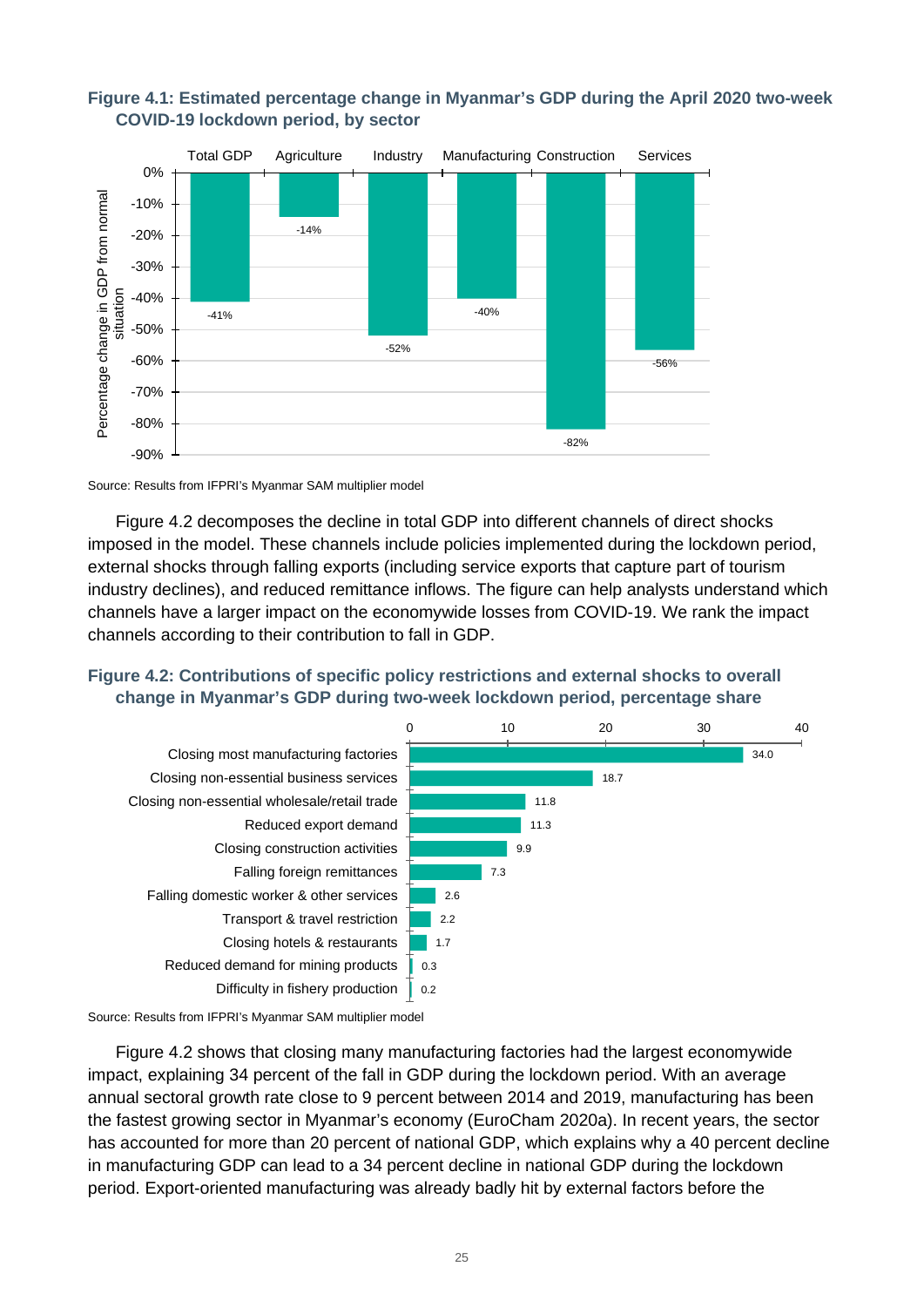lockdown period. As noted earlier, many factories were forced to shut down due to the cancellation of export orders and to the disruption of imported raw and intermediate material supplies. Many workers in such manufacturing enterprises become jobless even before the lockdown (Myanmar Times, April 30, 2020).

Closing non-essential business services ranks second among the policy restrictions and shocks causing the decline in Myanmar's GDP. This factor explains 18.7 percent of the fall in GDP. Closing non-essential domestic trade, including that in agricultural and food products, and construction activities are of similar importance in explaining the fall in GDP. The two external channels – reduced export demand and falling remittance inflows – also contribute to the fall in GDP.

While major mines were exempted from the lockdown measures, exports and domestic demand for mining products both fell, affecting production in the sector (MoC 2020). However, because mining counts for a small share of national GDP with weak linkages to the rest of the economy, mining explains just 0.3 percent of the loss in national GDP during the two-week lockdown period.

#### <span id="page-29-0"></span>**4.2. Impact on agri-food system during lockdown period**

Next we explicitly measure the lockdown's impact on the agri-food system (AFS) of Myanmar. We adopt the measurement of AFS developed by Thurlow (2020) in which different components of AFS are measured as shares of a country's total GDP and employment. The following sectors or subsectors (or parts of some nonagricultural sectors or subsectors) are considered to be components of AFS:

- The traditional primary agricultural sector, which includes all crops, livestock, forestry and fishing;
- Food processing, which is a manufacturing subsector and includes some non-food manufacturing subsectors that directly use agricultural raw materials as intermediates, e.g., yarn and natural fibers, and wood and timber products;
- Value-added production of inputs used directly by farmers and agro-processors, e.g., fertilizer and banking services;
- Value-added domestic transportation and retailing and wholesaling trade activities that are associated with the movement of agri-food products between farms, firms, and final points of sale (markets); and
- Value-added food services sector and a portion of the value-added in the hotels and accommodation sector, calculated based on the share of agri-food inputs in these sectors' total input purchases.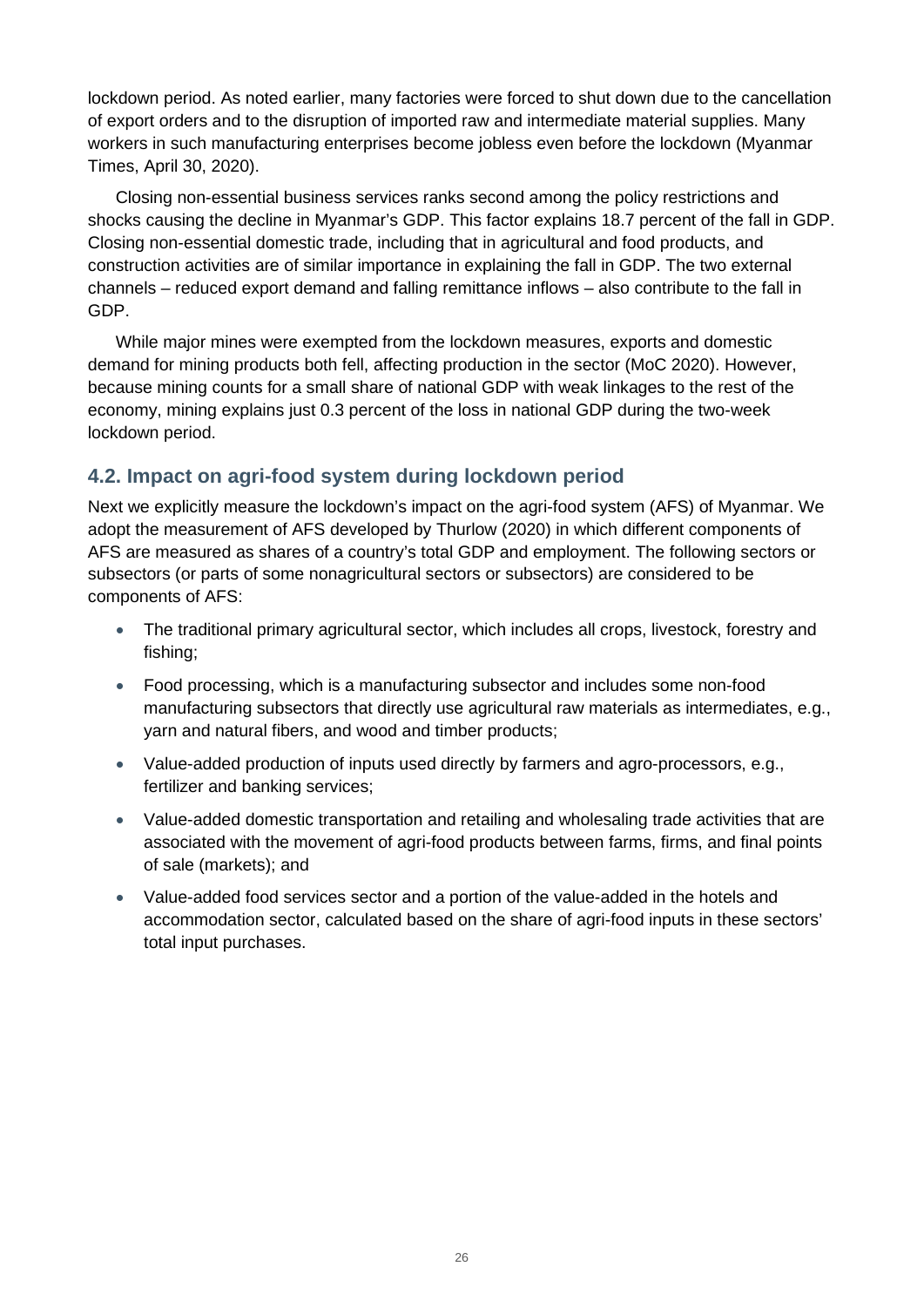

# <span id="page-30-0"></span>**Figure 4.3: Change in agri-food system GDP during the two-week lockdown period,**

Source: Results from IFPRI's Myanmar SAM multiplier model. Note: AFS = agri-food system.

Figure 4.3 displays the declines in the total agri-food system (AFS) GDP and its four components. AFS makes up about 44 percent of Myanmar's GDP. Within AFS, primary agriculture makes up about 48 percent by value. Agro-processing, which involves the processing of food and other outputs and of inputs for farmers and agro-processors, makes up about 20 percent. Agri-food related trade and transport activities account for 32 percent. Food services make up less than one percent.

Figure 4.3 shows that the food service component of AFS suffered relatively the most under the lockdown, falling by 71 percent. This decline is largely driven by the closure of food catering services, restrictions on dine-in service at restaurants, and the voluntary closure of restaurants because of lack of customers. However, in absolute terms when measured in Kyat, the loss of value-added in food services is modest because it is the smallest component of AFS. The largest impact of the lockdown on AFS components in absolute terms is on agri-food related trade and transport. This component accounts for almost half of the fall in GDP for AFS overall.

We also measure the contribution of external factors and various policies imposed during the lockdown period to the change in total AFS GDP (Figure 4.4).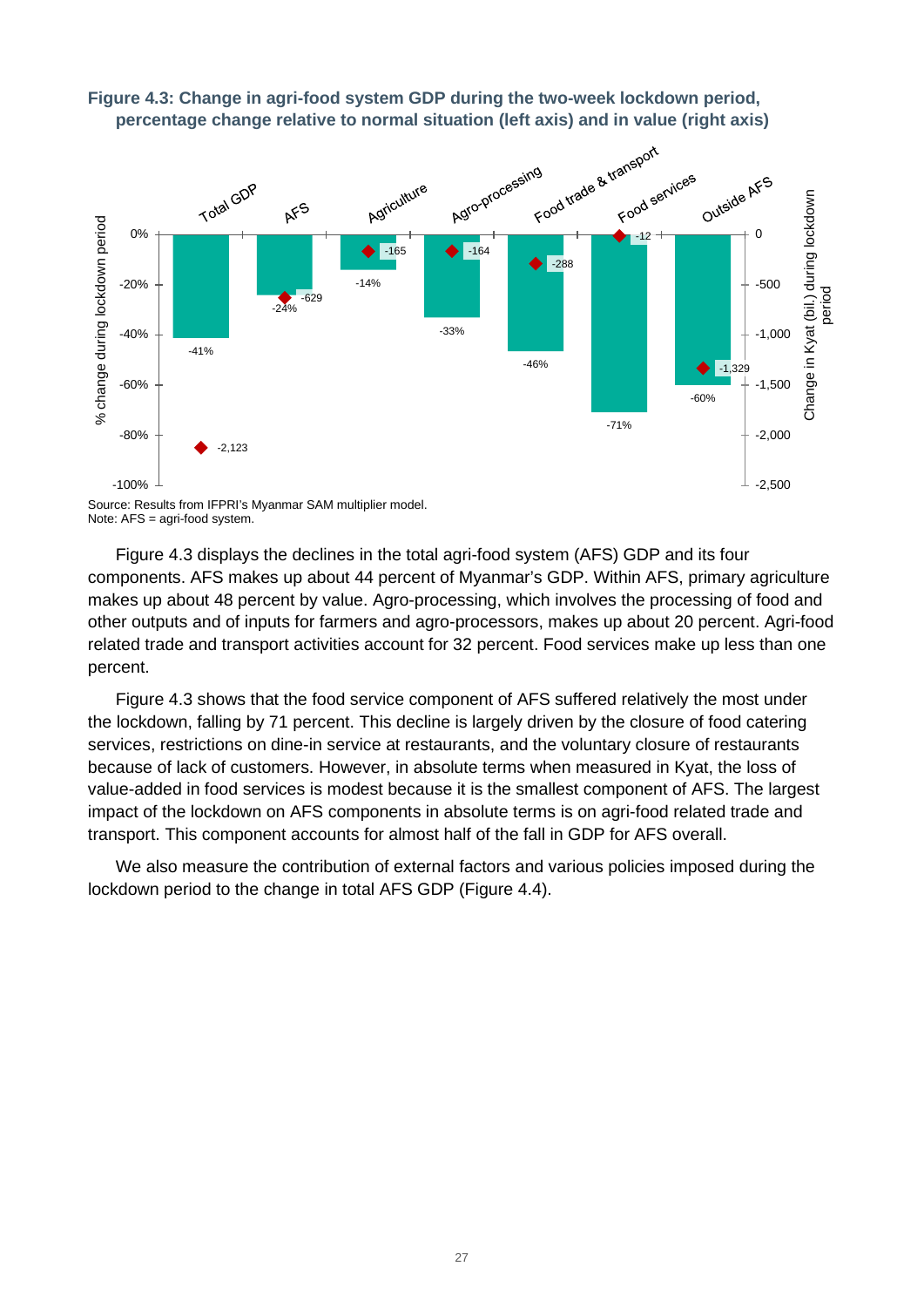#### <span id="page-31-0"></span>**Figure 4.4: Contributions of specific policy restrictions and external shocks to change in GDP in Myanmar's agri-food system during two-week lockdown period, percentage share**



Source: Results from IFPRI's Myanmar SAM multiplier model

Like Figure 4.2, Figure 4.4 shows that the closing of most manufacturing factories has the largest impact in the loss of production in AFS. The impact of this channel on AFS is even larger than on national GDP, explaining 47.7 percent of loss in AFS GDP. Agri-processing is an important component of the manufacturing sector in Myanmar, of which more than 65 percent output is produced by SMEs (Polsaram and Thaw 2010). Agri-processing is also an important component of AFS. This explains why the closing of factors plays such an important role in adversely affecting AFS during the lockdown period.

It is important to notice that, different from national GDP in Figure 4.2, reduced export demand and falling remittance inflows rank second and third in Figure 4.4, explaining 20.4 and 12.7 percent of the losses in AFS GDP during the lockdown period, respectively. Among Myanmar's total exports, agri-food exports are significantly affected by COVID-19 because of their high dependency on the Chinese and Indian markets. In addition, remittances are more important for rural households, accounting for more than 8 percent of total income for an average rural household. These numbers explain why these two external impact channels are so important for the decline in AFS GDP during the lockdown period.

In order to identify the main agricultural, manufacturing, and service subsectors that are most affected during the lockdown period, Figure 4.5 displays the impact of the lockdown for several subsectors in agriculture, Figure 4.6 presents similar information for manufacturing subsectors with more detailed disaggregation for agri-food processing activities. Services subsectors are considered in Figure 4.7.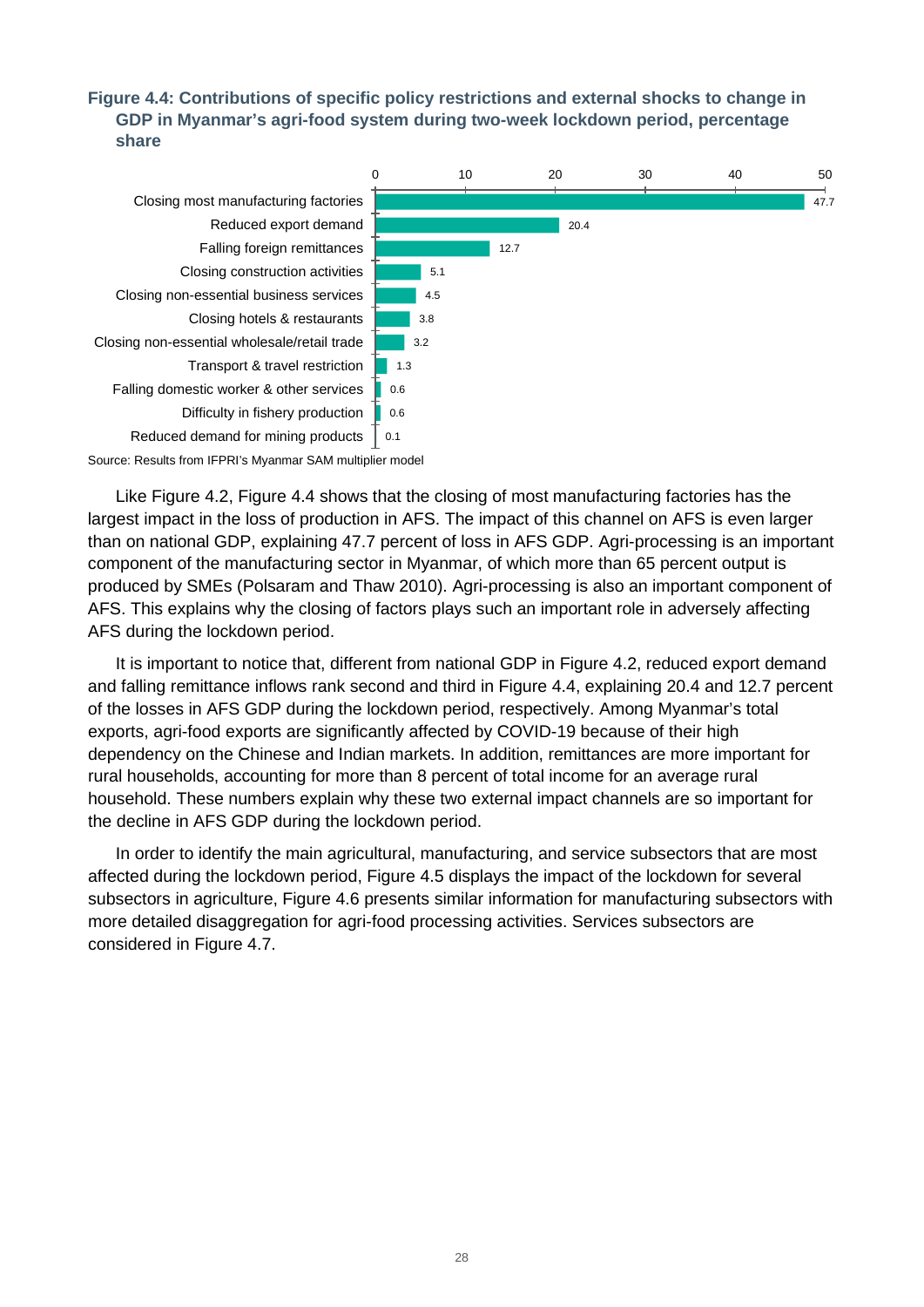

#### <span id="page-32-0"></span>**Figure 4.5: Agricultural subsectors – impact of two-week lockdown on subsectoral GDP, percentage change relative to normal situation**

Source: Results from IFPRI's Myanmar SAM multiplier model

#### <span id="page-32-1"></span>**Figure 4.6: Manufacturing subsectors – impact of two-week lockdown on subsectoral GDP, percentage change relative to normal situation**



Source: Results from IFPRI's Myanmar SAM multiplier model

<span id="page-32-2"></span>



Source: Results from IFPRI's Myanmar SAM multiplier model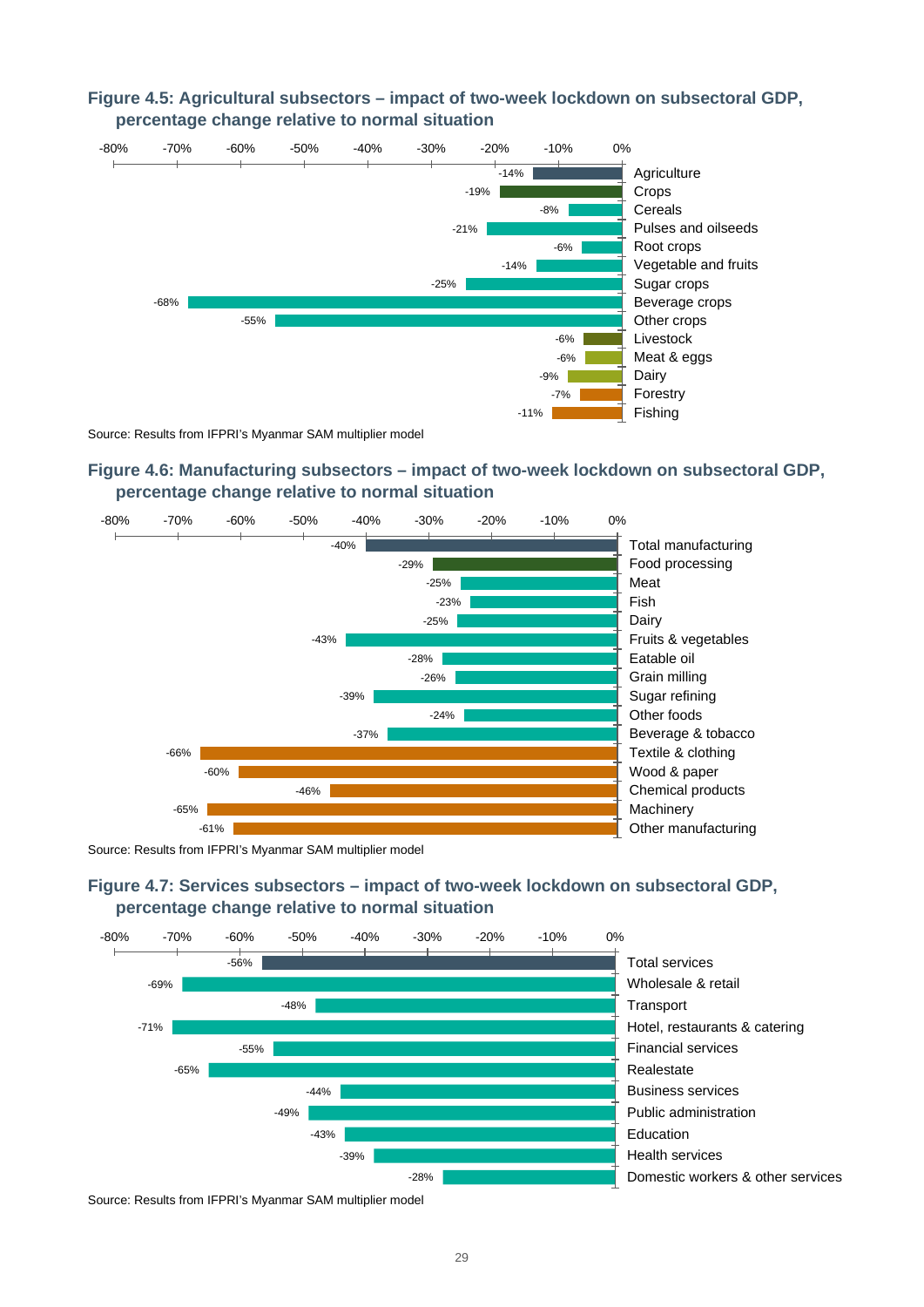#### <span id="page-33-0"></span>**4.3. Macroeconomic impact of COVID-19 on Myanmar's economy through 2020**

While Myanmar eased the lockdown in late April, restrictive policies were maintained or new ones imposed post-lockdown. Thus, economic reopening is expected to be a slow and gradual process. Moreover, experiences from previous natural disaster shocks in Myanmar and the COVID-19 recovery in China, which started in late February and early March, indicate that almost all countries around the world, including Myanmar, are unlikely to return to a normal situation soon. As a result, many economic activities will continue to be hamstrung for a long period post-lockdown. Thus, it is necessary to assess the economic impact of COVID-19 not only for the rather short lockdown period but also for all of 2020.

We discussed in detail in Section 3.2 the design of the slow and fast easing and recovery scenarios for the post-lockdown period that were used in the SAM multiplier model. We follow Myanmar's fiscal year (FY) for the analysis. This runs from October to September. Thus, in discussing COVID impact in 2020, our assessment covers the period from October 2019 to September 2020. The quarterly weights for national GDP and sectoral GDP for agriculture, industry, and services are calculated using the quarterly data for 2019 published by Central Bank of Myanmar (CBM 2020) (Appendix Table A2).

We first focus on the macroeconomic impact of COVID-19 through 2020. It is necessary to start with a benchmark that represents the economic performance of Myanmar's economy in 2020 under a normal situation. Myanmar has experienced impressive economic growth over the past 10 years. It was higher than 6 percent per year for the period 2016 to 2019, with an average growth rate of 6.3 percent. This is close to the pre-COVID projected annual growth rate for Myanmar's economy in 2020 (World Bank 2019). We use this World Bank projection to represent the performance of the economy under a normal situation without COVID.

The first question we then try to answer is what are the economic losses from COVID-19 in 2020 compared with the expected normal situation of Myanmar's GDP growing at 6.4 percent annually. Losses in GDP are a cumulative process as the impact of COVID-19 will vary over 2020. Figure 4.8 displays the cumulative difference of 2020 GDP from the end of September 2019. This is based on new gains in GDP in 2020 under a normal situation and under the COVID-19 situation for the two different recovery scenarios.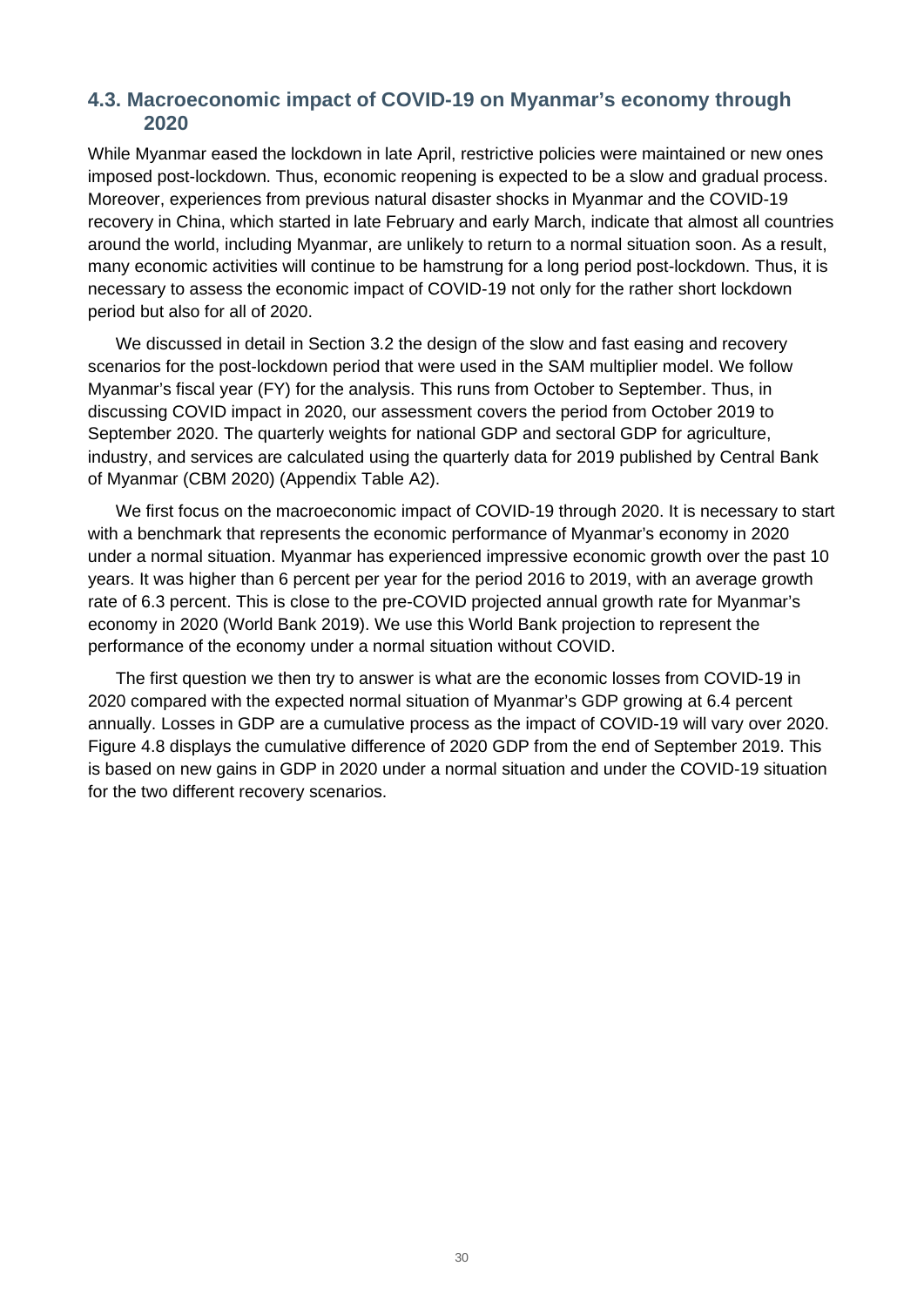#### <span id="page-34-0"></span>**Figure 4.8: Cumulative changes in Myanmar's GDP in FY 2020 with and without COVID-19, by value (trillion Kyat)**



Source: Results from IFPRI's Myanmar SAM multiplier model. Myanmar's fiscal year (FY) runs from October to September.

Projected GDP for 2020 under a normal situation would reach about 118 trillion Kyat measured in constant 2019 prices – about 7 trillion Kyat more than in 2019. COVID-19 started to affect the GDP trajectory in the second quarter between January and March 2020. This was due to falling demand for Myanmar's exports. The growth trajectory significantly reverses in April and continues the downward trend in May and June. Thereafter, the GDP growth trajectories differ significantly under the fast and the slow easing and recovery scenarios. Under the slow recovery scenario, the downward trend will continue to the last quarter FY 2020 (July to September). Under the fast recovery scenario, the growth trajectory turns upward from end-June, but in a much more modest manner than is seen in the growth trajectory under a normal situation. Compared to the normal growth trajectory and depending on the pace of the recovery in the last quarter 2020, the cumulative losses in 2020 GDP for Myanmar's economy will be between 6.4 trillion and 9.0 trillion Kyat in constant 2019 prices.

To understand economic losses across quarters, Figure 4.9 displays the estimated growth rate for each quarter and for FY 2020 under the two different recovery scenarios. The first quarter (October to December 2019) is a COVID free quarter, so the growth rate is the same as the projected annual growth rate under a normal situation. COVID-19 started to affect growth in the second quarter (January to March 2020) mainly due to reduced exports to China, reduced tourism, and interruption of export-oriented manufacturing supply chains in February and March. The effect on the economy in this quarter is the same in both recovery scenarios. The model results show that national GDP could grow about 3 percent, i.e., about half of the normal growth rate.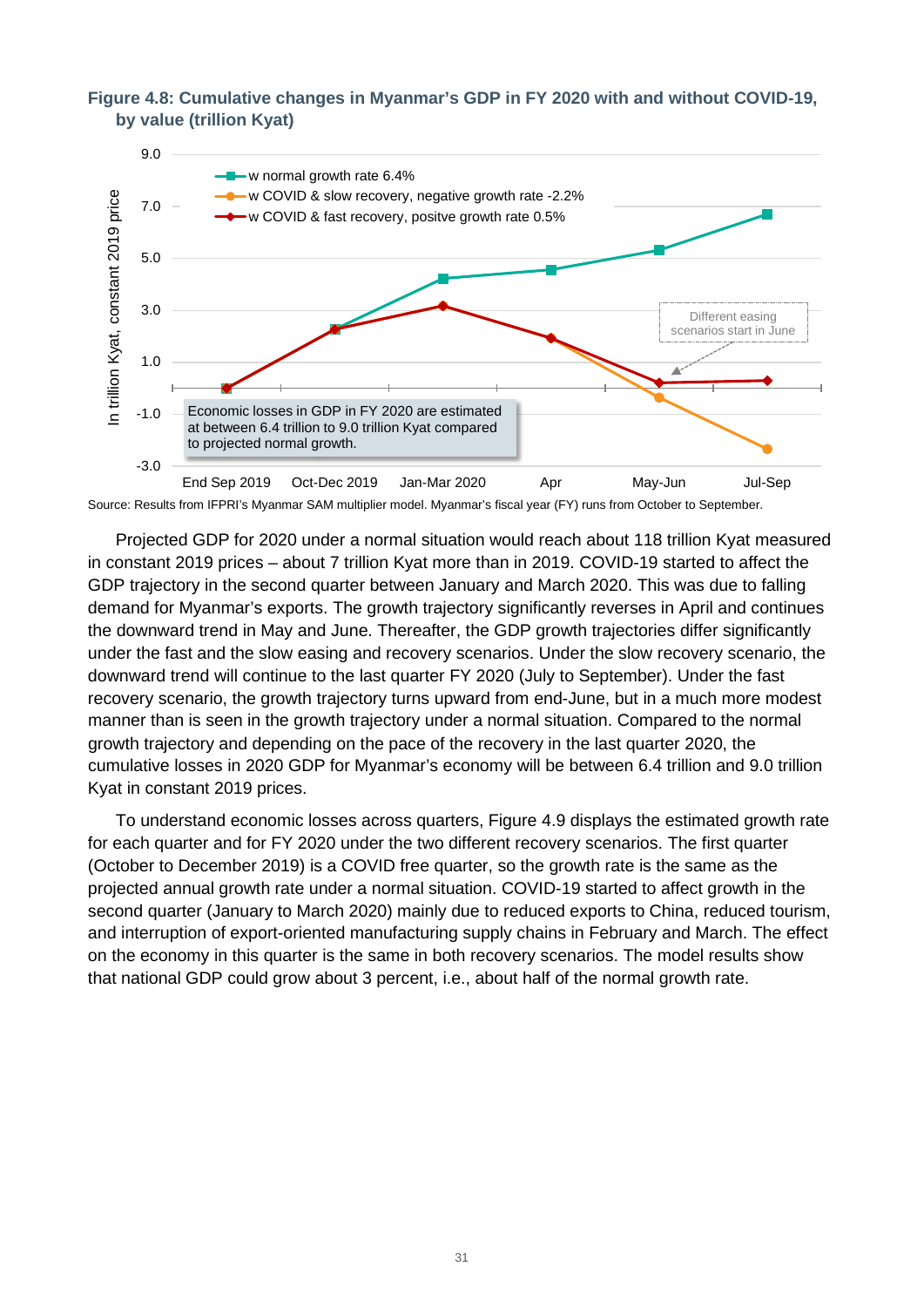

#### <span id="page-35-0"></span>**Figure 4.9: Predicted quarterly and annual growth rates in national GDP for FY 2020 under different recovery scenarios**

Source: Results from IFPRI's Myanmar SAM multiplier model

The substantial decline in GDP growth occurred in the third quarter (April to June). National GDP is expected to fall 22.1 percent from the same period of 2019 under the slow recovery scenario and fall 17.4 percent with fast recovery. The declines in GDP in April and May are same in the two scenarios. The 4.7 percentage point difference in the fall in GDP is due to the different recovery paces in June only. The two-week lockdown is the dominant reason for such large negative growth rates in this quarter, with the assumed slow ease in restrictions in the second half of April and through May is also a contributing factor.

With different paces of recovery, the economic growth rates in the last quarter of 2020 (July to September) differ significantly under the two scenarios. With slow recovery, the growth rate continues to be negative at -9.0 percent in this quarter. However, under the fast recovery scenario, economic growth turns modestly positive (0.5 percent). Combining the initial normal growth in Q1, declining but still positive growth in Q2, substantial negative growth in Q3, and negative or stagnant growth in Q4, the annual GDP growth rate in Myanmar for 2020 is expected to be -2.2 percent with slow recovery and +0.5 percent with fast recovery. Thus, it is highly likely that the impact of COVID-19 will either push Myanmar's economy into a recession with negative growth or result in stagnant growth in 2020.

Figure 4.10 displays the economic growth effects under the two different recovery scenarios by sector.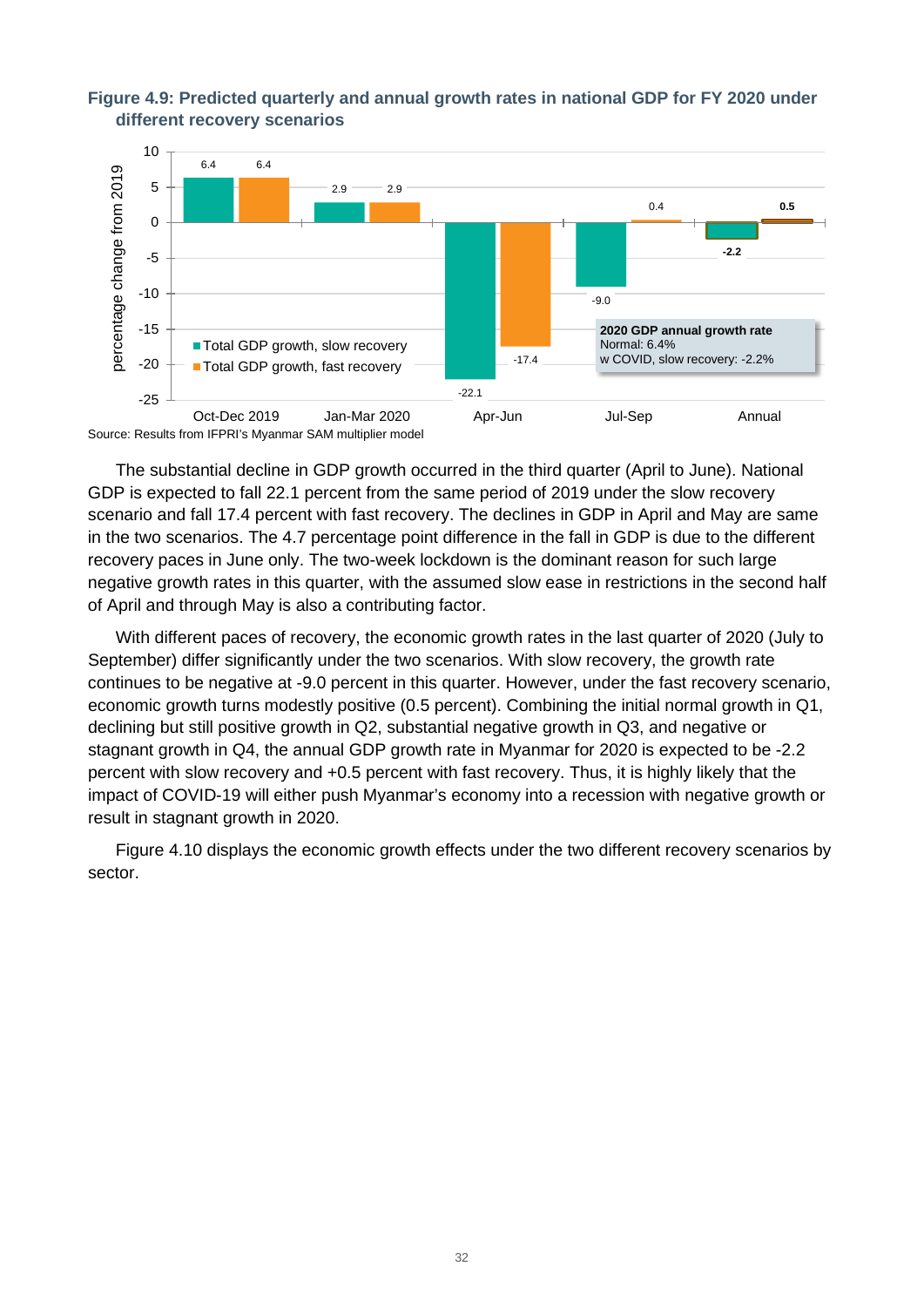<span id="page-36-1"></span>



Agricultural growth for FY 2020 is negative under both scenarios: -2.4 percent with slow recovery and -1.1 percent with fast recovery. A few reasons explain this result for agricultural growth. First, agricultural growth is stagnant even under a normal situation. The projected agricultural growth rate in 2020 under a normal situation is based on the annual average of the last four years, which is only 1.1 percent. Second, when agricultural exports are negatively affected by China's COVID outbreak in February and March in the model, the agricultural GDP growth rate becomes negative (-0.8 percent) in the second quarter, while other sectors still grow positively. Finally, although agriculture is less negatively affected by the COVID shock between April and June, the recovery of the sector is slow because there is less room for recovery from the easing of the direct restrictions related to COVID-19. For example, growth in industry and services becomes positive in the last quarter 2020 with fast recovery, but for agriculture growth remains negative.

### <span id="page-36-0"></span>**4.4. Economic impact of COVID-19 on agri-food systems throughout 2020**

This section focuses on the economic impact of COVID-19 on the agri-food system (AFS) throughout 2020. Similar as the discussion for the broad economy, we start with a figure (Figure 4.11) for the quarterly and annual growth rates for AFS GDP with different recovery scenarios. Under a normal situation without COVID-19 in the first quarter (October–December 2019), AFS GDP is expected to grow at 4.6 percent. When COVID-19 started to affect Myanmar's agricultural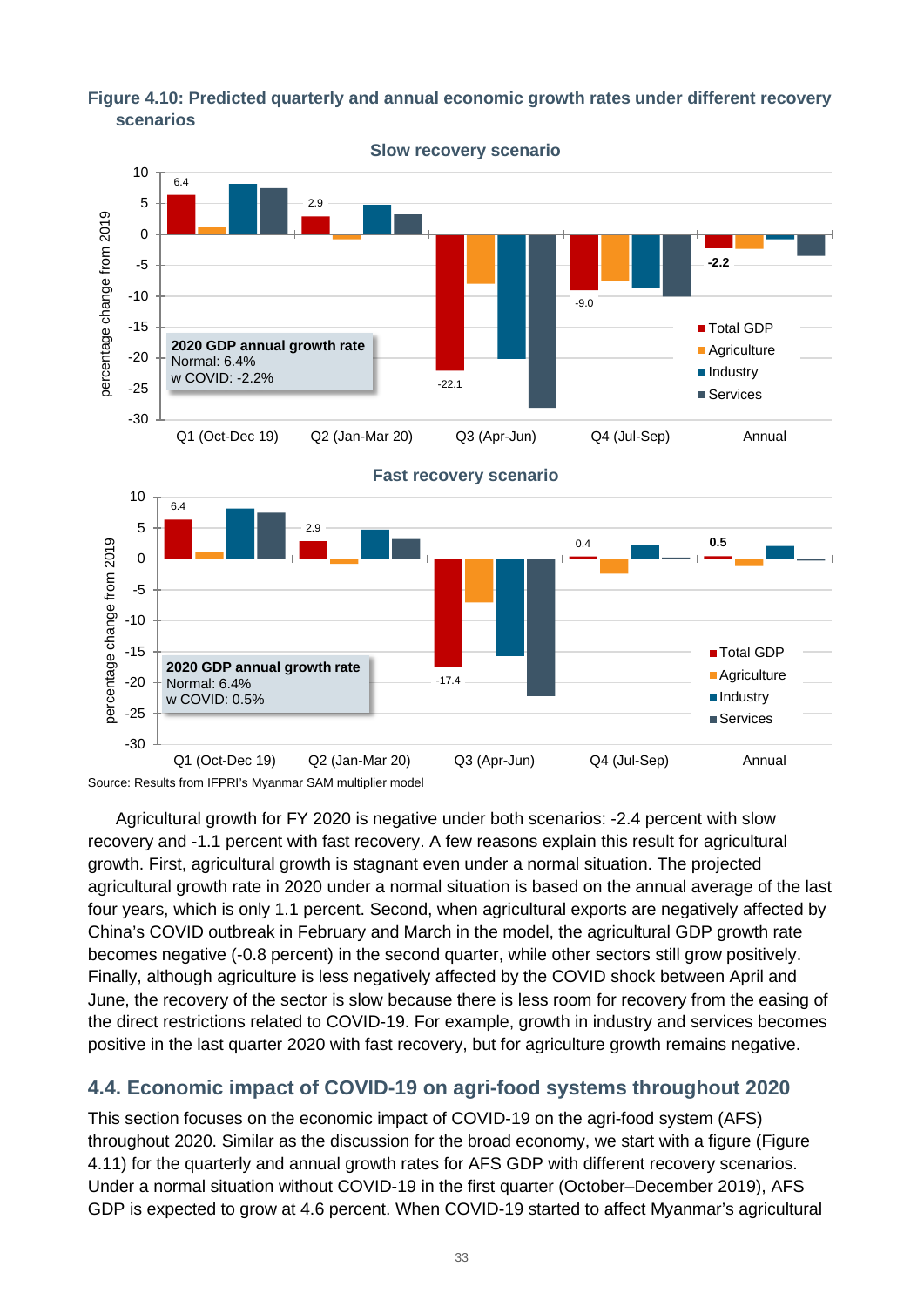exports in February and March (MoC 2020), AFS GDP growth rate falls to 0.9 percent in the second quarter 2020. The declines in AFS GDP ranges between -12.5 percent and -15.6 percent in the third quarter (April–June) with fast and slow recovery starting in June, and continues to be negative in the last quarter but much more modest in negative with fast recovery (-0.6 percent) than with slow recovery (-6.7 percent). Taking different impacts across different quarters, AFS GDP annual growth rate in 2020 is either negative (-1.7 percent) with slow recovery or zero with fast recovery.



#### <span id="page-37-0"></span>**Figure 4.11: Predicted quarterly and annual growth rates for agri-food system GDP for FY 2020 under different recovery scenarios**

Source: Results from IFPRI's Myanmar SAM multiplier model

Figure 4.12 displays the economic growth effects for the different components of the agri-food system of Myanmar under the two different recovery scenarios.

In addition to negative growth in primary agriculture in both scenarios, growth in the food services component of the agri-food system is negative in both scenarios, i.e., -8.5 percent with slow recovery and -4.7 percent with fast recovery. Slow recovery in food services is due to the slow recovery of the tourism industry and possible behavior changes by domestic consumers post-COVID. These result in it being unlikely that the economic activity of hotels, restaurants, general food catering, and food services will return to normal.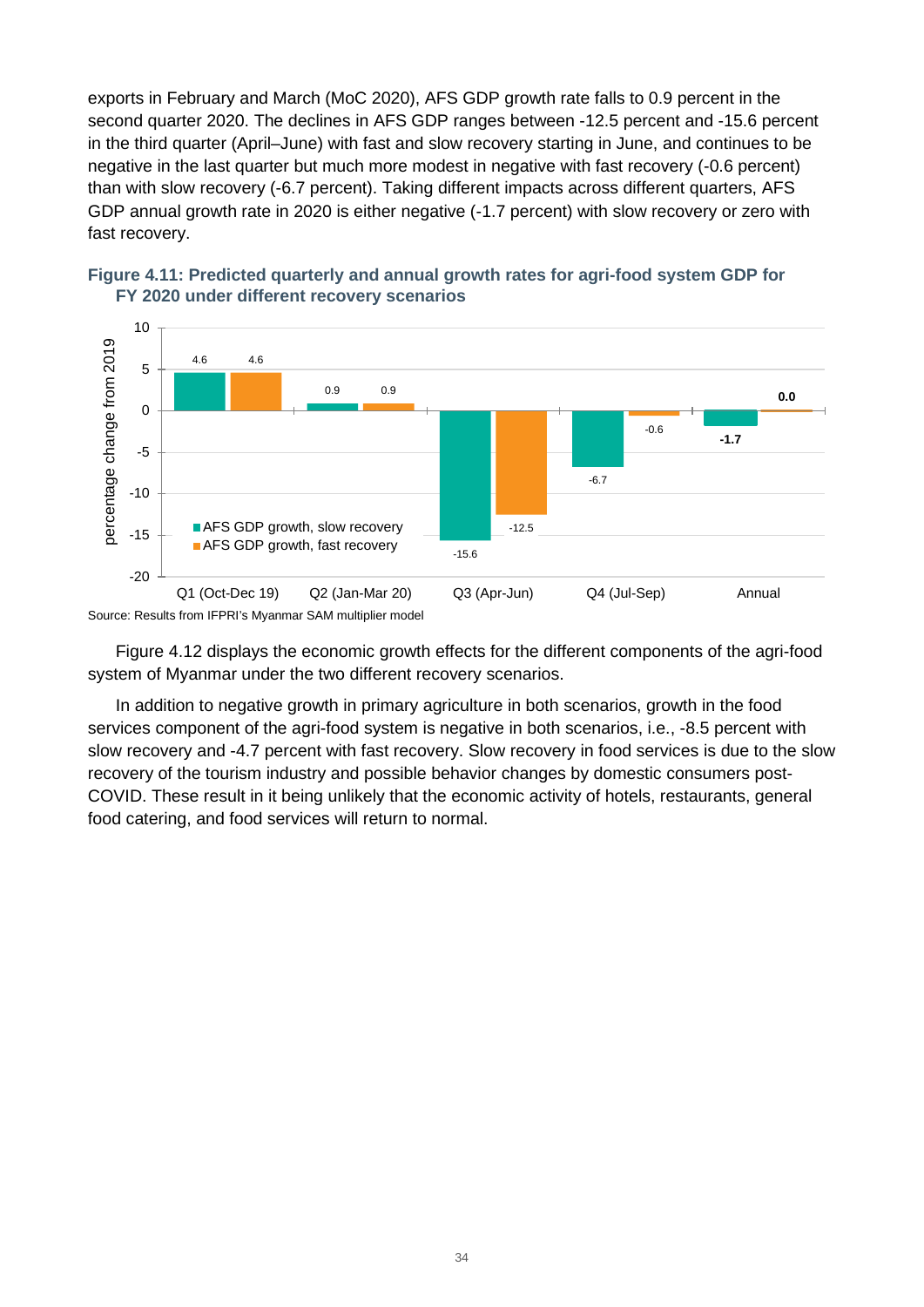<span id="page-38-1"></span>**Figure 4.12: Predicted quarterly and annual economic growth rates for different components of Myanmar's agri-food system under different recovery scenarios**



#### <span id="page-38-0"></span>**4.5. Impact of COVID-19 on nonfarm employment**

We now turn to the impact of COVID-19 on employment in Myanmar, focusing on nonfarm employment. The employment situation in the agricultural sector is harder to assess as most farmers are self-employed and many agricultural workers are seasonal. We first assess the impact on employment during the lockdown period and then turn to the employment impact for the third and fourth quarter of FY 2020.

Figure 4.13 displays the predicted changes in nonfarm employment during the two-week lockdown period both in percentage terms and in the actual number of persons for total nonagriculture and for three nonagricultural sectors. (The manufacturing subsector is part of the industry sector in calculating changes in employment numbers). Nonagricultural employment falls by 53 percent during the two-week lockdown period, with 5.3 million people predicted to lose their jobs. While some public employees continued to receive wage payment without working, many small private businesses were forced to lay off their employees. Self-employed nonfarm business people will also lose substantial revenue with their businesses being shut down during the lockdown.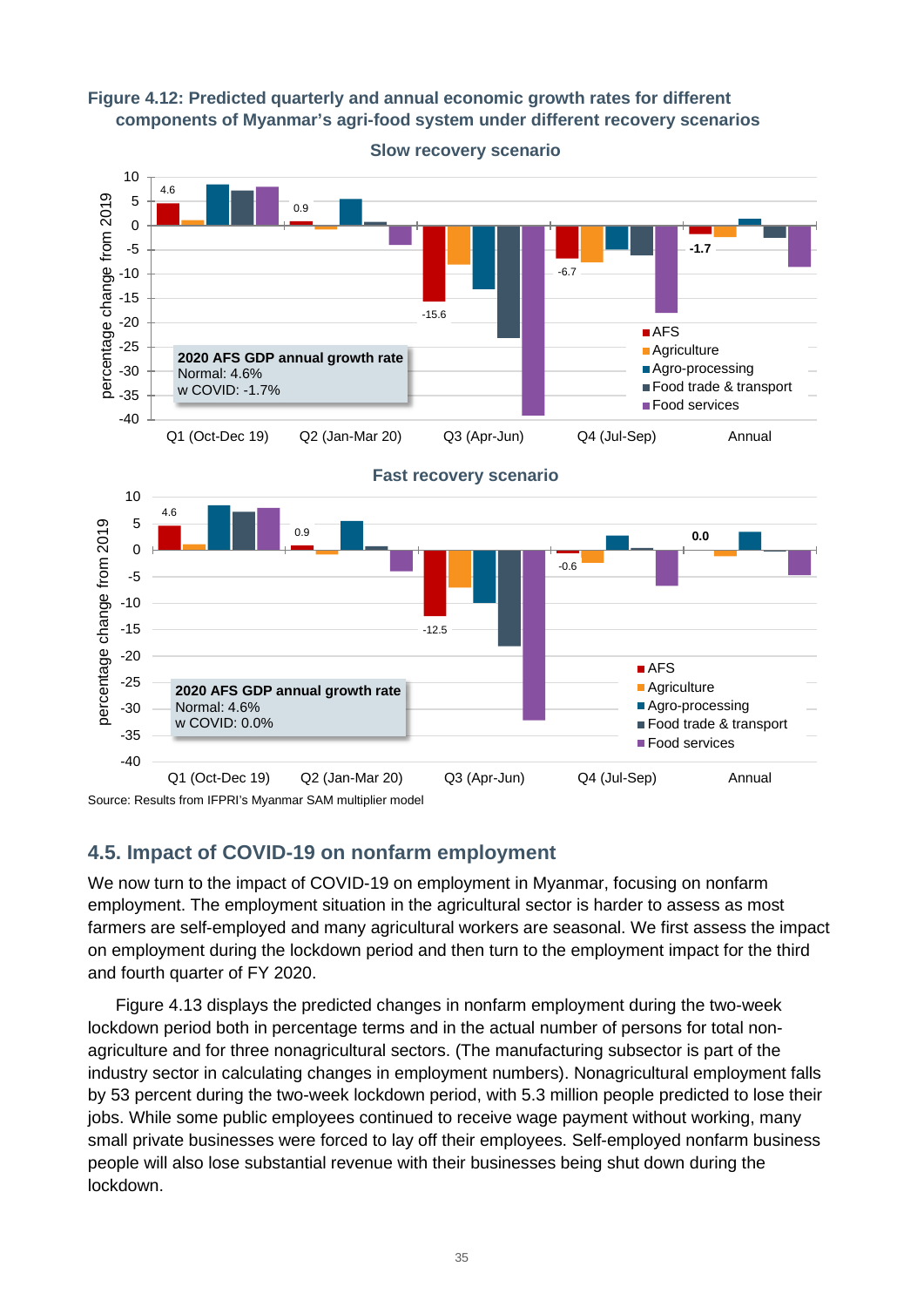

#### <span id="page-39-0"></span>**Figure 4.13: Change in nonfarm employment during two-week lockdown period**

Source: Results from IFPRI's Myanmar SAM multiplier model

While the model cannot accurately estimate the number of unemployed and the number of selfemployed businesses that were forced to close during the lockdown period, information from household survey data indicates that the lockdown's impact on rural households is likely to be large and broad. About 60 percent of rural households have nonfarm employment or businesses in sectors that are at risk of layoff and closure.

In addition to temporary job loss and business closures during the lockdown, we also use the model to assess the possible impact on employment in April, May and June, and over the last quarter of FY 2020 under the two different recovery scenarios. Figure 4.14 displays the result for total nonagricultural employment.



<span id="page-39-1"></span>

Source: Results from IFPRI's Myanmar SAM multiplier model

Figure 4.14 shows that the pace of economic recovery also affects the number of people returning to their jobs or businesses. One-month fast recovery in June can reduce the number of lost jobs by 500,000, while with fast recovery in the last quarter 2020, 1.1 million more people could return to their jobs or businesses.

However, even with the fast recovery, some lost employment and self-employed businesses will not come back. By the end of FY 2020, the total employment number will be about 500,000 less than that of 2019. In addition, we expect many young people who are seeking to join the labor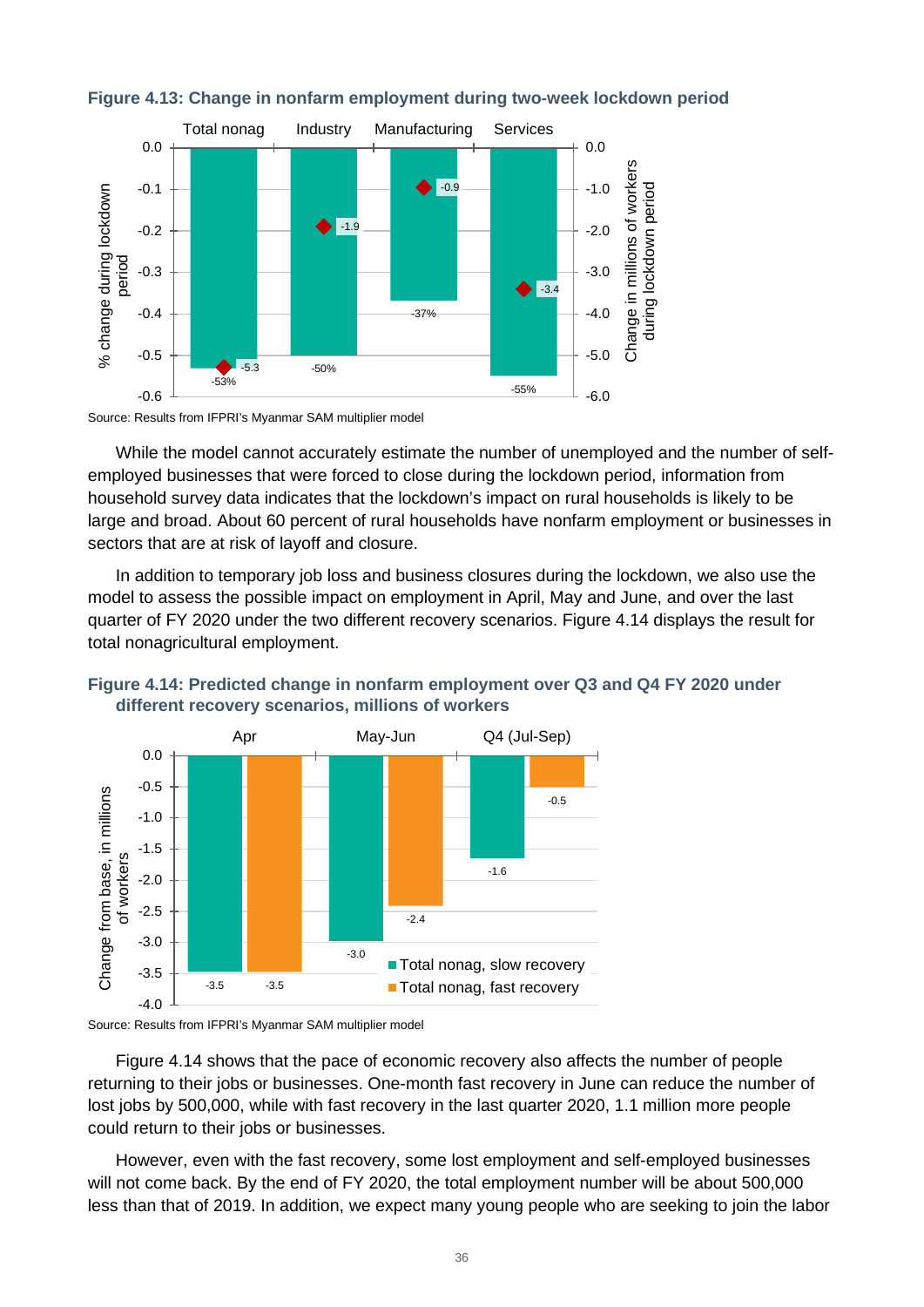force for the first time to not find employment in 2020. With the number of nonfarm jobs being possibly less than in 2019, unemployment in 2020 will possibly be a larger challenge than is indicated by the estimates from the model scenarios, as those scenarios do not take into consideration growth in the size of the economically active population of Myanmar.



<span id="page-40-1"></span>

Figure 4.15 examines nonfarm employment for the industry and service sectors in April, May and June, and over the last quarter of FY 2020 under the two different recovery scenarios. We find that slow recovery slows down job return in the industry sector more than in services, while fast recovery seems to speed up job return in the industrial sector more.

#### <span id="page-40-0"></span>**4.6. Impact of COVID-19 on household income**

Finally, the model simulations assess possible impacts of COVID-19 on household income. We group households into three groups: rural farm, rural nonfarm, and urban. However, we focus only on the two rural household groups in this section. Figure 4.16 reports the COVID-19's impact on the two rural households' income under the two different recovery scenarios for April, May-June, the last quarter (July-September) and annually for FY 2020.

Source: Results from IFPRI's Myanmar SAM multiplier model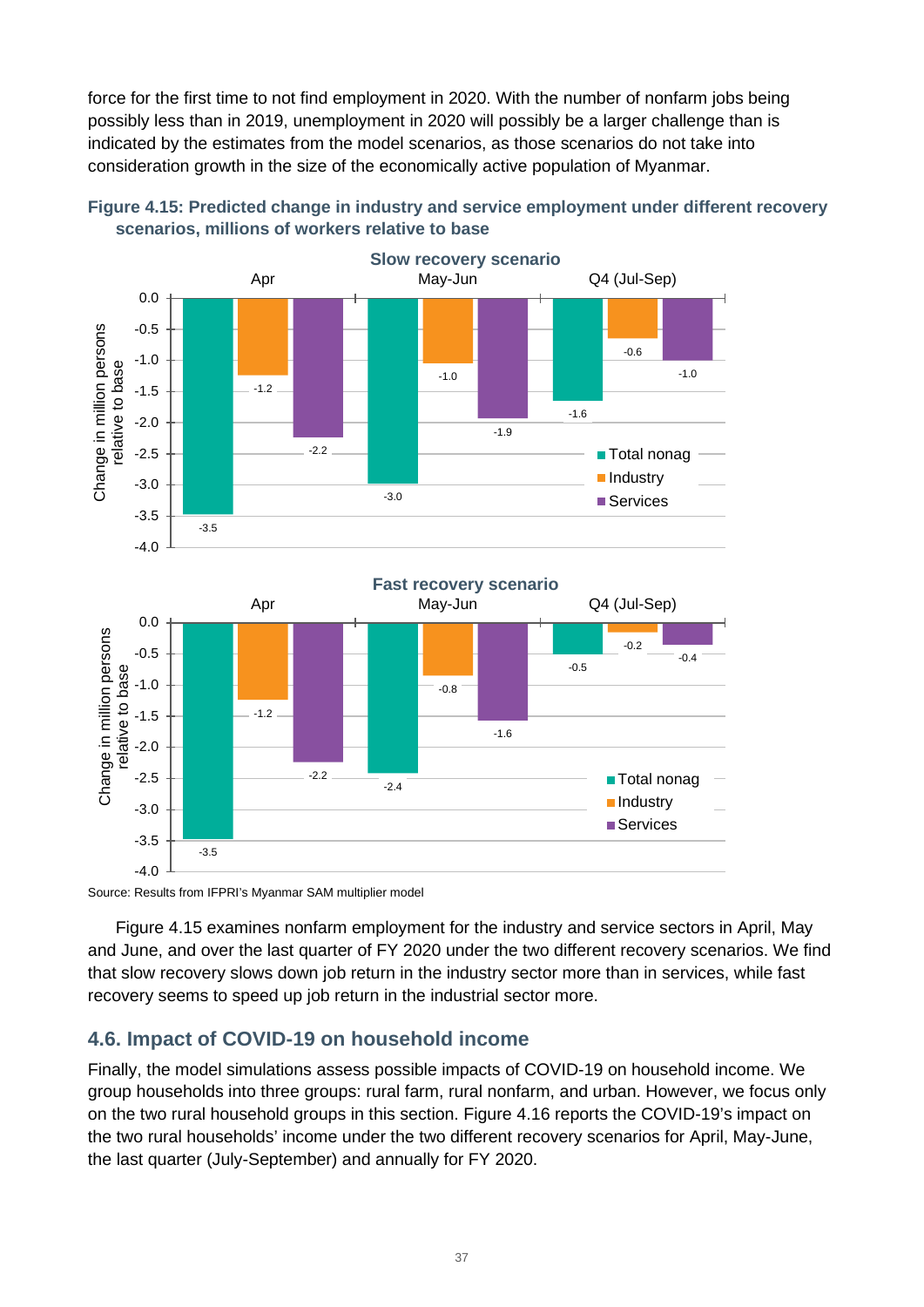

#### <span id="page-41-1"></span>**Figure 4.16: Predicted change in average household incomes in FY 2020 under two different recovery scenarios**

Source: Results from IFPRI's Myanmar SAM multiplier model

With the economy being almost completely shut down for two weeks in April and the slow reopening process post-lockdown, a significantly negative effect on household income for April 2020 is shown in the model simulations. Because lockdown policies mainly target economic activities outside agriculture, the negative income effect is larger for rural nonfarm than for rural farm households. Household incomes are expected to continue falling in May and June, but fall less with fast recovery than with slow recovery. In the last quarter FY 2020 (July to September), fast recovery allows the declines in household income to be much smaller than under the slow recovery scenario. Moreover, with fast recovery rural nonfarm households' income seems to recover faster and by the last quarter the declines in income become similar between rural farm and nonfarm households. Still, even with fast recovery, rural farm and nonfarm household income will be 4.5 percent and 5.6 percent lower than under a normal non-COVID-19 situation, respectively.

## <span id="page-41-0"></span>**5. CONCLUDING REMARKS**

The policy measures taken by the Government of Myanmar to contain the transmission of COVID-19 are a necessary and appropriate response to the pandemic. Unfortunately, policy measures of this magnitude will inevitably have economic costs for firms, households, government, and the economy as a whole. In-depth analysis of those impacts is key to designing policy interventions that can mitigate economic losses and supporting a sustained and robust recovery.

The main findings of the analysis are as follows:

- **National GDP** is predicted to fall by 41 percent during the two-week lockdown period. The COVID-19 pandemic will likely push Myanmar's economy into a recession or lead to stagnant growth in 2020.
- The **agri-food system** (AFS) is predicted to fall by 24 percent during the lockdown period. Although the lockdown policies provide an exemption for most agricultural activities, linkages to other sectors affect the AFS sector indirectly. Economy recovery in agriculture is slow and the annual growth rate of the AFS GDP will be negative in the case of a slow recovery for the economy as a whole. Even with faster recovery, it will be stagnant.
- **Manufacturing GDP** is predicted to fall by 40 percent during the lockdown period. However, closure of manufacturing factories has the largest negative impact on both the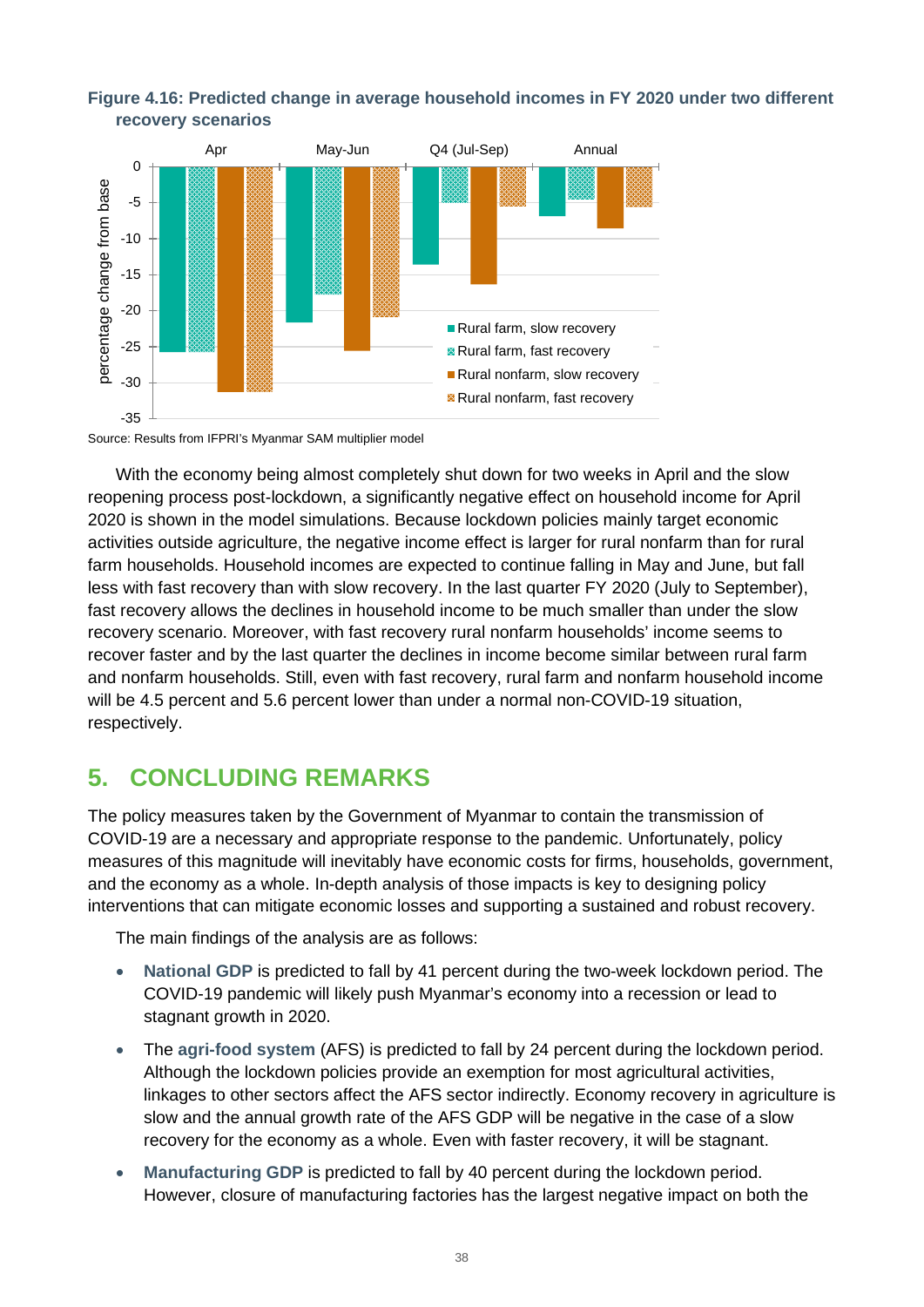agri-food system and the economy as a whole due to its strong linkage effects with upstream primary agriculture and downstream services.

- **Nonfarm employment** is predicted to fall by more than five million jobs during the lockdown period. Fast recovery can allow 1.1 million more people to return to their jobs or businesses by the end of FY 2020 than will a slow recovery. Still, there will be 500,000 nonfarm jobs lost even with a fast recovery.
- **Household income** is predicted to fall across all household groups and fall further among rural nonfarm households and urban households. Fast recovery can reduce the loss in household income, particularly for rural nonfarm households. However, even with fast recovery, rural farm and nonfarm household annual income in 2020 will be 4.5 and 5.6 percent lower than a normal situation, respectively.

The assessed economic costs of the COVID-19 pandemic for Myanmar's economy as described above should be interpreted as plausible predictions based on available information. In practice, the negative economic impacts of the current crisis could be greater than the findings from this model. At the same time, government responses in terms of immediate protection of business and household income and longer-term economic stimulus packages could lower the cost.

An important first-order result of this analysis is that reopening the manufacturing sector is crucial for both Myanmar's broad economy and for agri-food system recovery. The manufacturing sector is one of the fastest growing sectors in Myanmar, accounting for more than 20 percent of national GDP. Many manufacturing subsectors are labor intensive and are important for job recovery. Agri-food processing is an important subsector in manufacturing and is also an important component of the agri-food system. More importantly, through its demand for agricultural raw materials and various logistic services, manufacturing has the strongest linkage effects in the economy both to upstream primary agriculture and to downstream transportation, trade, and other services. Without an almost returned-to-normal manufacturing sector, the economy is unlikely to quickly return to its recent high growth trajectory.

Secondly, many of the negative impacts of the COVID-19 pandemic on agriculture and agribusiness occur primarily through indirect channels as a result of linkage effects in the economy. Because AFS accounts for about 44 percent of GDP, excluding agriculture and some agribusiness from the April lockdown and post-lockdown restrictions helped lower the negative impact of the COVID-19 pandemic not only on agriculture but for the entire economy. Continued policy support to Myanmar's AFS is critical to ensuring that incomes derived from farming and agribusinesses continue as a stabilizing influence on the economy. This means ensuring that policies continue to facilitate farm and livestock management, agricultural input and output market trade, food processing, agri-food-related transportation, and extension and other service provision.

Thirdly, like manufacturing, construction and some service sectors will be affected severely by the pandemic. Many rural households depend on such activities for their livelihoods. Stimulus packages to help small and large businesses in these badly affected sectors will be needed. Not only will such programs protect the livelihoods of workers and entrepreneurs earning income from such activities, they also will advance and accelerate the economic recovery.

Fourthly, there is a high likelihood that Myanmar's current social protection programs will have to be extended. New programs expanding beyond the coverage of existing beneficiary households will be covered under the recently launched CERP. The nature of the economic shock suggests that its income effects may be heterogeneous across households in several dimensions. Notably, the most vulnerable households are the ones that rely on informal nonfarm businesses in both rural and urban areas. The majority of such households are not poor but had relatively low income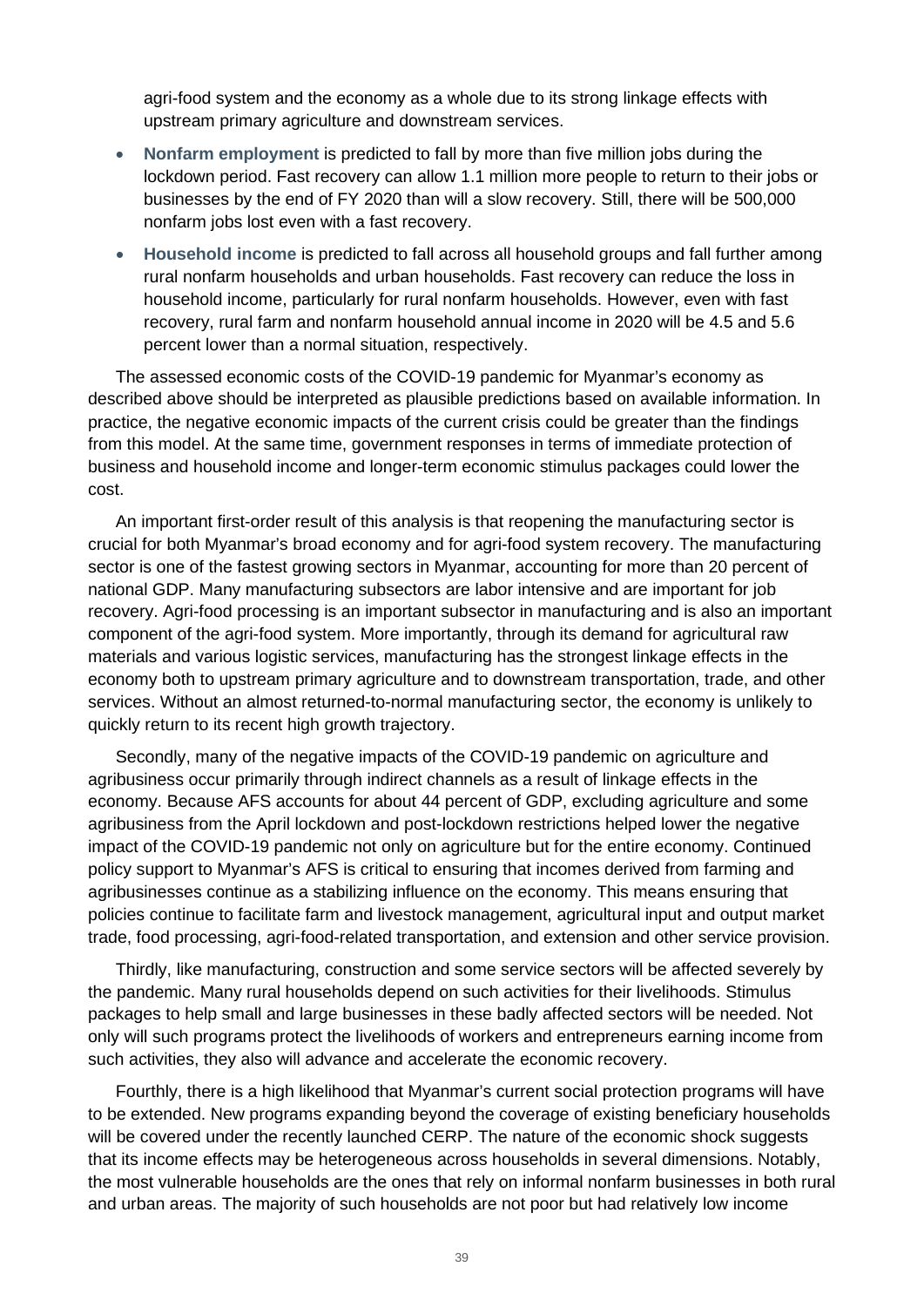levels before the pandemic. Many of them have found their income sources substantially reduced by the pandemic and will possibly fall into poverty traps. Devising programs to help them avoid such traps requires further micro-level analysis using household data.

Finally, the modeling results suggest that efforts to minimize the negative economic impacts of COVID-19 will depend partly on restoring trade, especially trade in agricultural commodities, domestically and with neighboring countries. There is a need to keep markets in rural areas open to the extent that public health and safety measures can allow. This will enable agri-food trade to supply Myanmar's domestic market and to improve the flow of exports through both formal and informal channels.

The Government of Myanmar has recently released a comprehensive and sensible economic relief plan (CERP 2020). According to Myanmar Times (May 10, 2020), the estimated spending of CERP will be around 2 billion USD or 2.8 trillion Kyat, which is equivalent to between 2 and 4 percent of national GDP in 2019. Considering that the loss in national GDP is estimated in our model analysis to be between 6.4 trillion and 9.0 trillion Kyat by the end of FY 2020 with significant reductions in income for low-income households, the size of this economic stimulus package might be too modest to enable all firms, households, and the whole economy return in 2021 to their pre-COVID-19 growth trajectories.

We expect the current analysis and planned new analyses will support the systematic and comprehensive policy response of the Government of Myanmar to the COVID-19 pandemic and subsequent recovery period. Relevant and timely analyses are critical not only to understanding the pandemic's effects on livelihoods and the country's economy but also to designing effective policies and programs to protect livelihoods and return Myanmar to its encouraging growth trajectory.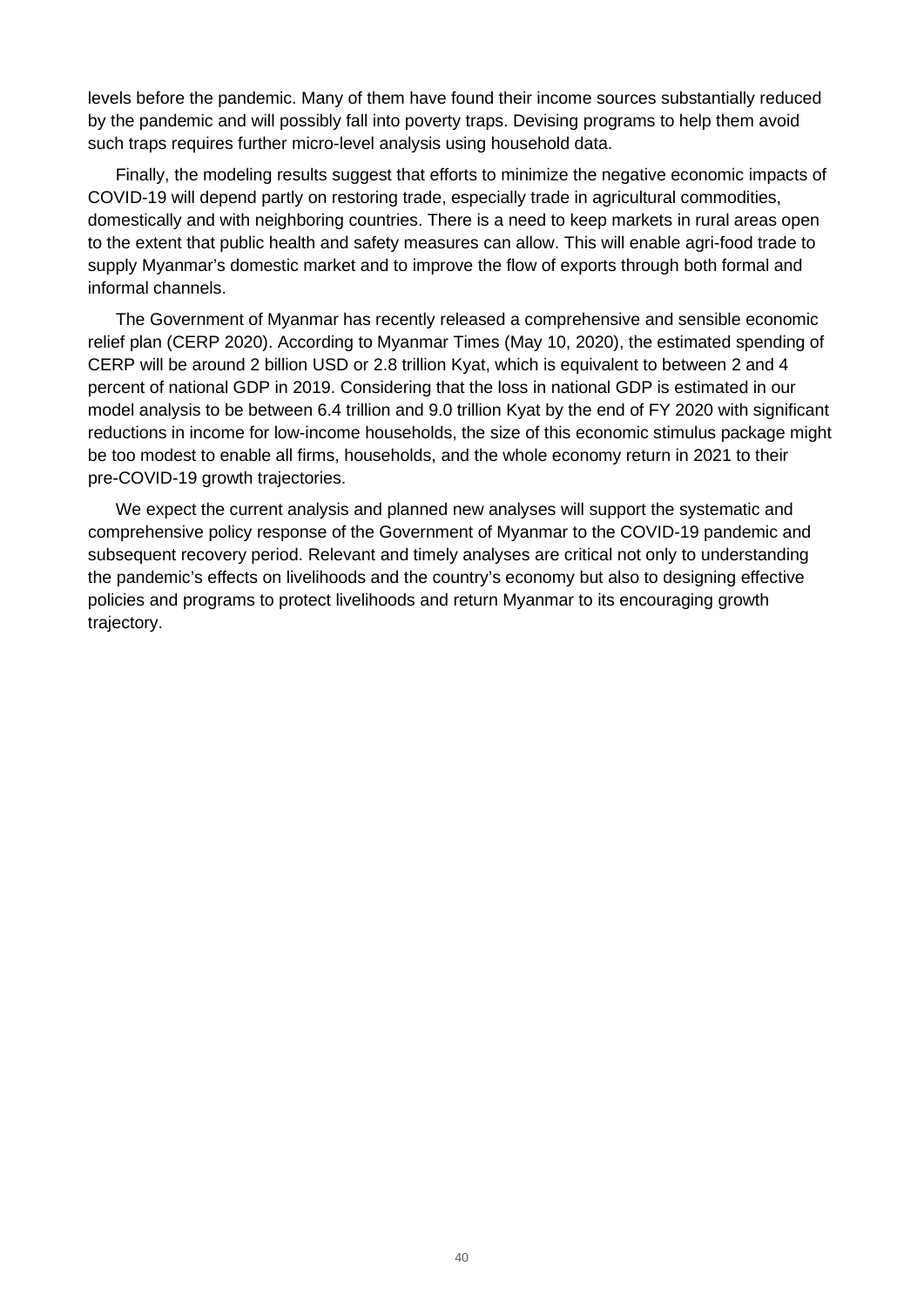## <span id="page-44-0"></span>**REFERENCES**

- Akee, R., and D. Kapur. 2017. *Myanmar Remittances*. Report S-53405-MYA-1. Washington DC: International Growth Center.
- CBM (Central Bank of Myanmar). 2020. Quarterly Financial Statistics Bulletin (2019 Volume II). 2020 January.
- Eleven Myanmar. 2020, May 5. MR extends suspension of train schedules for COVID-19. Eleven Media Group Co., Ltd. Retrieved on May 19, 2020, from [https://elevenmyanmar.com/news/mr-extends-suspension-of-train-schedules-for](https://elevenmyanmar.com/news/mr-extends-suspension-of-train-schedules-for-covid-19)[covid-19](https://elevenmyanmar.com/news/mr-extends-suspension-of-train-schedules-for-covid-19)
- EuroCham. 2020a[. https://www.eurocham-myanmar.org/uploads/5a090-manufacturing-guide-2020.pdf](https://www.eurocham-myanmar.org/uploads/5a090-manufacturing-guide-2020.pdf)
- EuroCham. 2020[. https://www.eurocham-myanmar.org/uploads/af71b-garment-guide-2020.pdf](https://www.eurocham-myanmar.org/uploads/af71b-garment-guide-2020.pdf)
- EuroCham. 2019. <https://eurocham-myanmar.org/uploads/e1da0-manufacturing-guide-2019-web-.pdf>
- European Commission. 2020. COVID-19 rapid response: EU creates €5 million emergency fund for Myanmar garment workers. EEAS - European External Action Service - European Commission. Retrieved May 19, 2020, from [https://eeas.europa.eu/delegations/myanmar-burma/77355/covid-19-rapid-response-eu-creates-%E2%82%AC5](https://eeas.europa.eu/delegations/myanmar-burma/77355/covid-19-rapid-response-eu-creates-%E2%82%AC5-million-emergency-fund-myanmar-garment-workers_en) [million-emergency-fund-myanmar-garment-workers\\_en](https://eeas.europa.eu/delegations/myanmar-burma/77355/covid-19-rapid-response-eu-creates-%E2%82%AC5-million-emergency-fund-myanmar-garment-workers_en)
- Frontier Myanmar. 2020, March 14. Htoon, K. L. (n.d.). Melons rot, factories shutter: Myanmar's COVID-19 fallout. Retrieved on May 19, 2020, from [https://frontiermyanmar.net/en/melons-rot-factories-shutter-myanmars-covid-19](https://frontiermyanmar.net/en/melons-rot-factories-shutter-myanmars-covid-19-fallout) [fallout](https://frontiermyanmar.net/en/melons-rot-factories-shutter-myanmars-covid-19-fallout)
- Global New Light of Myanmar. 2020, May 7. Mandalay Region reopens over 600 SME factories and workplaces. (2020, May 7). [https://www.globalnewlightofmyanmar.com/mandalay-region-reopens-over-600-sme-factories-and](https://www.globalnewlightofmyanmar.com/mandalay-region-reopens-over-600-sme-factories-and-workplaces/)[workplaces/](https://www.globalnewlightofmyanmar.com/mandalay-region-reopens-over-600-sme-factories-and-workplaces/)
- Global New Light of Myanmar. 2020, April 15. Mineral exports exceed \$1 bln in 2019-2020FY H1. <https://www.globalnewlightofmyanmar.com/mineral-exports-exceed-1-bln-in-2019-2020fy-h1/>
- Global New Light of Myanmar. 2020, April 3. [https://www.globalnewlightofmyanmar.com/price-gouging-on-essential](https://www.globalnewlightofmyanmar.com/price-gouging-on-essential-goods-to-be-punished-under-laws/)[goods-to-be-punished-under-laws/](https://www.globalnewlightofmyanmar.com/price-gouging-on-essential-goods-to-be-punished-under-laws/)
- Global New Light of Myanmar. 2020, March 16. [https://www.globalnewlightofmyanmar.com/commerce-minister-visits](https://www.globalnewlightofmyanmar.com/commerce-minister-visits-new-trade-center-in-yangon/)[new-trade-center-in-yangon/](https://www.globalnewlightofmyanmar.com/commerce-minister-visits-new-trade-center-in-yangon/)
- Global New Light of Myanmar. 2019, December 26. Myanmar aims for \$ 5 bln from garment export in 2019-2020 FY. <https://www.globalnewlightofmyanmar.com/myanmar-aims-for-5-bln-from-garment-export-in-2019-2020-fy/>
- Google Mobility Report for Myanmar. 2020. [https://www.gstatic.com/covid19/mobility/2020-05-](https://www.gstatic.com/covid19/mobility/2020-05-09_MM_Mobility_Report_en.pdf) [09\\_MM\\_Mobility\\_Report\\_en.pdf](https://www.gstatic.com/covid19/mobility/2020-05-09_MM_Mobility_Report_en.pdf)
- IOM (International Organization for Migration). 2020a. Data from https://www.iom.int/ countries/Myanmar
- IOM (International Organization for Migration). 2020b. *IOM Myanmar COVID-19 Response Situation Report 2*, 23 April 2020. <https://reliefweb.int/report/myanmar/iom-myanmar-covid-19-response-situation-report-2-23-april-2020>
- Irrawaddy. 2020, May 13. Yangon Extends Lockdown Measures for Myanmar's COVID-19 Hotspots. [https://www.irrawaddy.com/specials/myanmar-covid-19/yangon-extends-lockdown-measures-myanmars-covid-19](https://www.irrawaddy.com/specials/myanmar-covid-19/yangon-extends-lockdown-measures-myanmars-covid-19-hotspots.html) [hotspots.html](https://www.irrawaddy.com/specials/myanmar-covid-19/yangon-extends-lockdown-measures-myanmars-covid-19-hotspots.html)
- Irrawaddy. 2020, May 12. Yangon Makes Wearing Face Masks Mandatory; Legal Action Awaits Violators. [https://www.irrawaddy.com/specials/myanmar-covid-19/yangon-makes-wearing-face-masks-mandatory-legal-action](https://www.irrawaddy.com/specials/myanmar-covid-19/yangon-makes-wearing-face-masks-mandatory-legal-action-awaits-violators.html)[awaits-violators.html](https://www.irrawaddy.com/specials/myanmar-covid-19/yangon-makes-wearing-face-masks-mandatory-legal-action-awaits-violators.html)
- Irrawaddy. 2020, May 11a. Mandalay Steps Up Mask Campaign with Fines as City Begins to Reopen. [https://www.irrawaddy.com/specials/myanmar-covid-19/mandalay-steps-mask-campaign-fines-city-begins](https://www.irrawaddy.com/specials/myanmar-covid-19/mandalay-steps-mask-campaign-fines-city-begins-reopen.html)[reopen.html](https://www.irrawaddy.com/specials/myanmar-covid-19/mandalay-steps-mask-campaign-fines-city-begins-reopen.html)
- Irrawaddy. 2020, May 11b. Myanmar to Receive \$2B in COVID-19 Relief from Int'l Development Organizations. [https://www.irrawaddy.com/specials/myanmar-covid-19/myanmar-receive-2b-covid-19-relief-intl-development](https://www.irrawaddy.com/specials/myanmar-covid-19/myanmar-receive-2b-covid-19-relief-intl-development-organizations)[organizations.](https://www.irrawaddy.com/specials/myanmar-covid-19/myanmar-receive-2b-covid-19-relief-intl-development-organizations)
- Irrawaddy. 2020, April 30. Myanmar Tourism Sector Braced for 50% Job Cuts Amid COVID-19 Downturn. <https://www.irrawaddy.com/news/burma/myanmar-tourism-sector-braced-50-job-cuts-amid-covid-19-downturn.html>
- Irrawaddy. 2020, April 24. China Closes Myanmar Border to Stop COVID-19 Returning. <https://www.irrawaddy.com/news/burma/china-closes-myanmar-border-stop-covid-19-returning.html>
- Irrawaddy. 2020, April 6. Myanmar's States Issue Heavy Restrictions on Movement Ahead of Thingyan to Curb COVID-19. [https://www.irrawaddy.com/specials/myanmar-covid-19/myanmars-states-issue-heavy-restrictions](https://www.irrawaddy.com/specials/myanmar-covid-19/myanmars-states-issue-heavy-restrictions-movement-ahead-thingyan-curb-covid-19.html)[movement-ahead-thingyan-curb-covid-19.html](https://www.irrawaddy.com/specials/myanmar-covid-19/myanmars-states-issue-heavy-restrictions-movement-ahead-thingyan-curb-covid-19.html)
- Karzo. 2020. Karzo COVID-19 Logistics Market Update

Markit Economics. 2020.

<https://www.markiteconomics.com/Public/Home/PressRelease/f06ad3eeefa2470c9e6359fd50481fac>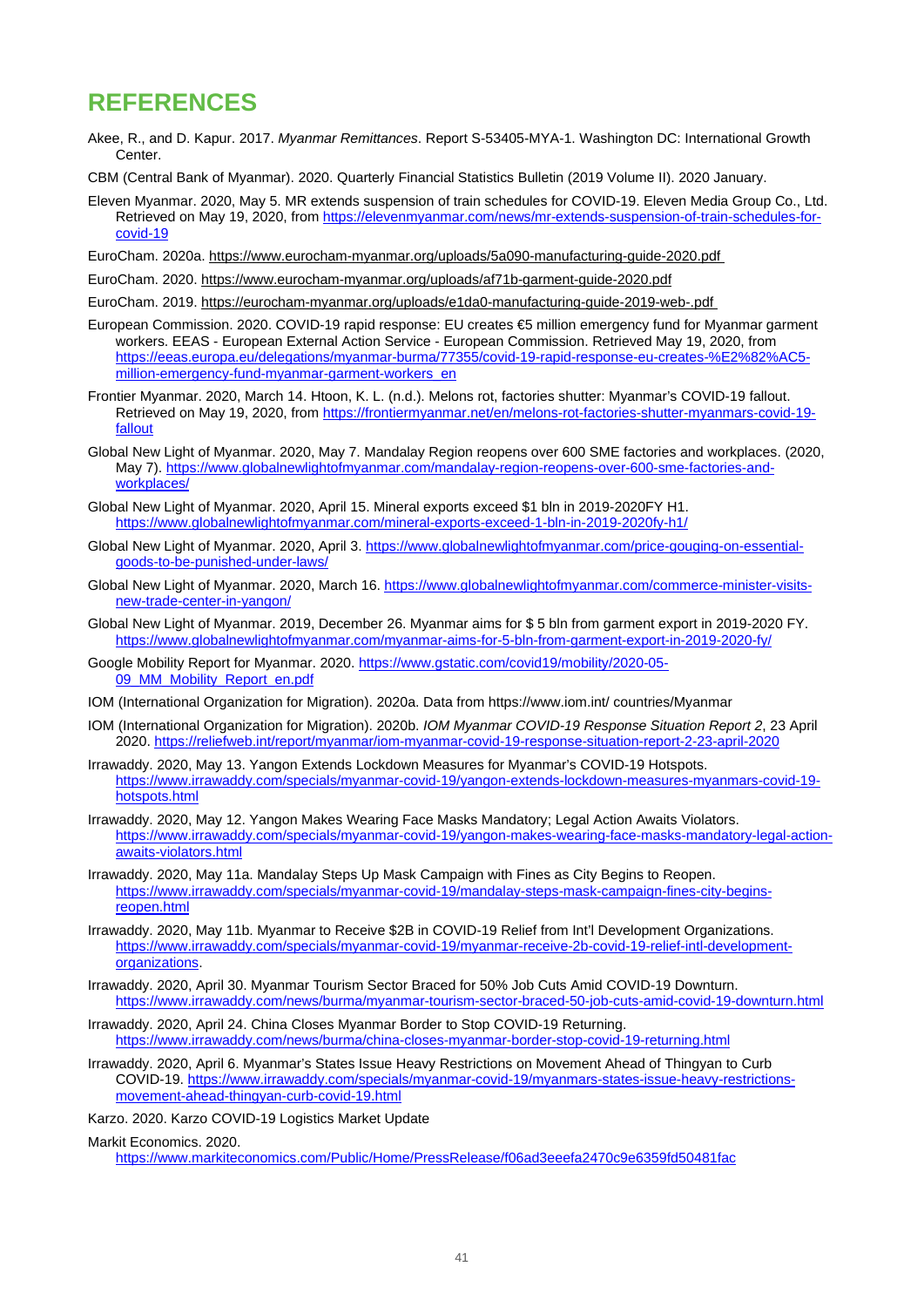MoC. 2020. ပြည်ပပို့ကုန်၊သွင်းကုန် အကောင်အထည်ဖော်မူအခြေအနေ | Commerce. (n.d.). Retrieved on May 19,

2020, from<https://bit.ly/2Zi9wVG>

- MODFI. 2020. *Economic Relief Plan*. <https://www.mopfi.gov.mm/sites/default/files/COVID-19%20Economic%20Relief%20Plan.pdf>
- MoFPI. 2020a. [https://www.mm.undp.org/content/myanmar/en/home/presscenter/articles/2020/cushioning-the-impact-of](https://www.mm.undp.org/content/myanmar/en/home/presscenter/articles/2020/cushioning-the-impact-of-covid-19-on-msme.html)[covid-19-on-msme.html](https://www.mm.undp.org/content/myanmar/en/home/presscenter/articles/2020/cushioning-the-impact-of-covid-19-on-msme.html)
- MoFPI. 2020b. [https://themimu.info/sites/themimu.info/files/documents/Core\\_Doc\\_Overcoming\\_as\\_One\\_-](https://themimu.info/sites/themimu.info/files/documents/Core_Doc_Overcoming_as_One_-_COVID-19_Economic_Relief_Plan_27Apr2020.pdf) [\\_COVID-19\\_Economic\\_Relief\\_Plan\\_27Apr2020.pdf](https://themimu.info/sites/themimu.info/files/documents/Core_Doc_Overcoming_as_One_-_COVID-19_Economic_Relief_Plan_27Apr2020.pdf)
- Myanmar Construction Entrepreneur Association. 2020. https://www.facebook.com/myanmarmcef/videos/621012851961133/?epa=SEARCH\_BOX
- Myanmar Extractive Industries Transparency Initiative (MEITI). 2020. 5<sup>th</sup> MEITI Report. [https://myanmareiti.org/en/publication/5th-meiti-report?fbclid=IwAR22dXkcmJornn2qSTEyi7rd-](https://myanmareiti.org/en/publication/5th-meiti-report?fbclid=IwAR22dXkcmJornn2qSTEyi7rd-A095gQX59t9CXD744ywGmn_PupbPkTLu0A)[A095gQX59t9CXD744ywGmn\\_PupbPkTLu0A](https://myanmareiti.org/en/publication/5th-meiti-report?fbclid=IwAR22dXkcmJornn2qSTEyi7rd-A095gQX59t9CXD744ywGmn_PupbPkTLu0A)
- Myanmar Marketing Research and Development (MMRD). 2020. *Survey on Business Continuity Risk Due to Coronavirus Issue*, a Power Point Presentation, April 2020.
- Myanmar Now. 2020, April 8.<https://myanmar-now.org/en/news/government-to-give-free-food-to-jobless-during-thingyan>
- Myanmar Statistical Yearbook. 2018. Myanmar Statistical Information Service 2019: Retrieved on May 19, 2020, from [http://www.mmsis.gov.mm/sub\\_menu/statistics/fileDb.jsp](http://www.mmsis.gov.mm/sub_menu/statistics/fileDb.jsp)
- Myanmar Times. 2020, May 19. Yangon regional govt extends curfew for another two months | The Myanmar Times. (n.d.). Retrieved on May 19, 2020, from [https://www.mmtimes.com/news/yangon-regional-govt-extends-curfew](https://www.mmtimes.com/news/yangon-regional-govt-extends-curfew-another-two-months.html)[another-two-months.html](https://www.mmtimes.com/news/yangon-regional-govt-extends-curfew-another-two-months.html)
- Myanmar Times. 2020, May 11. Government ministries allocate 10pc of budgets for COVID-19 fund. <https://www.mmtimes.com/news/govt-ministries-allocate-10pc-budgets-covid-19-fund.html>
- Myanmar Times. 2020, May 7a. Myanmar manufacturing, construction sectors take beating. [https://www.mmtimes.com/news/myanmar-manufacturing-construction-sectors-take-beating.](https://www.mmtimes.com/news/myanmar-manufacturing-construction-sectors-take-beating)
- Myanmar Times. 2020, May 7b. Myanmar ready to quarantine up to 100,000 returning workers. [https://www.mmtimes.com/news/myanmar-ready-quarantine-100000-returning-workers.](https://www.mmtimes.com/news/myanmar-ready-quarantine-100000-returning-workers)
- Myanmar Times. 2020, May 5. Food security concerns mount as COVID-19 disruption leaves Myanmar farmers unable to plant. (2020, May 5). The Myanmar Times. [https://www.mmtimes.com/news/food-security-concerns-mount-covid-](https://www.mmtimes.com/news/food-security-concerns-mount-covid-19-disruption-leaves-myanmar-farmers-unable-plant.html)[19-disruption-leaves-myanmar-farmers-unable-plant.html](https://www.mmtimes.com/news/food-security-concerns-mount-covid-19-disruption-leaves-myanmar-farmers-unable-plant.html)
- Myanmar Times. 2020, April 28. COVID-19 leaves over 60,000 workers jobless in Myanmar. <https://www.mmtimes.com/news/covid-19-leaves-over-60000-workers-jobless-myanmar.html>
- Myanmar Times. 2020, April 21. Yangon circular train trip heavily cut down. Retrieved on May 19, 2020, from <https://www.mmtimes.com/news/yangon-circular-train-trip-heavily-cut-down.html>
- Myanmar Times. 2020, April 20[. https://www.mmtimes.com/news/update-factories-myanmar-close-mandatory-covid-19](https://www.mmtimes.com/news/update-factories-myanmar-close-mandatory-covid-19-inspections.html) [inspections.html](https://www.mmtimes.com/news/update-factories-myanmar-close-mandatory-covid-19-inspections.html)
- Myanmar Times. 2020, April 19. UPDATE: Factories in Myanmar to close for mandatory COVID-19 inspections. <https://www.mmtimes.com/news/update-factories-myanmar-close-mandatory-covid-19-inspections.html>
- Myanmar Times. 2020, April 12. Non-bank lenders asked to allow delayed repayments for struggling borrowers. [https://www.mmtimes.com/news/non-bank-lenders-asked-allow-delayed-repayments-struggling-borrowers.](https://www.mmtimes.com/news/non-bank-lenders-asked-allow-delayed-repayments-struggling-borrowers)
- Myanmar Times. 2020, April 8. Yangon public bus lines to run during Thingyan. [https://www.mmtimes.com/news/yangon](https://www.mmtimes.com/news/yangon-public-bus-lines-run-during-thingyan.html)[public-bus-lines-run-during-thingyan.html](https://www.mmtimes.com/news/yangon-public-bus-lines-run-during-thingyan.html)
- Myanmar Times. 2020, April 6. Several highway bus lines suspended. [https://www.mmtimes.com/news/several-highway](https://www.mmtimes.com/news/several-highway-bus-lines-suspended.html)[bus-lines-suspended.html](https://www.mmtimes.com/news/several-highway-bus-lines-suspended.html)
- Myanmar Times. 2020, April 5. Yangon garment factory fires more than 650 workers. [https://www.mmtimes.com/news/yangon-garment-factory-fires-more-650-workers.](https://www.mmtimes.com/news/yangon-garment-factory-fires-more-650-workers)
- Myanmar Times. 2020, April 3. Myanmar's manufacturing conditions deteriorated in March: Report. [https://www.mmtimes.com/news/myanmars-manufacturing-conditions-deteriorated-march-report.](https://www.mmtimes.com/news/myanmars-manufacturing-conditions-deteriorated-march-report)
- Myanmar Times. 2020, March 31. Construction contraction due to virus outbreak. <https://www.mmtimes.com/news/construction-contraction-due-virus-outbreak.html>
- Myanmar Times. 2020, March 29. More woes for Myanmar garment industry as EU cancels orders. [https://www.mmtimes.com/news/more-woes-myanmar-garment-industry-eu-cancels-orders.](https://www.mmtimes.com/news/more-woes-myanmar-garment-industry-eu-cancels-orders)
- Myanmar Times. 2020, March 28. Mandalay closes 41 markets, Dawei shuts down beaches. <https://www.mmtimes.com/news/mandalay-closes-41-markets-dawei-shuts-down-beaches.html>
- Myanmar Times. 2020, March 27. Thousands of Myanmar garment workers go on strike to save jobs. <https://www.mmtimes.com/news/thousands-myanmar-garment-workers-go-strike-save-jobs.html-0>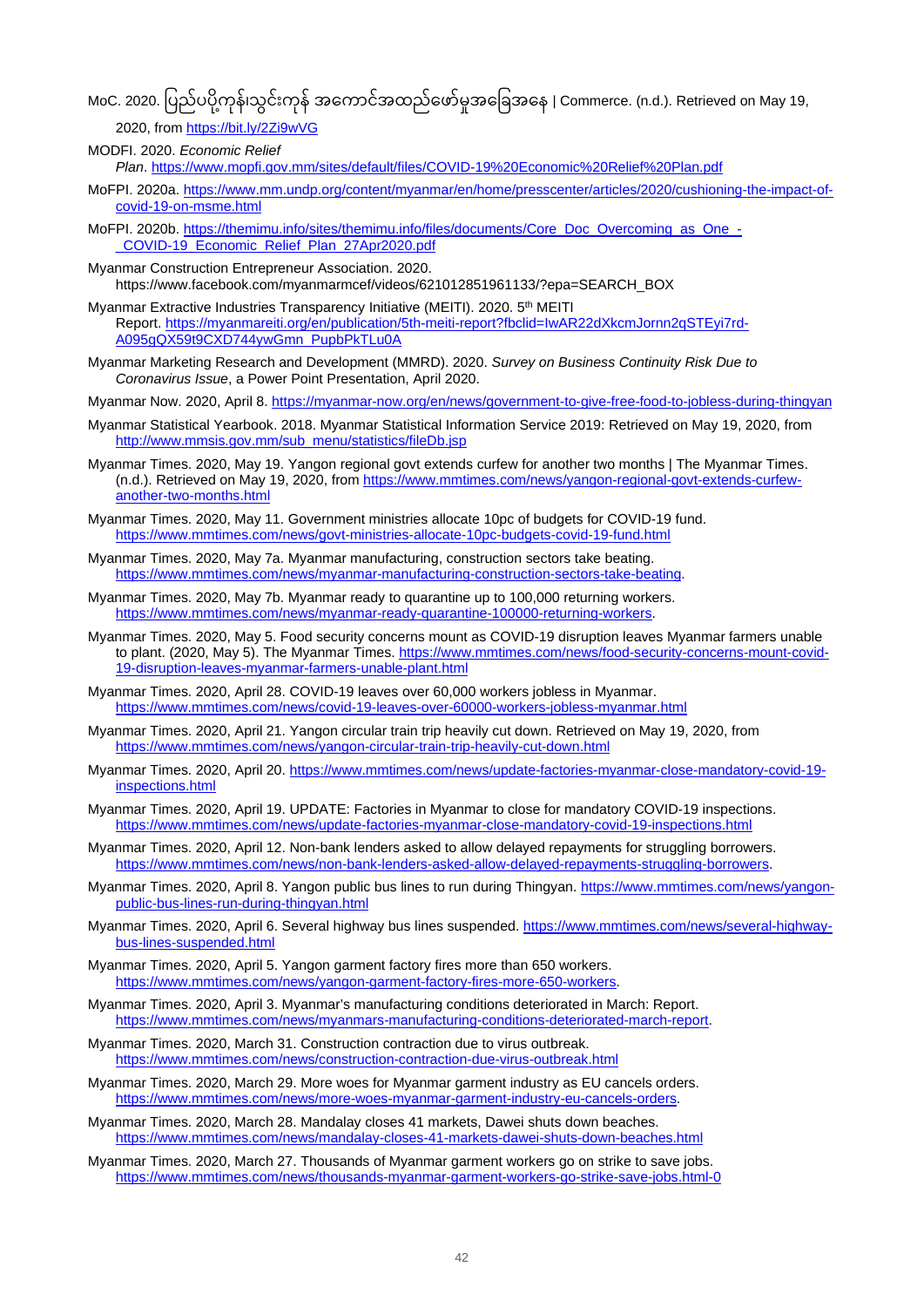- Myanmar Times. 2020, February 27. Virus outbreak disrupts Myanmar garment industry's supply chain. [https://www.mmtimes.com/news/virus-outbreak-disrupts-local-garment-industrys-supply-chain.](https://www.mmtimes.com/news/virus-outbreak-disrupts-local-garment-industrys-supply-chain)
- Myanmar Times. 2020, February 26. Myanmar watermelon losses reach \$50m. <https://www.mmtimes.com/news/myanmar-watermelon-losses-reach-50m.html>
- Myanmar Times. 2020, February 3. Government suspends visa privilege for Chinese, mulls border shutdown. <https://www.mmtimes.com/news/govt-suspends-visa-privilege-chinese-mulls-border-shutdown.html>
- Myanmar Times. 2020, January 27. Myanmar Tour operators urged to help in fight against coronavirus. <https://www.mmtimes.com/news/myanmar-tour-operators-urged-help-fight-against-coronavirus.html>
- Myanmar Times. 2020, January 30. Melon trading at Muse border halted amid coronavirus fears. <https://www.mmtimes.com/news/melon-trading-muse-border-halted-amid-coronavirus-fears.html>
- Myanmar Times. 2019. https://www.Myanmar Times.com/news/garment-exports-track-meet-10-year-target.html
- Myanmar Times. 2018. Sugar traders switch to production, cultivation as glut abates. <https://www.mmtimes.com/news/sugar-traders-switch-production-cultivation-glut-abates.html>
- Polsaram, P., and Thaw Dar Htwe. 2010. *Small and Medium Enterprises Development Policies in Myanmar.* [https://www.asean.org/storage/images/archive/documents/SME%20Development%20Policies%20in%204%20ASEA](https://www.asean.org/storage/images/archive/documents/SME%20Development%20Policies%20in%204%20ASEAN%20Countries%20-%20Myanmar.pdf) [N%20Countries%20-%20Myanmar.pdfW](https://www.asean.org/storage/images/archive/documents/SME%20Development%20Policies%20in%204%20ASEAN%20Countries%20-%20Myanmar.pdf)orld Bank. 2020. <http://documents.worldbank.org/curated/en/406081578669572097/pdf/Executive-Summary.pdf>
- Thurlow, J. 2020. *A standard multiplier model for COVID-19 assessments*. Unpublished SAM multiplier model (available upon request). Washington, DC: International Food Policy Research Institute.
- Trade Economics. 2020. Myanmar Manufacturing PMI | 2016-2020 Data | 2021-2022 Forecast | Calendar. (n.d.). Retrieved May 18, 2020, fro[m https://tradingeconomics.com/myanmar/manufacturing-pmi](https://tradingeconomics.com/myanmar/manufacturing-pmi)
- UNWTO (World Tourism Organization). 2020. Data from https://www.unwto.org/unwto-tourism-dashboard
- Winrock International. 2019. *The Melon Value Chain: How collaboration with the national horticulture trade association improved prospects for farmers of Myanmar's most valuable fruit crop*. https://www.winrock.org/document/themelon-value-chain/
- World Bank. 2019. Myanmar Economic Monitor Resilience Amidst Risk. December 2019.
- World Bank. 2020. The World Development Indicators. https://databank.worldbank.org/source/world-developmentindicators/preview/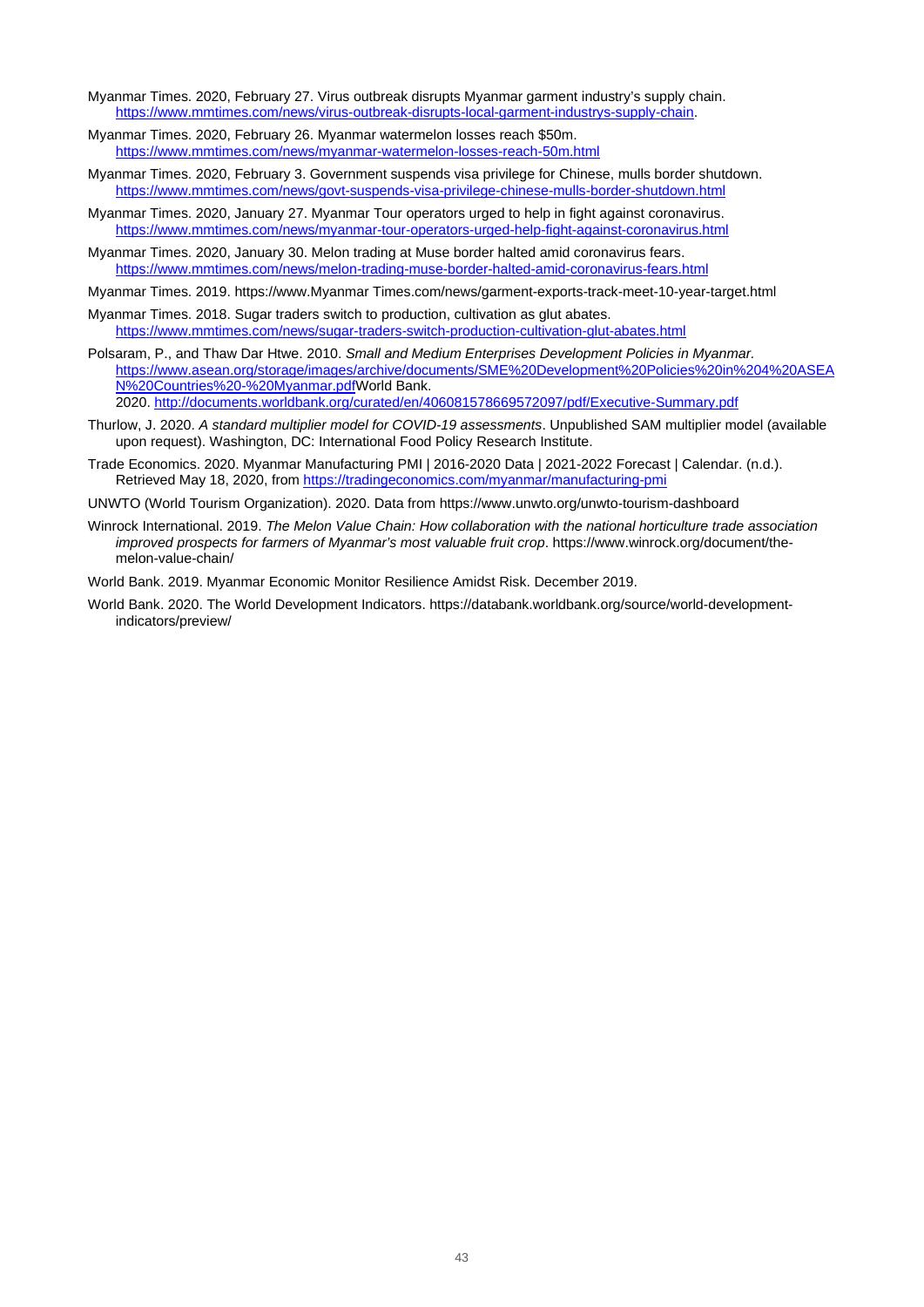## <span id="page-47-0"></span>**APPENDIX**

| <b>Agriculture (24)</b> | Industry (28)                                  | Services (11)                     |
|-------------------------|------------------------------------------------|-----------------------------------|
| Maize                   | Mining                                         | Wholesale & retail                |
| Sorghum                 | Meat processing                                | Transport                         |
| <b>Rice</b>             | <b>Fish processing</b>                         | Hotel, restaurants & catering     |
| Wheat                   | Manufacture of dairy products                  | Communication                     |
| <b>Pulses</b>           | <b>Fish processing</b>                         | <b>Financial services</b>         |
| Groundnuts              | Cooking oil processing                         | Real estate                       |
| Other oilseeds          | <b>Grain milling</b>                           | <b>Business services</b>          |
| Cassava                 | Sugar refining                                 | Public administration             |
| Other roots             | Manufacture of other food products             | Education                         |
| Vegetables              | Manufacture of animal feeds                    | <b>Health services</b>            |
| <b>Sugar crops</b>      | Manufacture of soft drinks & beverage products | Domestic workers & other services |
| Tobacco                 | Manufacture of tobacco products                |                                   |
| Cotton                  | <b>Textile</b>                                 |                                   |
| Fruits                  | Clothing                                       |                                   |
| Tea                     | Leather products                               |                                   |
| Coffee                  | Wood products                                  |                                   |
| Other crops             | Paper                                          |                                   |
| Cattle                  | Fertilizer                                     |                                   |
| <b>Milk</b>             | <b>Chemical products</b>                       |                                   |
| Poultry                 | Manufacture of non-metal products              |                                   |
| Pigs, sheep & goats     | Manufacture of metal products                  |                                   |
| Other livestock         | Machinery                                      |                                   |
| Forestry                | Equipment                                      |                                   |
| Fishery & aquaculture   | Vehicles                                       |                                   |
|                         | Other manufacturing                            |                                   |
|                         | Energy and electricity                         |                                   |
|                         | Water and urban utility                        |                                   |
|                         | Construction                                   |                                   |

#### <span id="page-47-1"></span>**Table A1: Sectors in the Social Accounting Matrix for Myanmar**

Source: Authors' model construction.

#### <span id="page-47-2"></span>**Table A2: Quarterly GDP weights, percent share of annual GDP**

|                    | Q <sub>1</sub> | Q <sub>2</sub> | Q <sub>3</sub> | Q <sub>3</sub> |
|--------------------|----------------|----------------|----------------|----------------|
|                    | Oct-Dec        | <b>Jan-Mar</b> | Apr-Jun        | Jul-Sep        |
| <b>GDP</b>         | 33.9           | 29.9           | 15.3           | 20.9           |
| <b>Agriculture</b> | 33.8           | 34.1           | 10.3           | 21.7           |
| <b>Industry</b>    | 31.6           | 32.6           | 15.9           | 20.0           |
| <b>Services</b>    | 36.2           | 25.3           | 17.3           | 21.2           |

Source: Authors' calculation using 2018/19 GDP data published by Central Bank of Myanmar (CBM 2020).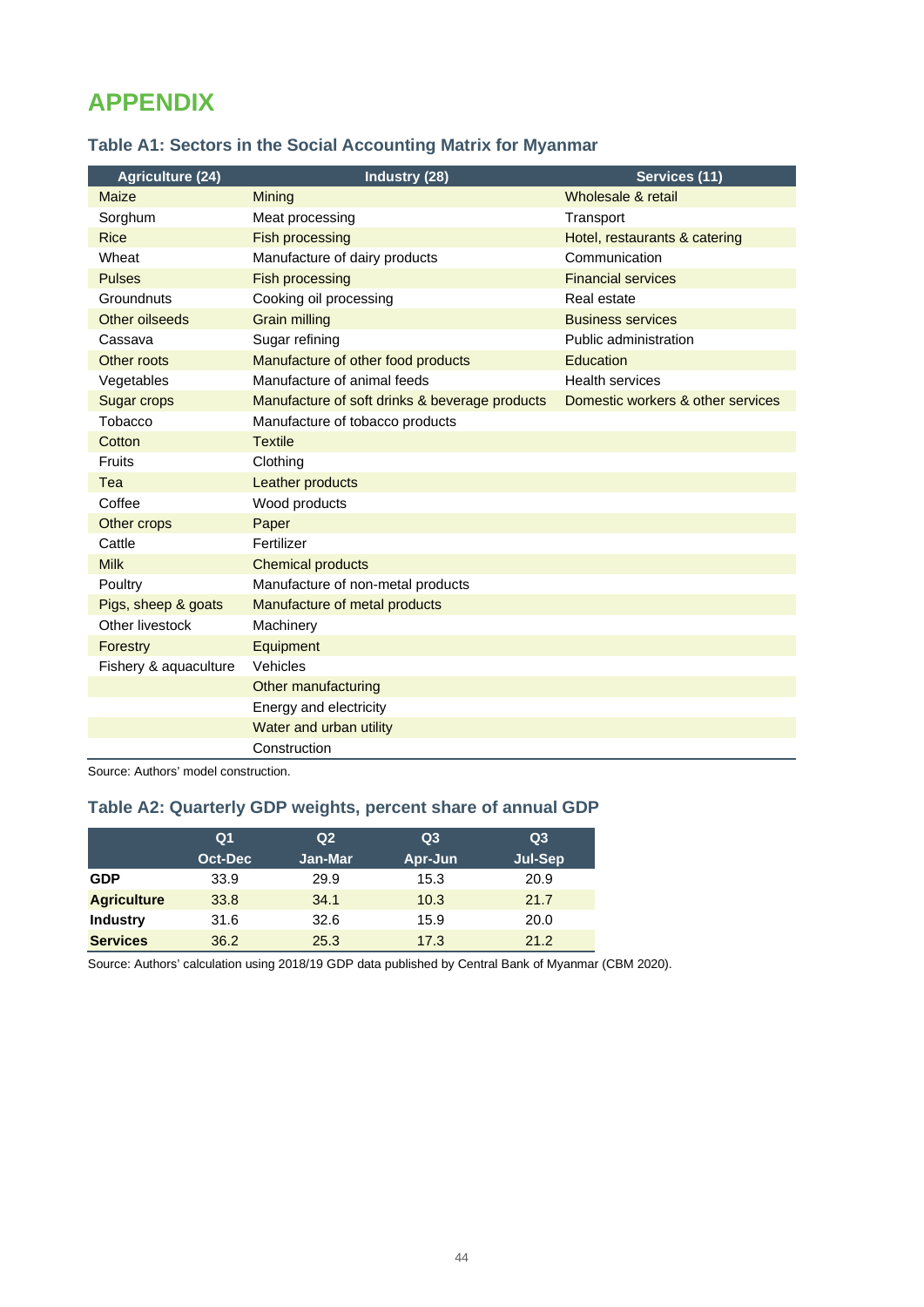#### <span id="page-48-0"></span>**Table A3: Assumed shocks due to the two-week lockdown period on total final demand and export demand of sectors in the Myanmar Social Accounting Matrix, percent change**

|                                           | <b>Total final</b> |                              |                                            |
|-------------------------------------------|--------------------|------------------------------|--------------------------------------------|
| <b>Myanmar SAM sector</b><br><b>Maize</b> | demand<br>(nil)    | <b>Export demand</b><br>$-5$ | <b>Reason for the shock</b>                |
| Sorghum                                   | (nil)              | (nil)                        |                                            |
| <b>Rice</b>                               | (nil)              | (nil)                        |                                            |
| Wheat                                     | (nil)              | (nil)                        |                                            |
| <b>Pulses</b>                             | (nil)              | $-10$                        |                                            |
| Groundnut                                 | (nil)              | $-5$                         |                                            |
| Other oilseed                             | (nil)              | (nil)                        |                                            |
| Cassava                                   | (nil)              | (nil)                        |                                            |
| Other roots & tubers                      | (nil)              | (nil)                        |                                            |
| Vegetables                                | (nil)              | $-10$                        |                                            |
| <b>Sugar crops</b>                        | (nil)              | (nil)                        |                                            |
| Tobacco                                   | (nil)              | $-10$                        |                                            |
| Cotton                                    | (nil)              | $-10$                        |                                            |
| Fruit                                     | (nil)              | $-50$                        |                                            |
| Tea                                       | (nil)              | $-25$                        |                                            |
| Coffee                                    | (nil)              | $-10$                        |                                            |
| Other crops                               | (nil)              | (nil)                        |                                            |
| Cattle                                    | (nil)              | (nil)                        |                                            |
| <b>Milk</b>                               | (nil)              | (nil)                        |                                            |
| Poultry                                   | (nil)              | $-25$                        |                                            |
| Pigs, sheep, goats                        | (nil)              | $-15$                        |                                            |
| Other livestock                           | (nil)              | $-25$                        |                                            |
| Forestry                                  | (nil)              | $-10$                        |                                            |
| Fishing                                   | $-7$               | $-30$                        | Difficulty in fishery production           |
| Mining                                    | $-6$               | $-5$                         | Difficulty in mining production            |
| Meat processing                           | $-20$              | (nil)                        | Closure of manufacturing facilities        |
| <b>Fish processing</b>                    | $-20$              | (nil)                        | Closure of manufacturing facilities        |
| Dairy products manufacturing              | $-20$              | (nil)                        | Closure of manufacturing facilities        |
| <b>Fish processing</b>                    | $-20$              | (nil)                        | Closure of manufacturing facilities        |
| Cooking oil processing                    | $-20$              | (nil)                        | Closure of manufacturing facilities        |
| <b>Grain milling</b>                      | $-20$              | (nil)                        | Closure of manufacturing facilities        |
| Sugar refining                            | $-20$              | $-15$                        | Closure of manufacturing facilities        |
| Manufacture of other food products        | $-20$              | $-40$                        | Closure of manufacturing facilities        |
| Manufacture of animal feeds               | $-20$              | (nil)                        | Closure of manufacturing facilities        |
| Manufacture of beverages                  | $-20$              | $-15$                        | Closure of manufacturing facilities        |
| Manufacture of tobacco products           | $-20$              | -8                           | Closure of manufacturing facilities        |
| <b>Textiles</b>                           | $-55$              | $-90$                        | <b>Closure of manufacturing facilities</b> |
| Clothing                                  | $-55$              | $-90$                        | Closure of manufacturing facilities        |
| Leather products                          | $-55$              | $-90$                        | Closure of manufacturing facilities        |
| Wood products                             | $-50$              | $-50$                        | Closure of manufacturing facilities        |
| Paper                                     | $-45$              | $-50$                        | Closure of manufacturing facilities        |
| Fertilizer                                | $-50$              | $-25$                        | Closure of manufacturing facilities        |
| <b>Chemical products</b>                  | $-45$              | $-25$                        | <b>Closure of manufacturing facilities</b> |
| Manufacture of non-metal products         | $-45$              | $-15$                        | Closure of manufacturing facilities        |
| Manufacture of metal products             | $-65$              | $-25$                        | <b>Closure of manufacturing facilities</b> |
| Machinery                                 | $-65$              | $-25$                        | Closure of manufacturing facilities        |
| Equipment                                 | $-65$              | $-25$                        | Closure of manufacturing facilities        |
| Vehicles                                  | $-65$              | $-25$                        | Closure of manufacturing facilities        |
| Other manufacturing                       | $-65$              | (nil)                        | Closure of manufacturing facilities        |
| Energy and electricity                    | (nil)              | (nil)                        |                                            |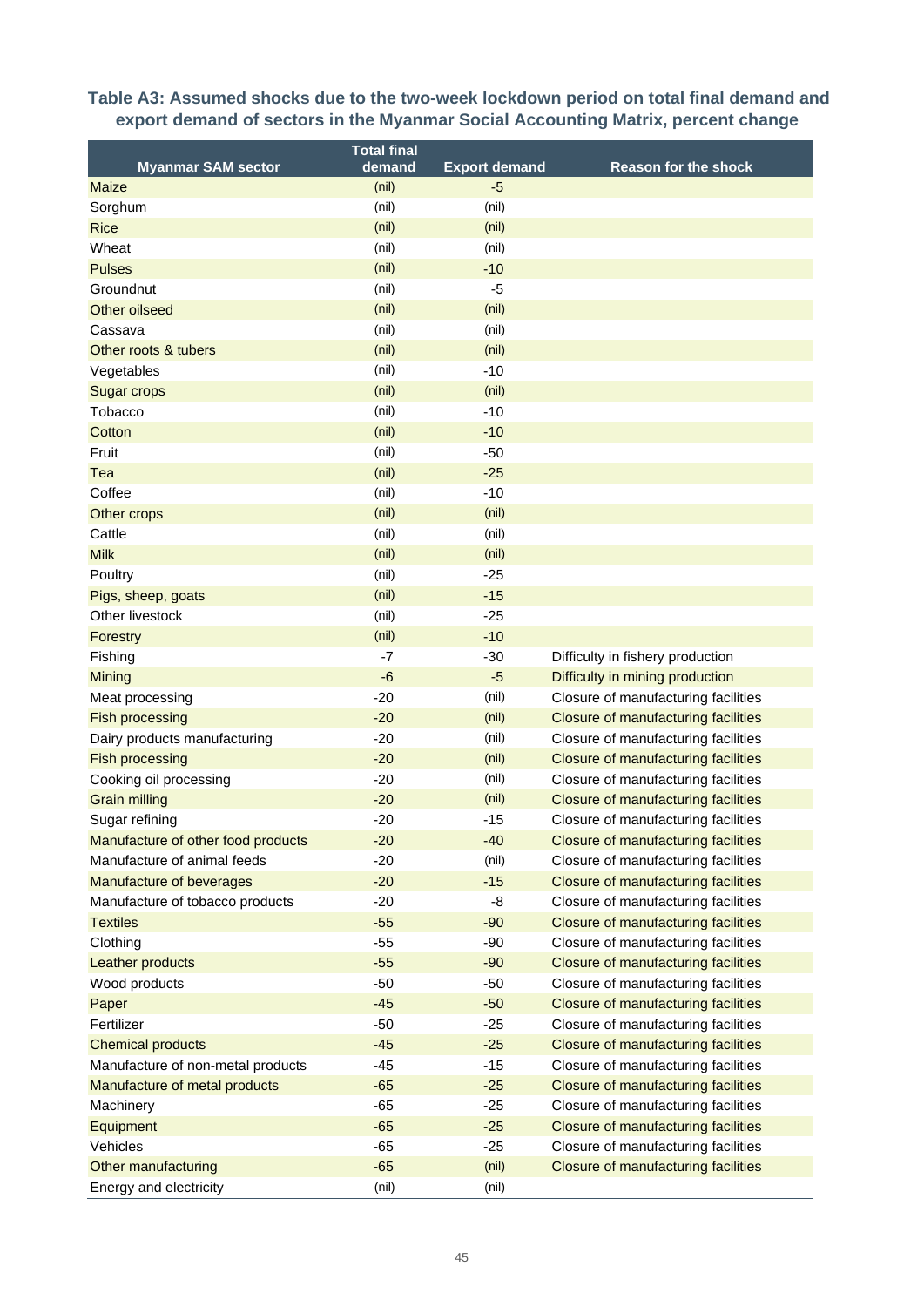| <b>Myanmar SAM sector</b>         | <b>Total final</b><br>demand | <b>Export demand</b> | Reason for the shock                    |
|-----------------------------------|------------------------------|----------------------|-----------------------------------------|
| Water and urban utilities         | (nil)                        | (nil)                |                                         |
| Construction                      | $-42$                        | (nil)                | Closing construction activities         |
| Wholesale and retail              | $-50$                        | (nil)                | Closing non-essential trade             |
| Transport                         | -50                          | -90                  | Transport and travel restrictions       |
| Hotel, restaurants, and catering  | $-70$                        | $-95$                | Closing hotels and restaurants          |
| Communication                     | $-20$                        | (nil)                | Closing non-essential business services |
| <b>Financial services</b>         | (nil)                        | (nil)                |                                         |
| Real estate                       | -60                          | (nil)                | Closing non-essential business services |
| <b>Business services</b>          | $-10$                        | (nil)                | Closing non-essential business services |
| Public administration             | (nil)                        | (nil)                |                                         |
| Education                         | (nil)                        | (nil)                |                                         |
| Health services                   | (nil)                        | (nil)                |                                         |
| Domestic workers & other services | $-20$                        | $-25$                | Closing non-essential business services |

Source: Authors' scenario construction.

<span id="page-49-0"></span>**Table A4: Assumed shocks on household consumption expenditure due to falling foreign remittances, by household group in the Myanmar Social Accounting Matrix, percent change**

| <b>Welfare</b><br>quintile     | <b>Rural</b><br>farm | <b>Rural</b><br>non-farm | Urban  |
|--------------------------------|----------------------|--------------------------|--------|
| Poorest                        | $-1.8$               | $-2.5$                   | $-4.9$ |
| 2 <sub>nd</sub>                | $-1.8$               | $-3.0$                   | $-2.5$ |
| 3rd                            | $-4.8$               | $-5.5$                   | $-2.2$ |
| $\mathbf{\Lambda}^{\text{th}}$ | $-2.0$               | $-2.9$                   | $-3.3$ |
| Wealthiest                     | $-3.2$               | $-6.2$                   | $-2.6$ |

Source: Authors' scenario construction.